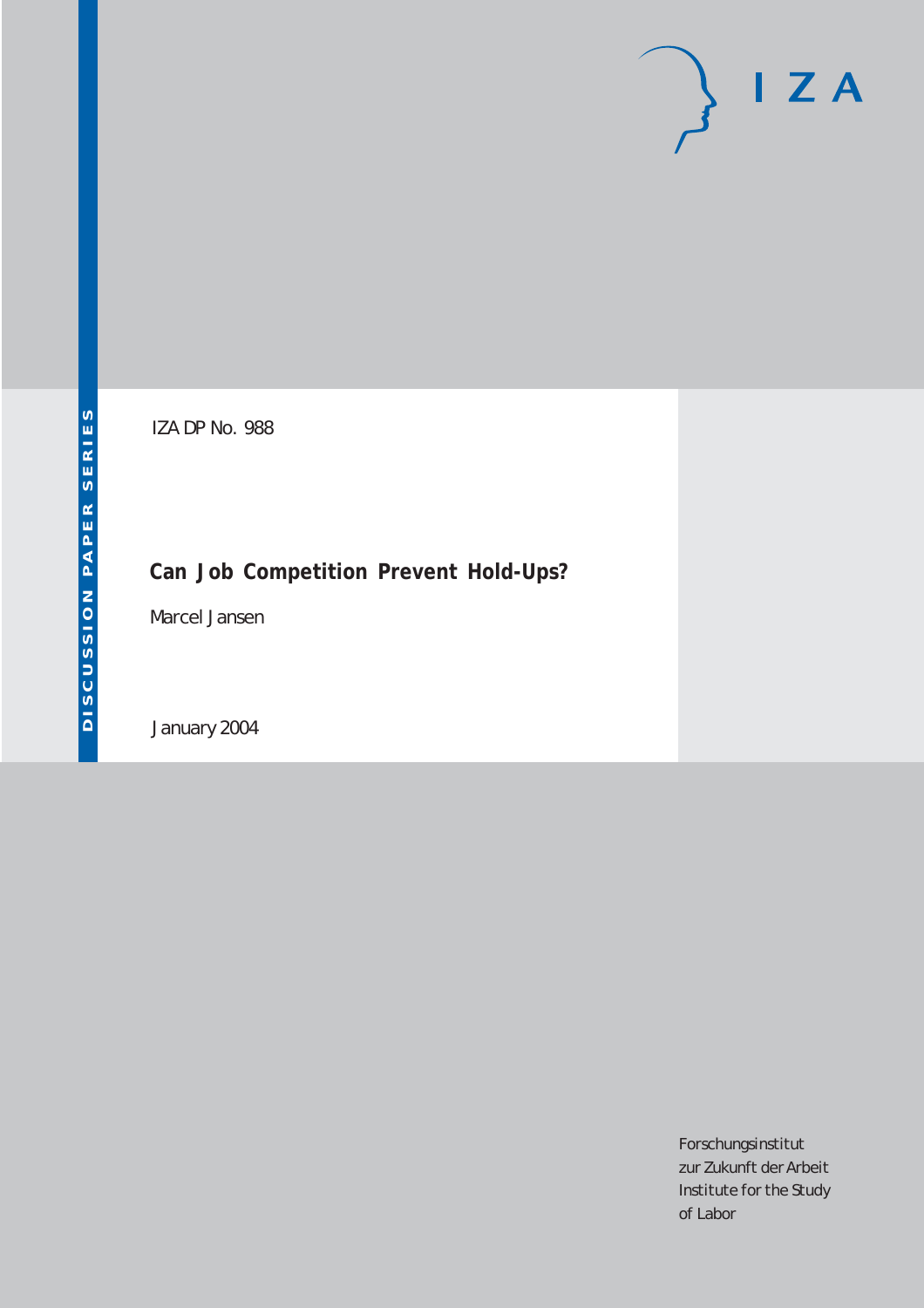# **Can Job Competition Prevent Hold-Ups?**

## **Marcel Jansen**

*Universidad Carlos III de Madrid and IZA Bonn* 

Discussion Paper No. 988 January 2004

IZA

P.O. Box 7240 D-53072 Bonn **Germany** 

Tel.: +49-228-3894-0 Fax: +49-228-3894-210 Email: [iza@iza.org](mailto:iza@iza.org)

This Discussion Paper is issued within the framework of IZA's research area *General Labor Economics.* Any opinions expressed here are those of the author(s) and not those of the institute. Research disseminated by IZA may include views on policy, but the institute itself takes no institutional policy positions.

The Institute for the Study of Labor (IZA) in Bonn is a local and virtual international research center and a place of communication between science, politics and business. IZA is an independent, nonprofit limited liability company (Gesellschaft mit beschränkter Haftung) supported by Deutsche Post World Net. The center is associated with the University of Bonn and offers a stimulating research environment through its research networks, research support, and visitors and doctoral programs. IZA engages in (i) original and internationally competitive research in all fields of labor economics, (ii) development of policy concepts, and (iii) dissemination of research results and concepts to the interested public. The current research program deals with (1) mobility and flexibility of labor, (2) internationalization of labor markets, (3) welfare state and labor market, (4) labor markets in transition countries, (5) the future of labor, (6) evaluation of labor market policies and projects and (7) general labor economics.

IZA Discussion Papers often represent preliminary work and are circulated to encourage discussion. Citation of such a paper should account for its provisional character. A revised version may be available on the IZA website ([www.iza.org](http://www.iza.org/)) or directly from the author.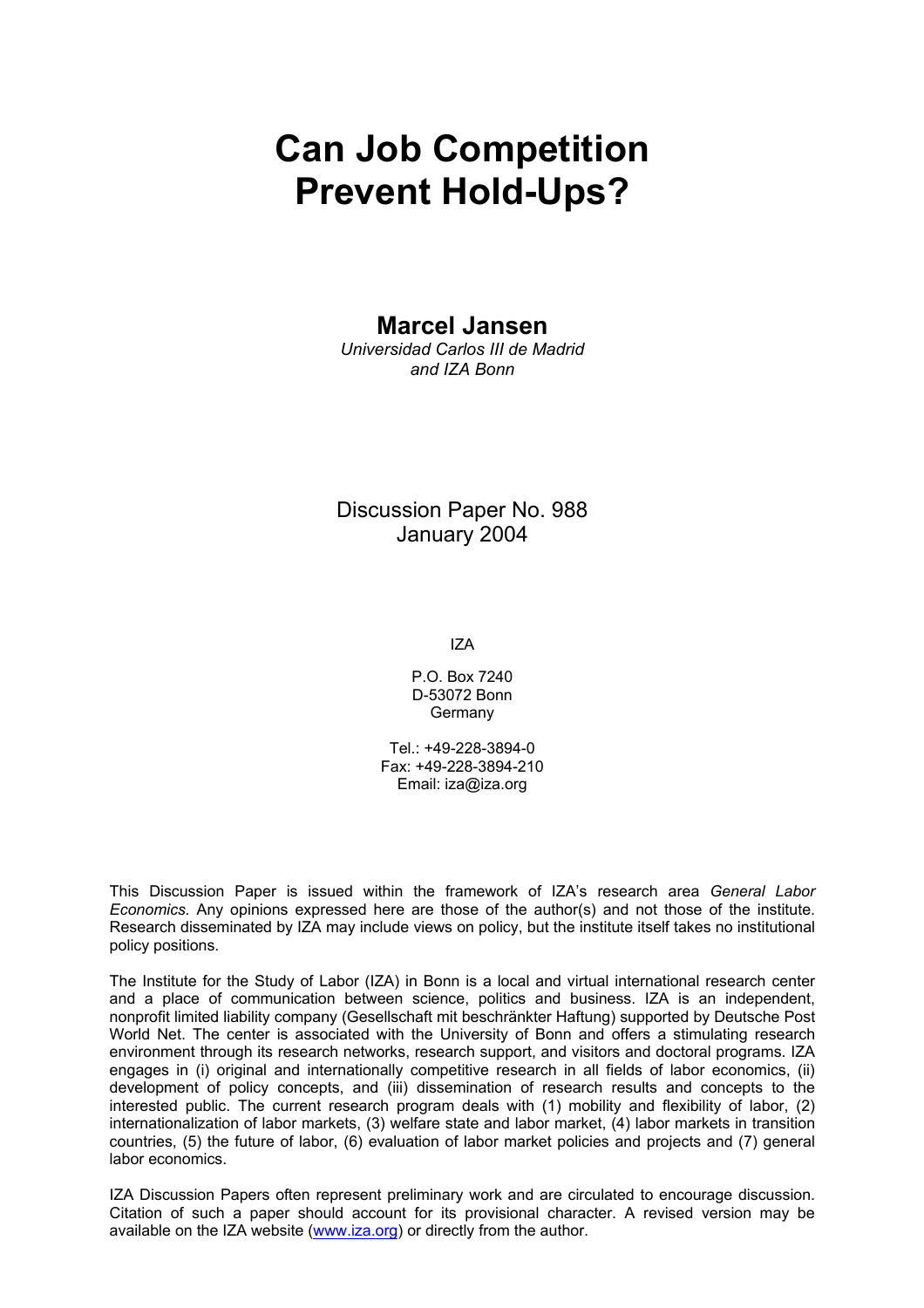IZA Discussion Paper No. 988 January 2004

## **ABSTRACT**

## **Can Job Competition Prevent Hold-Ups?**[∗](#page-2-0)

We consider an economy in which firms need to invest in capital before they can advertise a job, while applicants may have to compete for jobs. Our aim is to investigate how this competition affects the investment decisions of firms. Our first result shows that the economy always generates the right number of jobs. However, with random search firms under-invest in capital due to a hold-up problem. In contrast, if workers can direct their search to firms with different capital levels, the equilibrium is efficient. This result contrasts sharply with the predictions of models with ex post bargaining that never yield an efficient allocation. Moreover, our results extend the efficiency of auction mechanisms to an environment with non-contractible investments.

JEL Classification: C78, D44, D83

Keywords: hold-up, search, efficiency, auctions

Marcel Jansen Department of Economics Universidad Carlos III de Madrid C\ Madrid 126 28903 Getafe (Madrid) Spain Email: [jansen@eco.uc3m.es](mailto:jansen@eco.uc3m.es)

 $\overline{a}$ 

<span id="page-2-0"></span><sup>∗</sup> This paper is based on Chapter 1 of my PhD thesis at the EUI in Florence. I am grateful to Ramon Marimon for supervision, and I would like to thank Giuseppe Bertola, John Kennes, Klaus Kultti, Claudio Michellacci, Dale Mortensen and Christopher Pissarides and seminar audiences at the SED 1999 (Alghero), EUI, University of Helsinki and Universidad Carlos III de Madrid for helpful comments. All remaining errors are mine.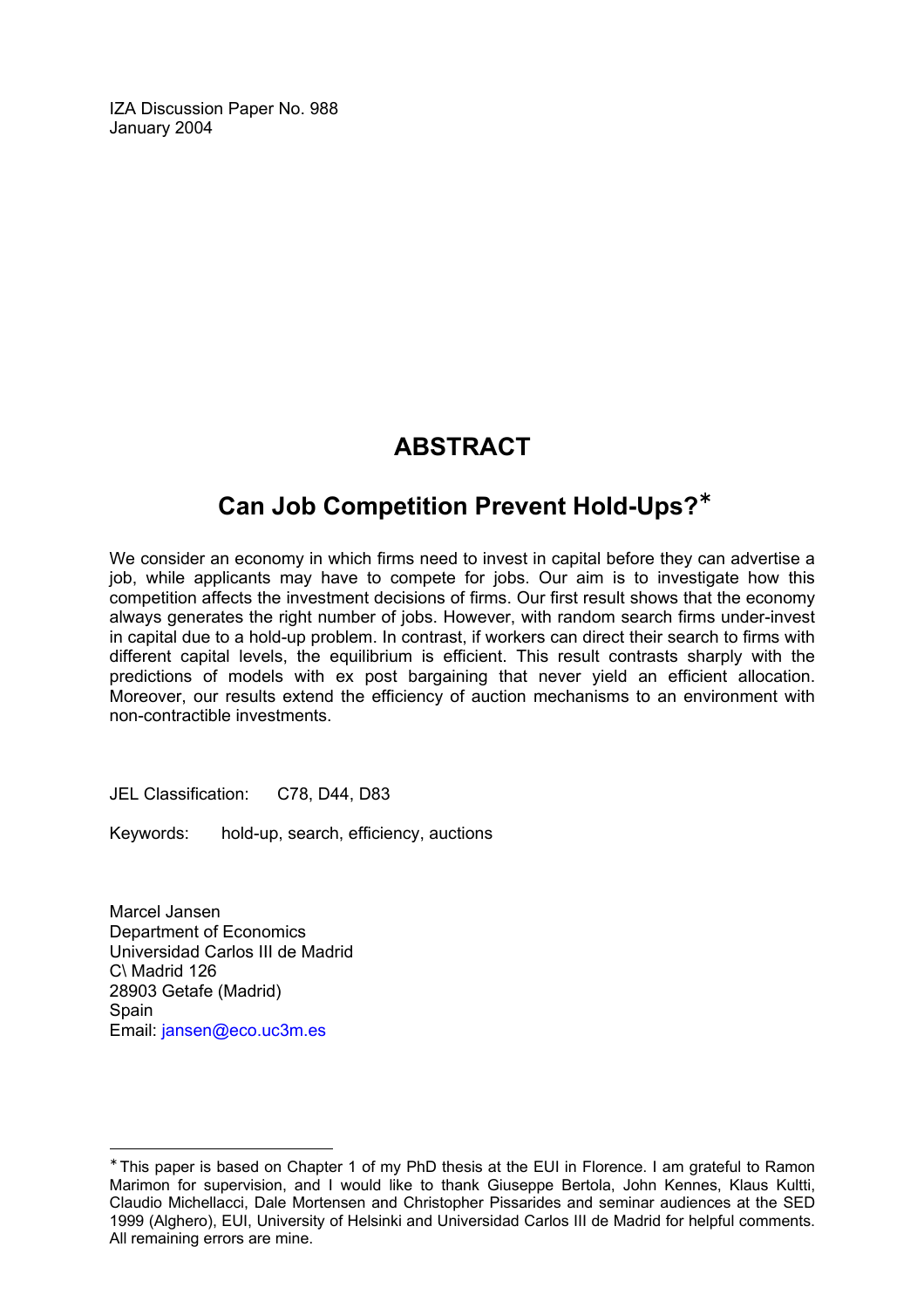## 1 Introduction

Under what conditions do firms offer an efficient distribution of jobs? In most cases the answer depends on the type of labour market under consideration. Here we concentrate on a labour market with search frictions. Furthermore, we assume that firms need to invest in capital before they can enter the labour market to look for a worker. A firm's investment is therefore not contractible and surplus sharing may allow workers to appropriate a share of the returns on capital.

There is a sizeable literature that studies this type of hold-up problem<sup>1</sup> within the realm of a standard matching model, assuming pairwise meetings between firms and workers and bilateral wage negotiations. In that environment the job distribution is never efficient (Davis, 2001). Either workers have some bargaining power and wages increase with capital, creating a holdup problem, or all bargaining power is vested in firms, leading to very low wages and excessive entry of firms. Moreover, similar arguments have been advanced for investments in education (Laing, Palivos and Ping Wang, 1995, and Moen, 1998), in general training (Acemoglu, 1997) and for complementary investments in education and capital (Acemoglu, 1996, and Masters, 1998).

The innovation of this study is that we allow for competition among potential trading partners. Despite the market frictions, firms may attract

<sup>&</sup>lt;sup>1</sup>Williamson (1975) and Groult (1984) show that hold-up problems arise due to a lack of complete contingent contracts; with complete contracts all those who benefit from an investment could be forced to pay their share of the cost. The hold-up literature also proposed a number of solutions: parties can reallocate property rights (Williamson (1975), Hart and Moore (1990)), impose breach penalties (MacLeod and Malcomson (1993)), or enter into long-term relationships (Williamson (1975)). However, all these solutions require that agents can arrange their relationships before they make the investment. This is excluded by our assumption that investments are made before the firms meet workers.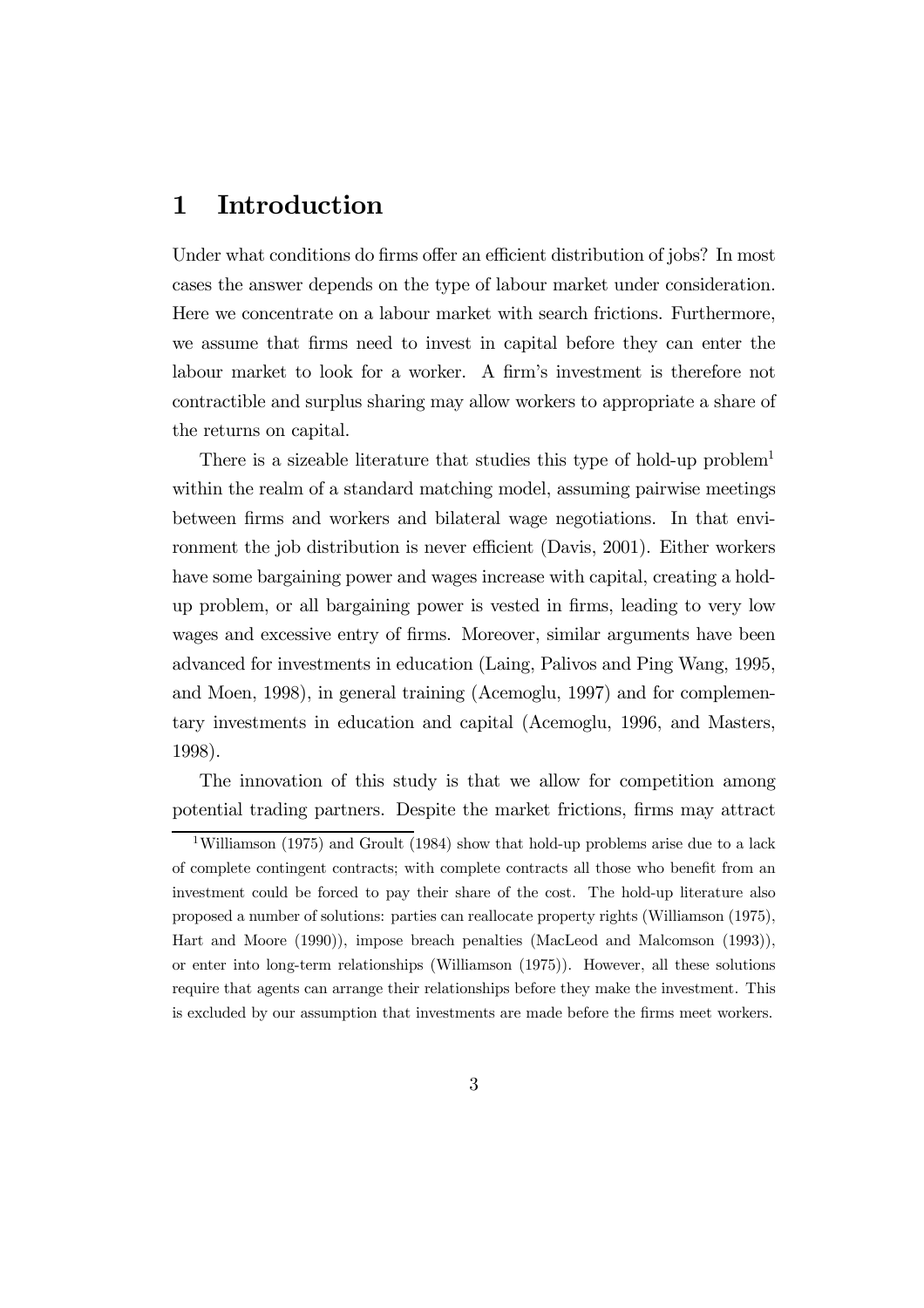more than one applicant for the same job. The threat that the firm may hire a different applicant therefore tends to limit the bargaining power of workers vis-á-vis firms. To capture this natural loss of bargaining power, we assume that firms auction their jobs to applicants. In accordance with the existing literature, wages are therefore determined after the investments are made. But applicants may have to compete with other workers to obtain the job they applied for.

Our results show that this mechanism induces an efficient resource allocation provided that workers can direct their search to different types of firms.

The analysis builds on the recent literature on search and auctions (*e.g.*) Kultti, 1998, Shimer, 1999 or Julien, Kennes and King, 2000). This literature established that auction mechanisms can induce efficiency in the standard search environment. The characteristic of the efficient mechanisms is that sellers use a reservation bid at the level of their endogenous outside option value.

In order to focus on the investment margin, we initially restrict our attention to this class of efficient mechanisms. The particular rule that we consider is a sealed bid second prize auction. In that case, the outcome of the wage negotiations is reminiscent of Bertrand competition: either the firm has two or more applicants who both receive their reservation wage (irrespective of whether they are hired or not), or the firm has a single applicant who appropriates the entire surplus of the match. We show that these payments reflect the actual productivity of applicants. For a given investment level, firms therefore have the right incentives to create jobs. Nonetheless, the surplus of a job may accrue to the worker and this creates a scope for hold-ups.

This scope for hold-ups is formalized by our first result. It shows that the equilibrium is never efficient if workers apply for randomly selected jobs. The problem with a random assignment of workers to jobs is that all firms face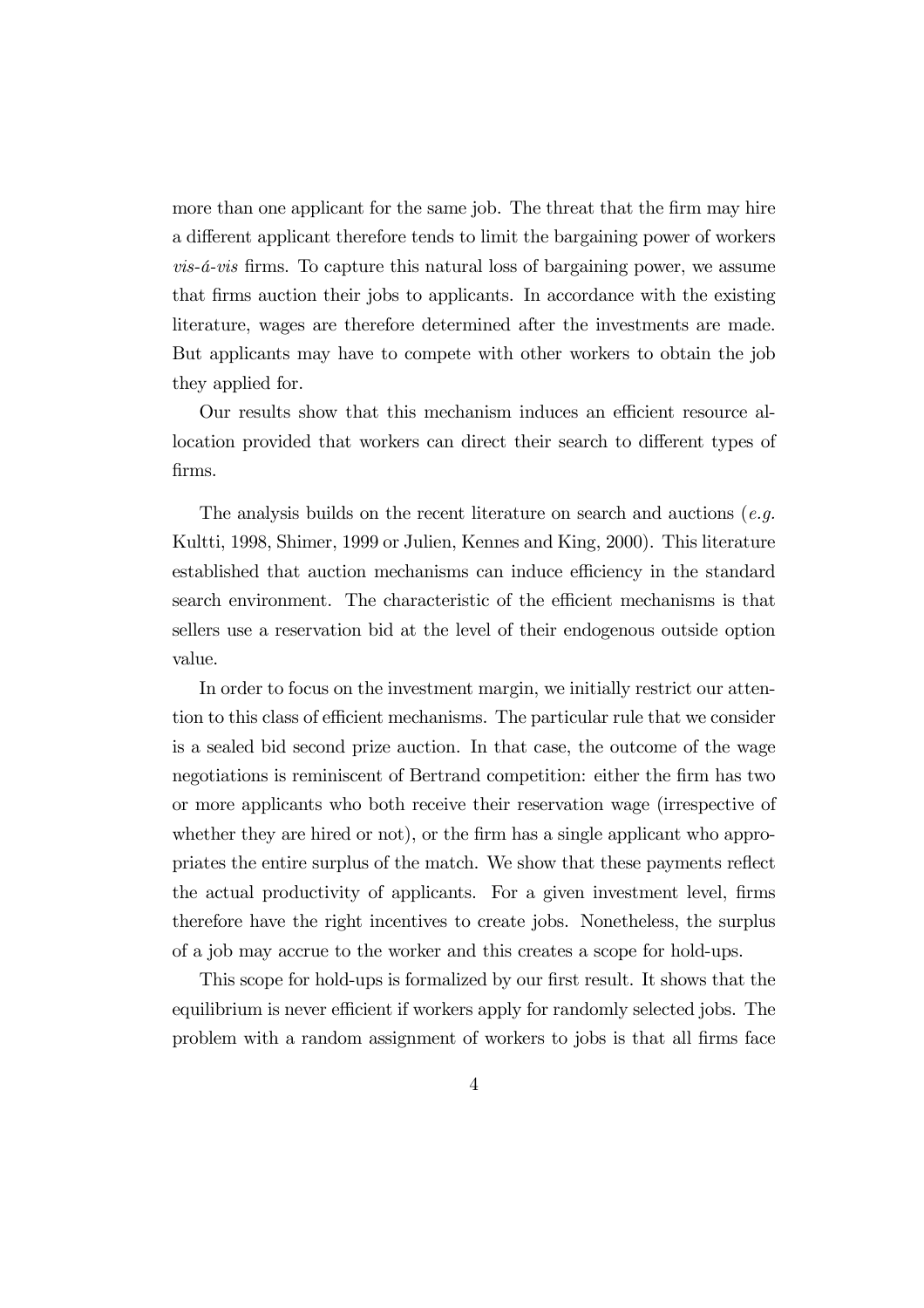the same probability to attract a single applicant. Since the surplus of a job increases with the capital stock, this leads to a positive relation between the expected wage costs and the investment level of a firm. Firms will therefore not be able to appropriate the entire marginal returns on capital and this leads to under-investment.

Our next result shows that the hold-up problem disappears when workers can direct their search towards different types of firms. A sufficient condition for the equilibrium with directed search is that workers (costlessly) observe the capital stock of all firms before they make their applications. This assumption creates a competitive environment in which each job opening needs to offer unemployed workers the same expected income. A firm that increases her investment level may therefore still need to pay a higher wage, but this is now exactly compensated by a larger number of expected applicants and hence a smaller probability that the firm will face a single applicant. From the viewpoint of an individual firm the expected wage costs are therefore independent of her investment level, resulting in efficient investments.

Finally, in a last step we allow firms to announce different reservation profits. In this so-called competing auctions setup, application decisions respond both to capital and the reservation strategy of firms. As long as these variables are freely observable, we find that the equilibrium is efficient and that firms announce their true outside option value. Our efficiency result is therefore not contingent on our choice of the auction rule. When firms have a choice, they select an auction rule in the class of efficient rules.

Our results illustrate the importance of job competition. Nonetheless, the introduction of job competition is not sufficient. In order to attain a (constrained) efficient resource allocation, the labour market needs to generate stronger competition for more attractive jobs. It is therefore crucial that unemployed workers observe all the payoff-relevant information about jobs.

The conclusion that directed search may prevent hold-up problems is not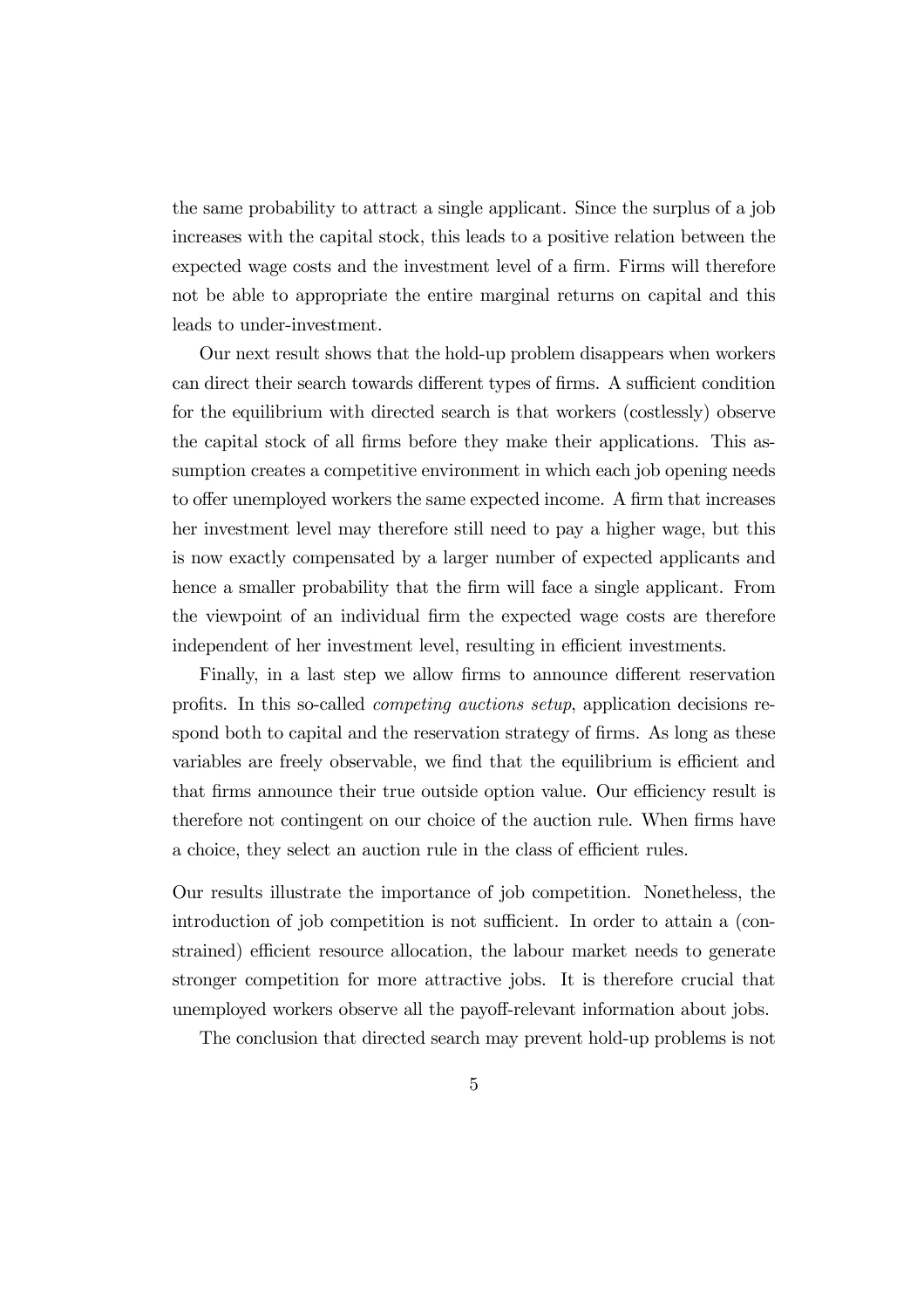entirely new. Acemoglu and Shimer (1999) reached the same conclusion using a model of wage posting. However, their mechanism is entirely different. With wage posting firms choose the wage at the same time as the investment. Hence, when a firm and a worker meet, there is no scope for wage negotiations and thus no scope for hold-ups. In contrast, in our model wages are determined after the investments are made, and the efficient allocation is entirely supported by the competition between rival applicants. It stimulates efficient investments and it prevents that firms a announce reservation bid above the value of their outside option.

Finally, it is well-known that our job auction introduces strong incentives for renegotiation. Consider a worker who is hired at her reservation wage. Once the firm has discharged the other applicants, this worker has a clear incentive to ask for a higher wage. Renegotiation is ruled out in most of the analysis. Nonetheless, in an extension we show that none of our results change if we allow renegotiation by mutual consent. The only additional requirement is that both parties' participation constraint needs to be satisfied at each moment during the relationship. Our model is therefore consistent with a simple model of multilateral bargaining in which workers' surplus share is decided once and for all before the start of production.

The rest of the article is organized as follows. Section 2 introduces the environment and discusses the matching technology. Section 3 characterizes the efficient resource allocation. This is followed in Section 4 by a discussion of the equilibrium with random search. The equilibrium with directed search is described in Section 5 while the equilibrium with posting, a simplified analysis of the mechanism design problem for firms that wish to protect their returns on non-contractible investments, is discussed in Section 6. This section also describes the implications of renegotiation by mutual consent. Finally, Section 7 concludes the paper and discusses directions for future research.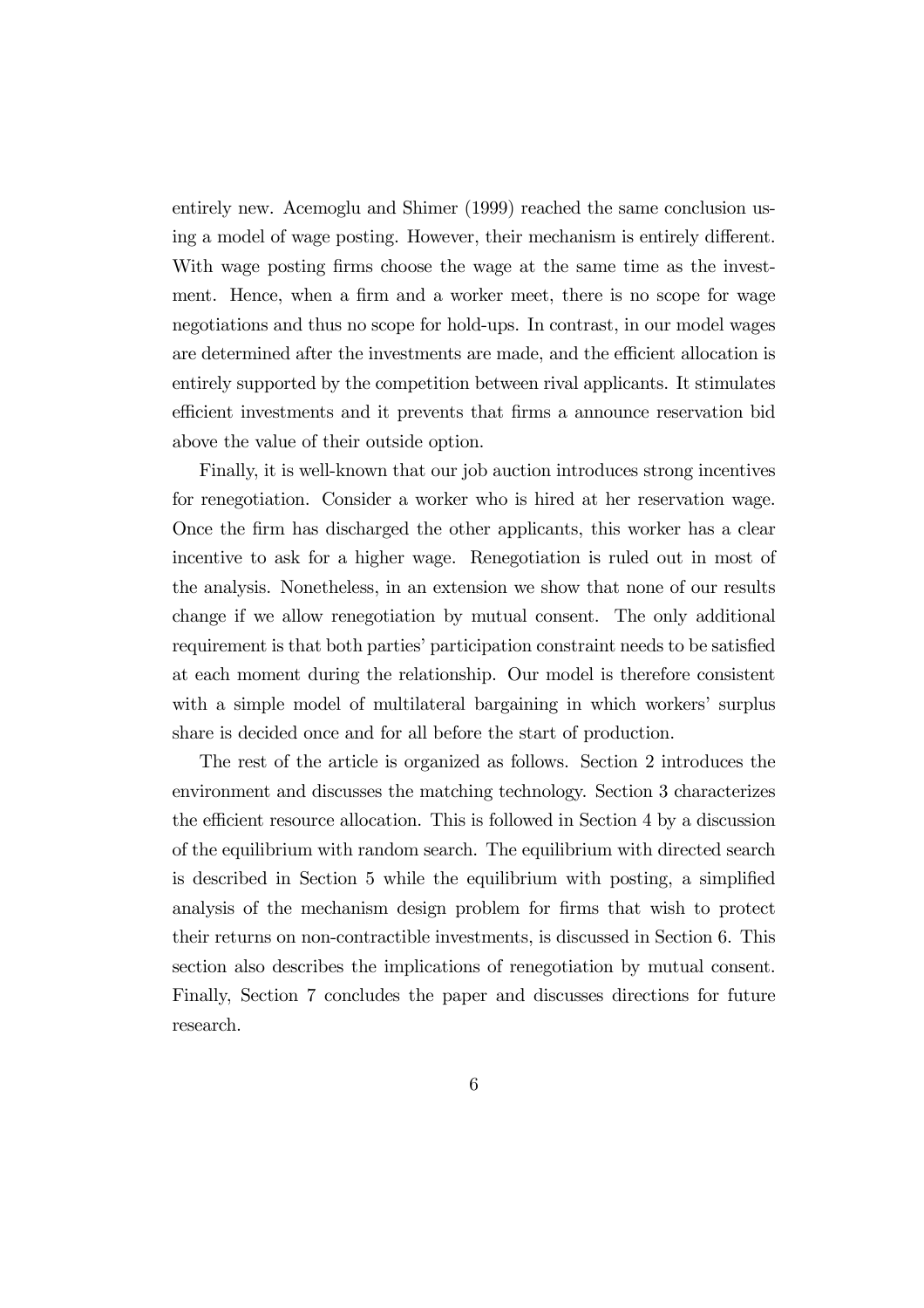## 2 The Model

## 2.1 Main assumptions

There is a continuum of workers with measure normalized to one and a larger continuum of firms. All agents are risk-neutral, live forever in discrete time and have a common discount factor  $\beta \in (0,1)$ . The utility of an agent in period  $t$  is equal to her consumption of the unique final good. All agents therefore maximize the value of their expected lifetime income.

Workers are homogeneous and may be in one of two states, employed and producing or unemployed and searching. Firms, on the contrary, are inactive until they buy some capital  $k > 0$  at constant marginal cost p, which allows them to attempt to hire a worker by posting a vacancy. If a firm employs a worker and k units of capital, it produces  $f(k)$  units of output per period. The price of this good is normalized to one and  $f$  is assumed to be strictly increasing and concave and satisfies the usual Inada conditions with  $f(0) = 0$ .

Finally, at the end of each period the capital stock of an active firm breaks down with probability s. After this shock the firm returns to the pool of inactive firms. Likewise, a worker whose job is destroyed becomes unemployed with a flow income that is normalized to zero.

## 2.2 A model of job auctions

Our model of the labour market is based on Shimer (1999). In this sequential search model firms auction their jobs to applicants and workers may have to compete for jobs.

Let us start with the application decisions. At the start of a period each unemployment worker can apply for one job. An application strategy defines the probability that a worker applies for a job at each measurable set of firms. Moreover, to capture the notion of a large market economy, we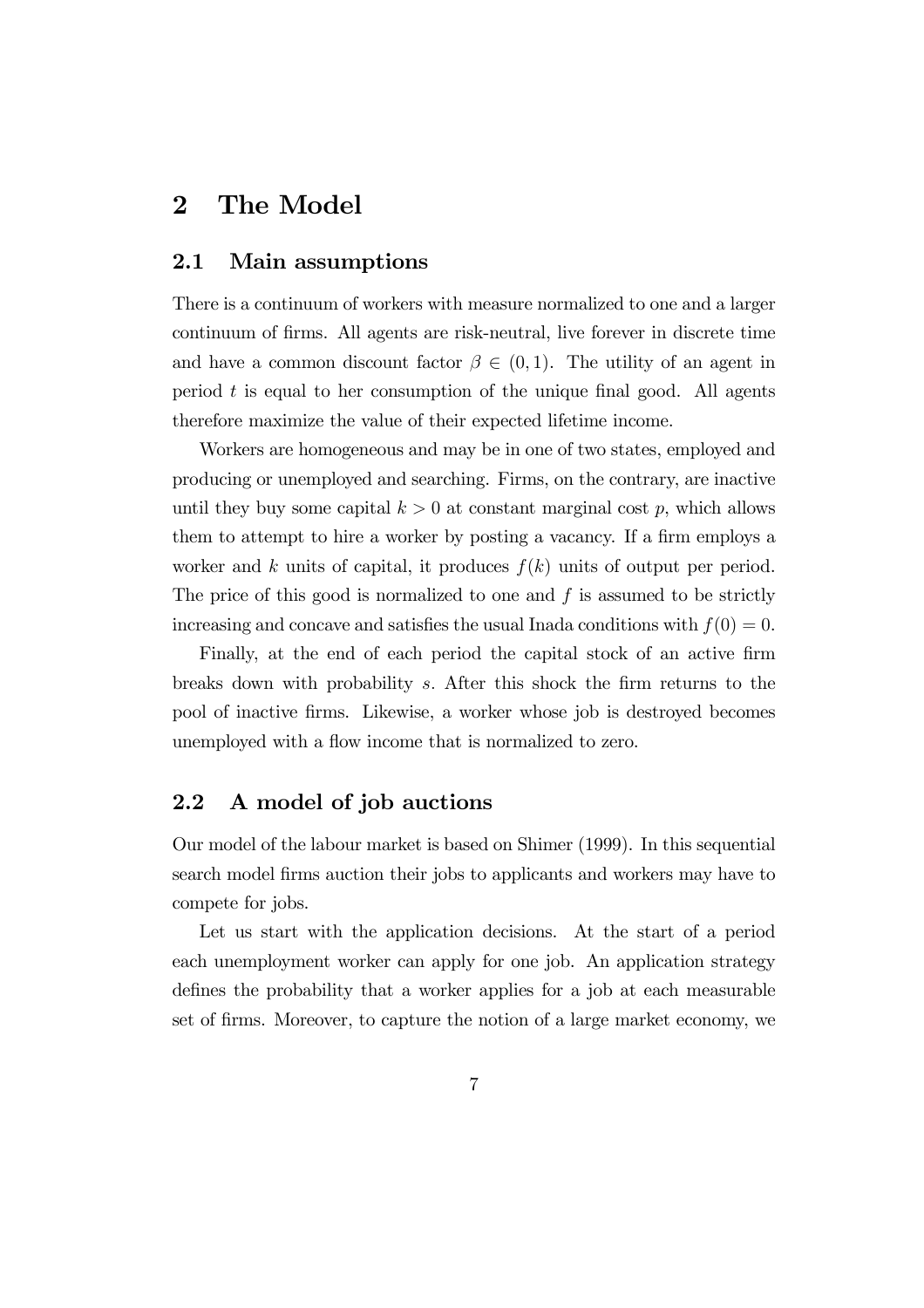assume that all workers adopt the same optimal strategy. In any equilibrium, some vacant jobs therefore attract many applicants, while other identical jobs attract none.

After the application stage is concluded, firms hold job interviews and solicit a wage bid from each applicant. The bid specifies the time path of wages at which the applicant is willing to work. Firms review these bids and decide whether to hire a worker, and if so, which one. The associated wage payments are determined by an auction rule. This rule is known to all participants and initially we assume that contracts are perfectly enforceable. Hence, wages are determined once and for all at the start of a relationship and for the moment we assume that contracts cannot be renegotiated. Finally, if a firm is indifferent between two or more bids, it selects one bid at random. The chosen worker begins her job at the start of the next period.

## 2.3 Example: random search

Further details of the hiring procedure are discussed in Section 3.1. In the remainder of this section we describe the outcome of the application process when workers cannot discriminate between jobs. From the viewpoint of applicants all jobs therefore look identical, and workers will apply for a job at a randomly selected firm.

More precisely, suppose that in some labour market there are  $q \in [0, \infty)$ unemployed workers per vacancy seeking employment. If workers cannot discriminate between jobs,  $q$  is also the (market) queue length or the expected number of applicants of each vacancy. The probability that a firm receives exactly n applications is then defined by:

$$
\varphi(n,q) = \frac{q^n e^{-q}}{n!}.\tag{1}
$$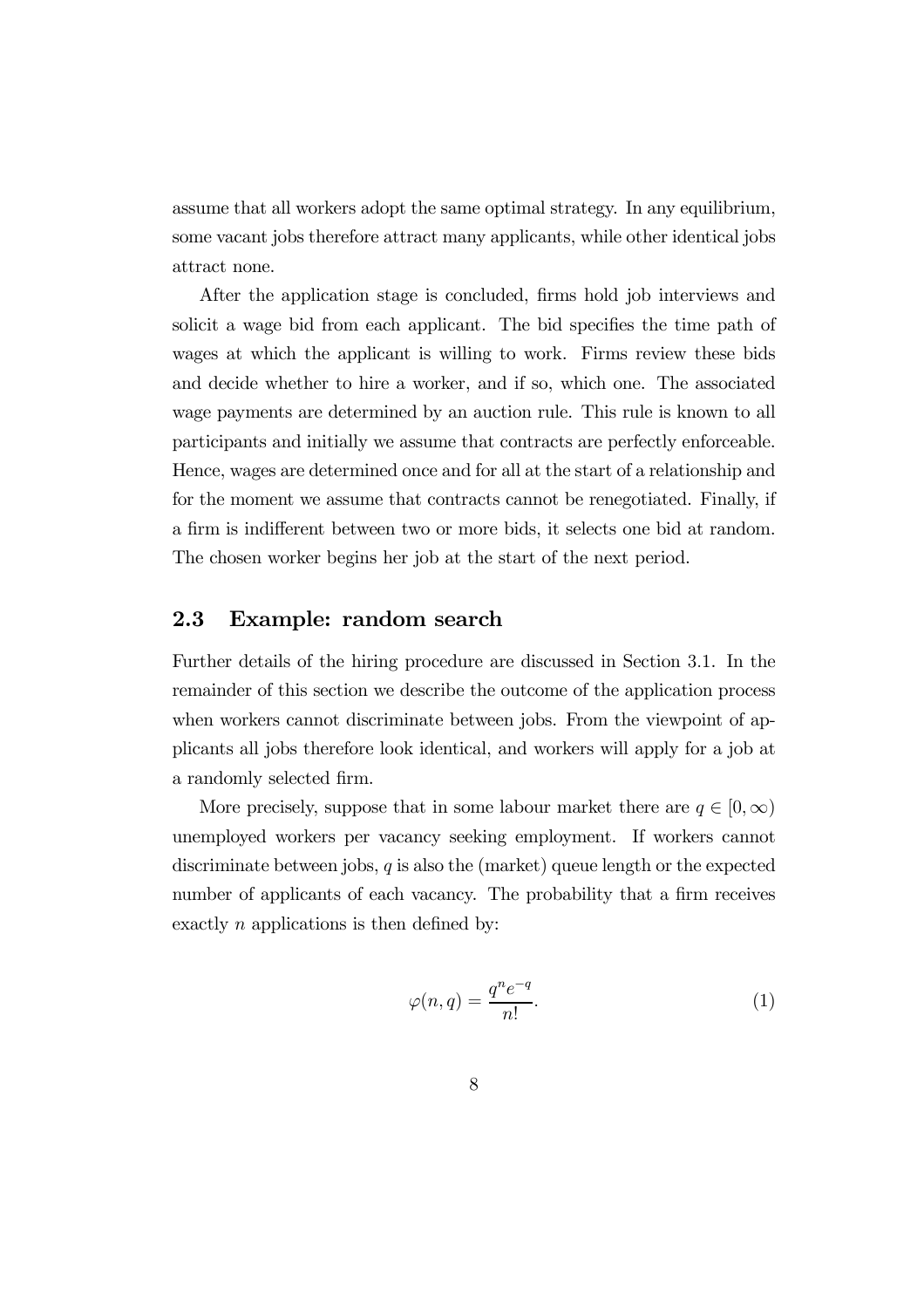According to (1), a vacant firm will attract at least one applicant with probability  $\eta(q)=1-e^{-q}$ . This expression is known as the "urn ball matching" function".<sup>2</sup> If firms randomize over applicants, a similar expression may be derived for workers. The probability that a worker is hired is then given by  $\mu(q) = \eta(q)/q = \frac{1-e^{-q}}{q}$ . It is easy to verify that the urn ball matching technology satisfies all the usual properties:  $v\eta(q)$ , the mass of vacancies with at least one applicant, is linearly homogeneous in the mass of unemployed workers and vacant jobs,  $\eta'(q) > 0$ ,  $\mu'(q) < 0$ ,  $\lim_{q \to 0} \eta(q) = \lim_{q \to \infty} \mu(q) = 0$ and  $\lim_{q \to \infty} \eta(q) = \lim_{q \to 0} \mu(q) = \infty$ .

The matching probabilities with directed search are derived in Section 5. In this case workers can perfectly discriminate among jobs. As a result, the labour market may divide in several submarkets, each with a particular type of a job and the associated (optimal) queue length.

<sup>&</sup>lt;sup>2</sup>The urn ball matching technology was first used by Butters  $(1977)$ . For recent applications see Moen (1999) or Shimer (1999).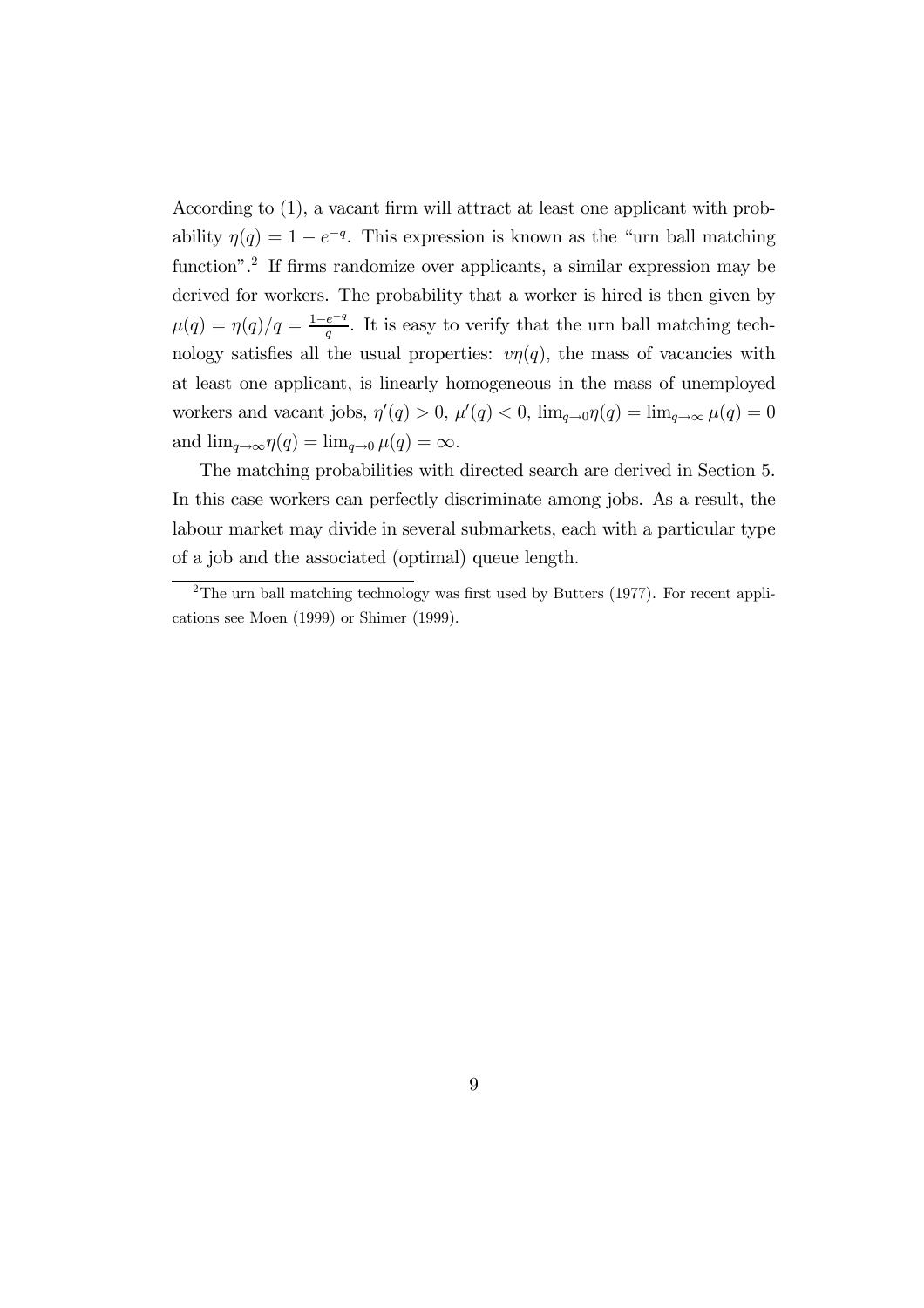## 3 The Efficient Allocation

We start our analysis with a derivation of the *constrained* efficient resource allocation.3 This allocation is derived using an imaginary social planner who chooses the time path of the market queue length  $q$ , firms' capital investment  $k$  and the unemployment rate  $u$  to maximize the discounted value of output minus the costs of vacancy creation.

Formally, the planner's problem can be written as follows:

$$
\max_{\{q(t),k(t),u(t)\}_{t=0}^{\infty}} \sum_{t=0}^{\infty} \beta^t \left[ u(t) \mu(q(t)) Y(k(t)) - \frac{u(t)}{q(t)} (1 - \beta(1 - s)) p k(t) \right] \tag{2}
$$

s.t. 
$$
u(t+1) = u(t) + s(1 - u(t)) - (1 - s)\mu(q(t))u(t)
$$
 (3)

where

$$
Y(k(t)) = \beta(1 - s) \left[ \frac{f(k(t))}{1 - \beta(1 - s)} - pk(t) \right].
$$
 (4)

To understand the objective function, it is convenient to imagine firms renting capital at a cost  $(1-\beta(1-s))p$ . The first term in parentheses then represents the payoff from newly created jobs. Each of these jobs produces  $f(k(t))$  units of output per period. Moreover, production starts with one period delay and firms must continue to pay the rental cost of their equipment. The net expected present value of a filled job is therefore equal to  $Y(k(t))$  as defined in (4). The second term in parentheses represents the costs of maintaining open vacancies, i.e. the rental cost of capital  $(1 - \beta(1 - s))p$  times the number of vacancies  $u(t)/q(t)$ , times the capital used by each vacancy  $k(t)$ . The feature that it is optimal to have only one type of firm in a market follows from the

<sup>3</sup>This section draws on Section 3 in Acemoglu and Shimer (1999).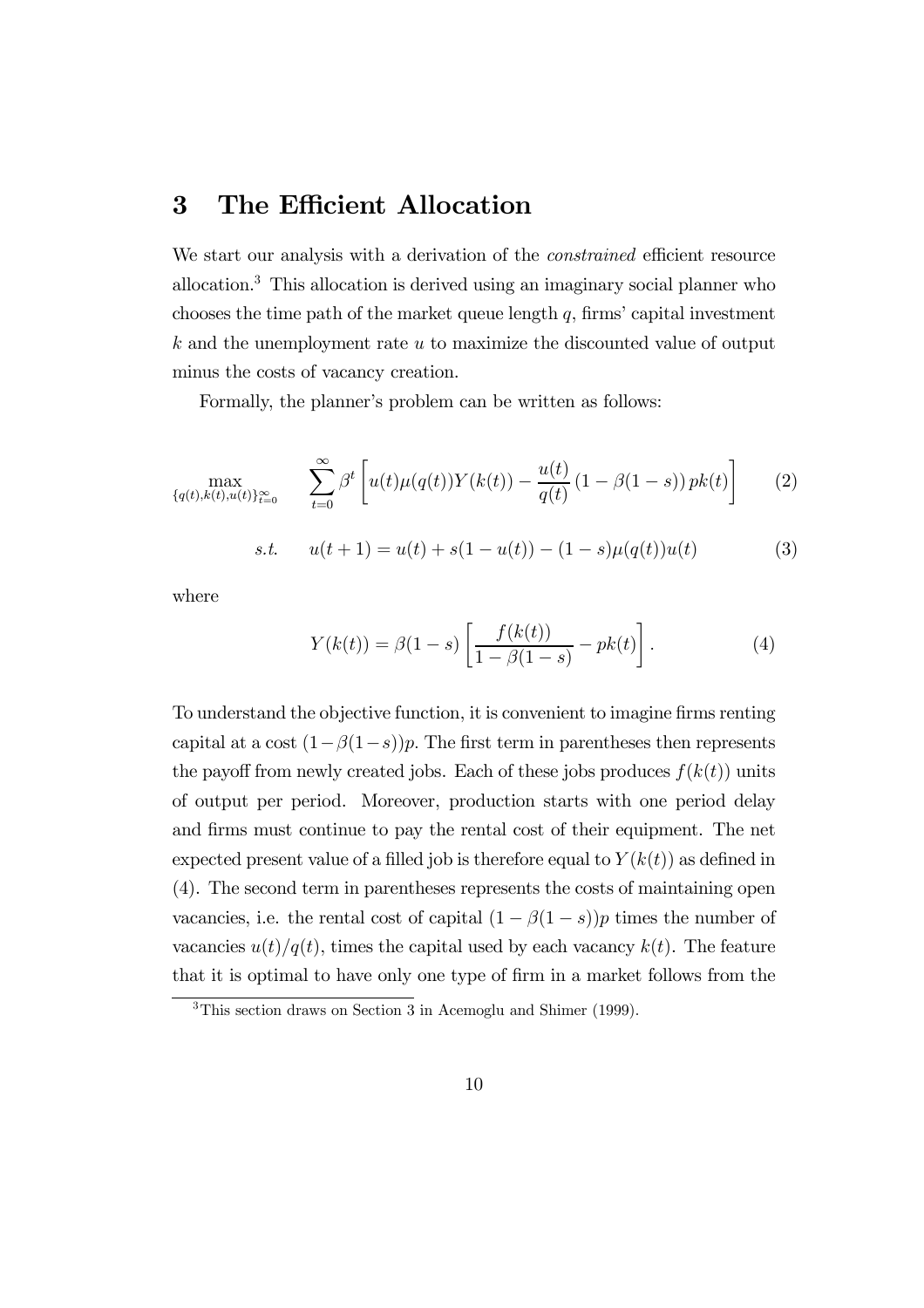concavity of  $f(k)$ .<sup>4</sup> Finally, all payoffs are discounted to the initial period, while the evolution of the unemployment rate  $u(t)$  satisfies eqn. (4).

Below we restrict attention to stationary allocations. In a steady state the planner's problem reduces to the maximization of the (constant) shadow value of unemployed workers. This result is summarized in the Proposition below, which reformulates Proposition 1 in Acemoglu and Shimer (1999):

Proposition 1 An efficient steady state solution exists. It is characterized by a pair  $(q^S, k^S) \in (0, \infty)^2$  solving:

$$
\max_{\{k,q\}} \frac{\beta(1-s)\eta(q)\left(\frac{f(k)}{1-\beta(1-s)} - pk\right) - (1-\beta(1-s))pk}{(1-\beta(1-s))q + \beta(1-s)\eta(q)}.\tag{5}
$$

**Proof.** See Appendix. ■

Maximization problem  $(5)$  is not jointly concave in k and q. Hence, the firstorder conditions are not sufficient for a maximization. Nonetheless, because the efficient solution is an interior solution, the first-order conditions are necessary, and so they are useful in recognizing inefficient allocations. Using the result that  $\eta(q)=1-e^{-q}$ , this yields:

Corollary 2 Any efficient allocation  $(q^S, k^S)$  satisfies:

$$
\frac{\beta(1-s)(1-e^{-q^{S}})}{1-\beta(1-s)+\beta(1-s)(1-e^{-q^{S}})}\left(\frac{f'(k^{S})}{1-\beta(1-s)}\right)=p
$$
(6)

$$
\frac{\beta(1-s)\left(1-e^{-q^S}-q^Se^{-q^S}\right)}{1-\beta(1-s)+\beta(1-s)\left(1-q^Se^{-q^S}\right)}\left(\frac{f(k^S)/k^S}{1-\beta(1-s)}\right)=p.\tag{7}
$$

4Appendix A provides a formal proof of this assertion.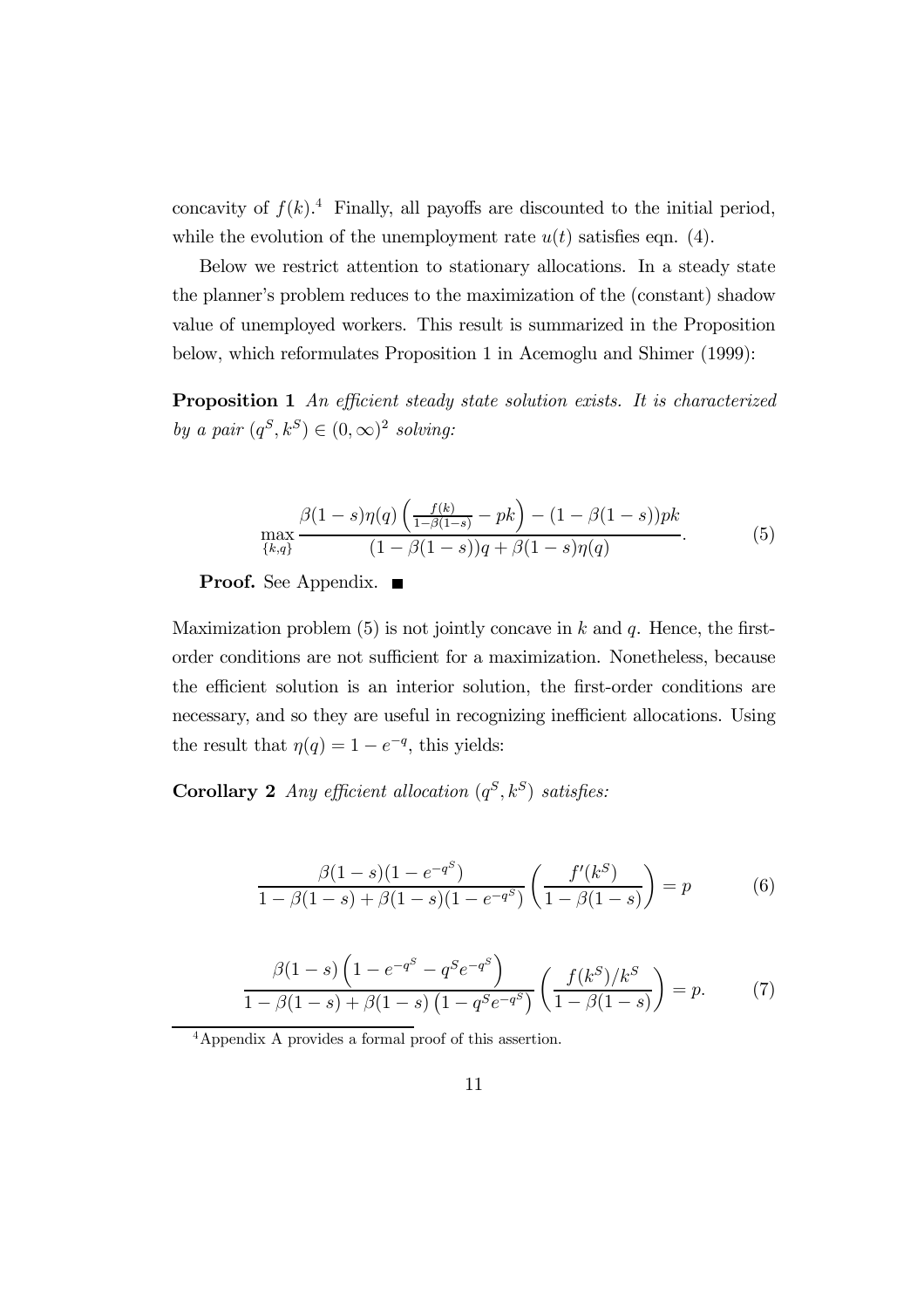#### **Proof.** See Appendix.  $\blacksquare$

Equation (6) characterizes the efficient investment level. The first fraction on the left hand side is the expected current value of a unit of output when the vacancy is first filled. This value is discounted because of both impatience and the risk that the vacancy may break down before it is filled. The second fraction is the discounted marginal product of capital once the vacancy is filled. The left hand side of (6) therefore defines the marginal revenue of an additional unit of capital. In an efficient allocation this must be equal to the marginal cost of capital p.



Figure 1: The constrained efficient allocation

The efficient market queue length is defined in  $(7)$ . The planner chooses q to balance the expected social benefits of an additional vacancy with the costs of creating this vacancy. In doing so, the planner takes into account that an increase in the number of vacancies will reduce the rate at which outstanding vacancies are filled. The net-increase in the mass of new jobs due to the creation of an additional vacancy is therefore equal to  $\partial v(1 - e^{-q})/\partial v =$  $(1 - e^{-q} - qe^{-q}).$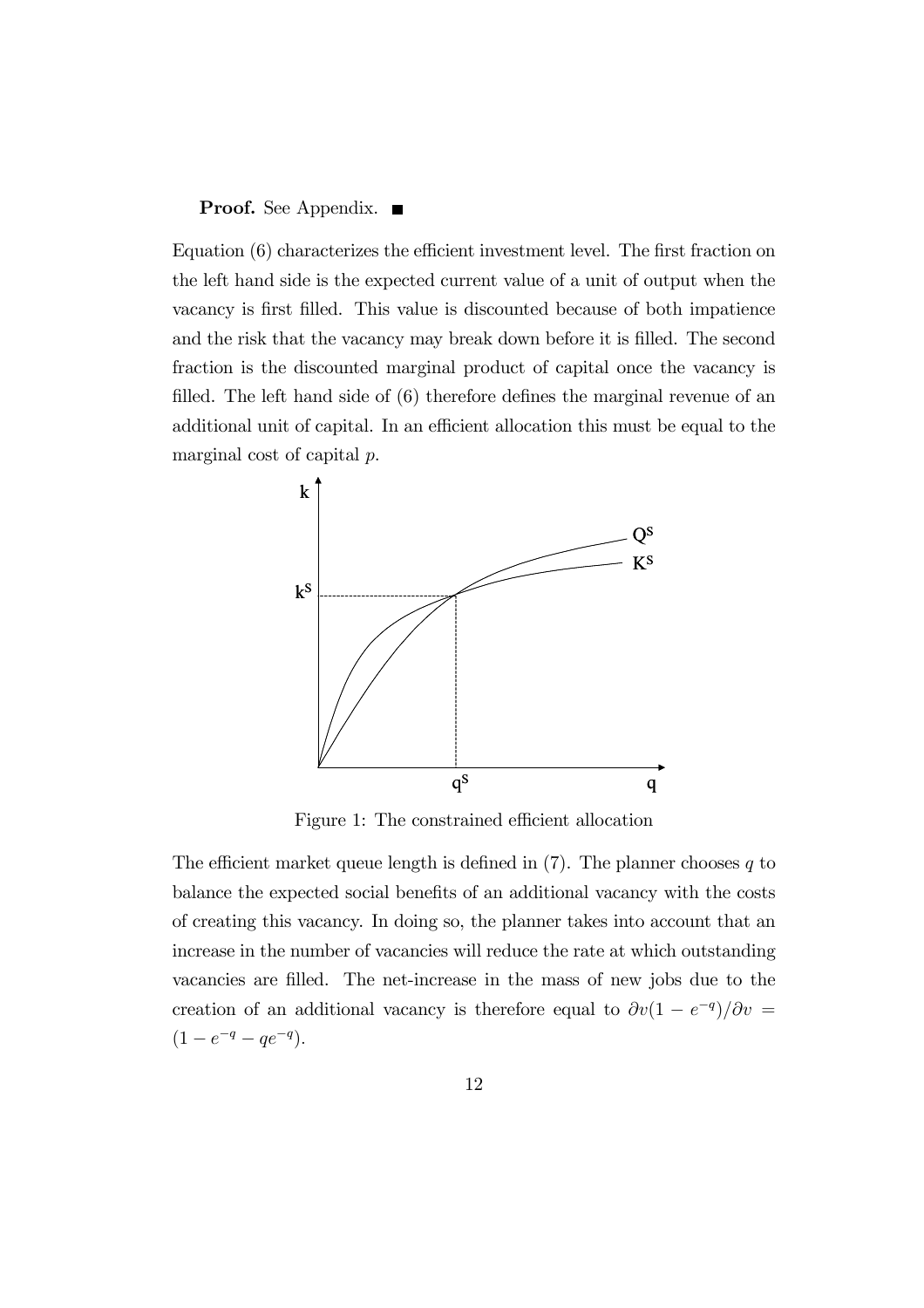The efficient allocation is illustrated in Figure 1. The curves associated with eqs. (6) and (7) are denoted by  $K^S$  and  $Q^S$ , respectively. Both curves start in the origin and are strictly increasing in  $(q, k)$  space. Moreover, for large enough values of q,  $Q^S$  lies above  $K^S$  and the two curves intersect at least once on the interior. Hence, as stated in Proposition 1, an efficient allocation always exists. Finally, if there is more than one efficient combination  $(q^S, k^S)$  and if workers can discriminate among jobs, the planner may decide to open more than one (sub)market. In that case the planner will assign a longer queue to firms with a larger capital stock<sup>5</sup>. In an efficient allocation, capital-intensive jobs are therefore filled at a faster rate than less capital-intensive jobs.

## 3.1 efficient vs decentralized allocations

In the next sections we compare the efficient allocation to the decentralized outcome. The investments in capital are now financed by firms and wages are determined by auctions.

To concentrate on the investment decisions of firms, we initially impose two conditions on the set of auction rules. First, we assume that the auction rules are fair. A job is therefore awarded to the worker who demands the lowest wage. Second, we assume that firms cannot credibly announce a reserve bid above the value of their endogeneous outside option.

Together these two conditions define a set of revenue equivalent auction rules. Moreover, each of these rules would induce an efficient resource allocation if the value of productivity were exogeneous (e.g. Shimer, 1999). For convenience, we shall consider the example of a sealed bid second prize

<sup>&</sup>lt;sup>5</sup>This follows immediately from the feature that  $Q^S$  and  $K^S$  both have a strictly positive slope. Thus, if there exist two efficient allocations, say  $(k_1^S, q_1^S)$  and  $(k_2^S, q_2^S)$ , and  $k_1^S > k_2^S$ then it must be true that  $q_1^S > q_2^S$ .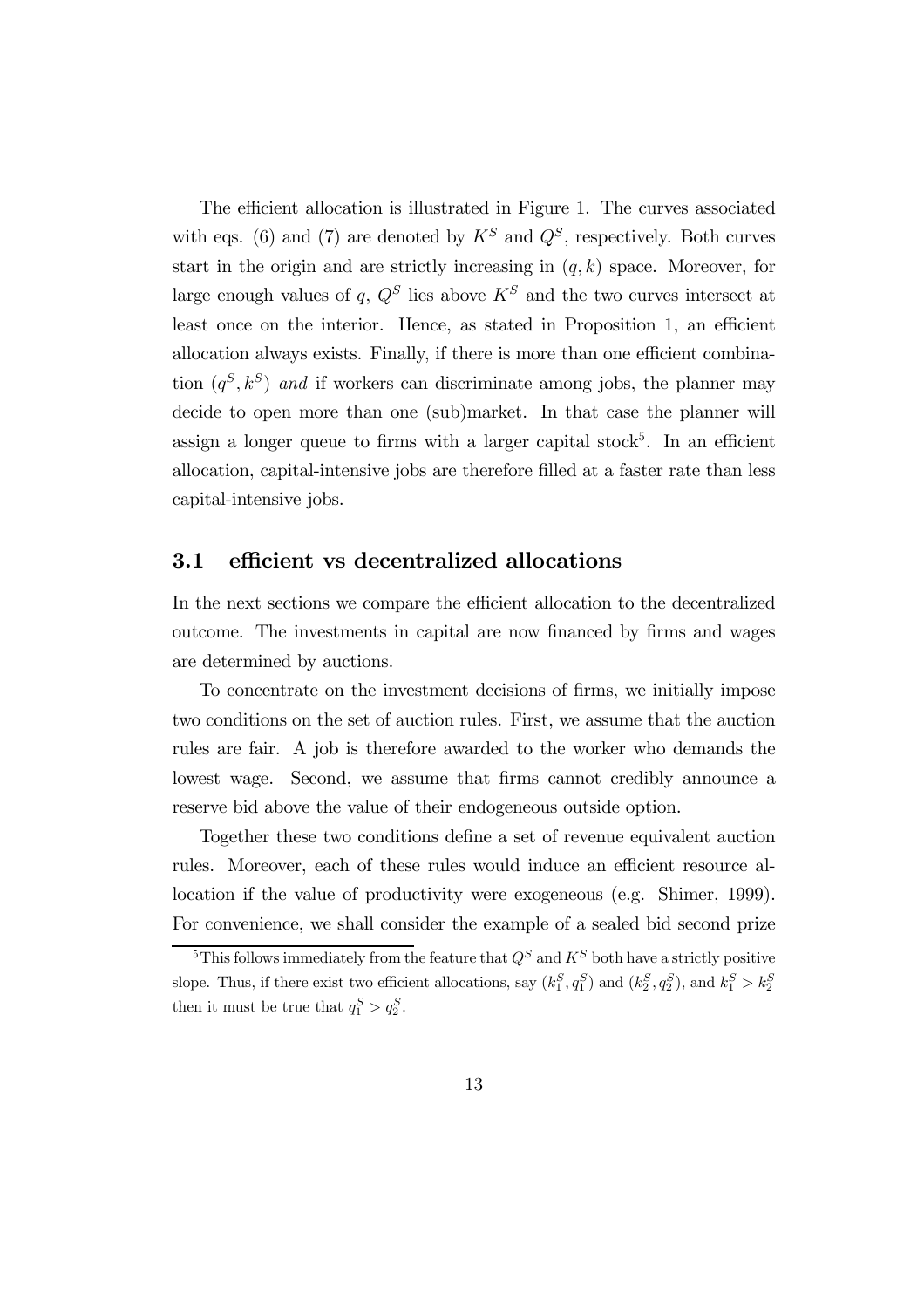auction. $6$  Also, we shall assume that workers do not know the total number of applicants when they formulate their wage demands. This is only revealed ex post when the firm puts her offers "on the table". The advantage of this setup is that workers have a unique (weakly) dominant wage bid which is equal to their outside option.

In the next two sections we use this setup to study the outcome when workers cannot discriminate among jobs ("random search") and when they have perfect information about the capital investments of firms ("directed search"). The case in which firms also choose and announce their reservation profit is discussed in Section 6.

## 4 Random search

The purpose of this section is to formalize the scope for hold-up problems. With random search there is no relationship between the investment level of a firm and the application decisions of workers. All vacant firms expect the same number of applicants and when a firm decides how much to invest it will take this number as given. The notion of an equilibrium is therefore similar to Davis (2002).

Formally, let  $K$  denote the set of equilibrium investment levels and let the variable  $J^V(k)$  denote the expected value of a vacant job with k units of capital. A steady state equilibrium with random search must then satisfy the following conditions: (i) Firms have rational expectations about q. (ii) The investment level of a new entrant maximizes her expected profits  $J^V(k') - pk'$ . (*iii*) New entrants make zero profits. (*iv*) Match formation is voluntary. (*v*) The wage payments of workers correspond to the equilibrium of a sealed bid second prize auction.

 $6$ The same setup is used in Shimer (1996). For an analysis of the more realistic case of a first prize auction see Shimer (1999).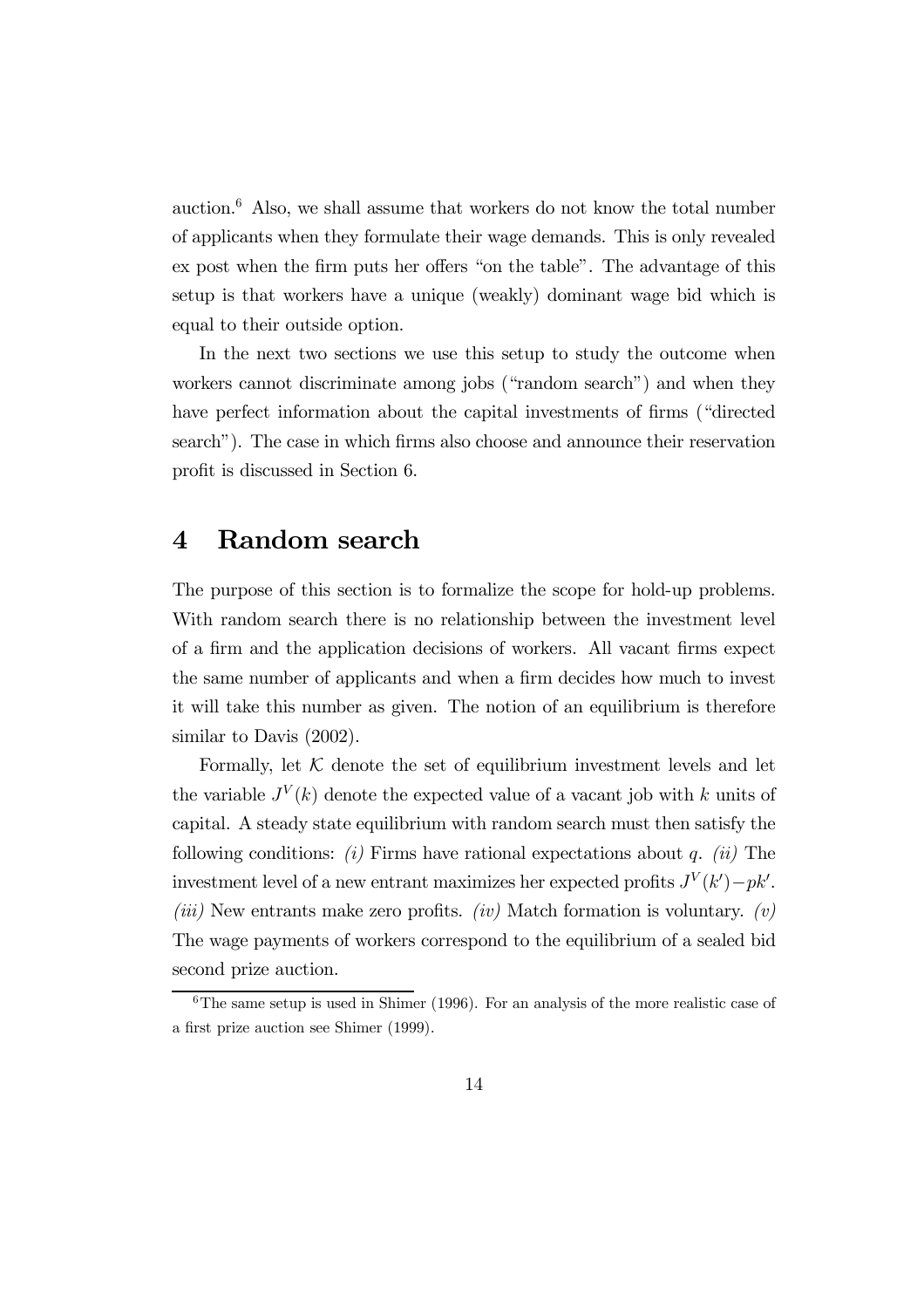The model is solved backwards starting with wages, and for the moment I assume that condition  $(iv)$  is always satisfied.<sup>7</sup>

## 4.1 Wages

Consider a vacant firm with k units of capital that attracts  $n > 0$  applicants. In the following we denote the contractual payoffs of a firm and a worker by  $J^F(k, n)$  and  $J^E(k, n)$ , respectively. These payoffs are discounted to the start of the first period of production. Moreover, we denote the joint payoffs of a firm-worker pair by  $S(k)$ , so that  $S(k) = J<sup>F</sup>(k, n) + J<sup>E</sup>(k, n)$ , while  $J<sup>U</sup>$ denotes the asset value of an unemployed worker

It is easy to demonstrate that  $J^U$  is also the unique weakly dominant wage bid of an applicant (e.g. Shimer 1996). Hence, since workers are identical, there are two possible outcomes. In the first case, the firm has a single applicant who submits a wage bid equal to  $J^U$ . The firm hires the applicant and agrees to a wage stream with value  $J^{E}(k, 1) = S(k) - J^{V}(k)$ .<sup>8</sup> In the second case, the firm has several job candidates. Each of these applicants submits a wage bid equal to  $J^U$  and the firm selects one candidate at random and offers this worker a contract with value  $J^{E}(k, n) = J^{U}$   $\forall n > 1$ . Since  $S(k) = J<sup>F</sup>(k, n) + J<sup>E</sup>(k, n)$ , the outcome of the auction can thus be summarized as follows:

<sup>7</sup>When I characterise the investment decisions, I will show that this is indeed an equilibrium feature. In equilibrium it is never optimal for a firm to create a job that is subsequently refused by all workers.

<sup>8</sup>Given that agents are risk neutral, they are indifferent between contracts with the same expected values  $J^F(k, n)$  and  $J^E(k, n)$ . Moreover, the timing of the payments is irrelevant because contracts are perfectly enforceable and cannot be renegotiated. This last assumption is relaxed in Section 6.2.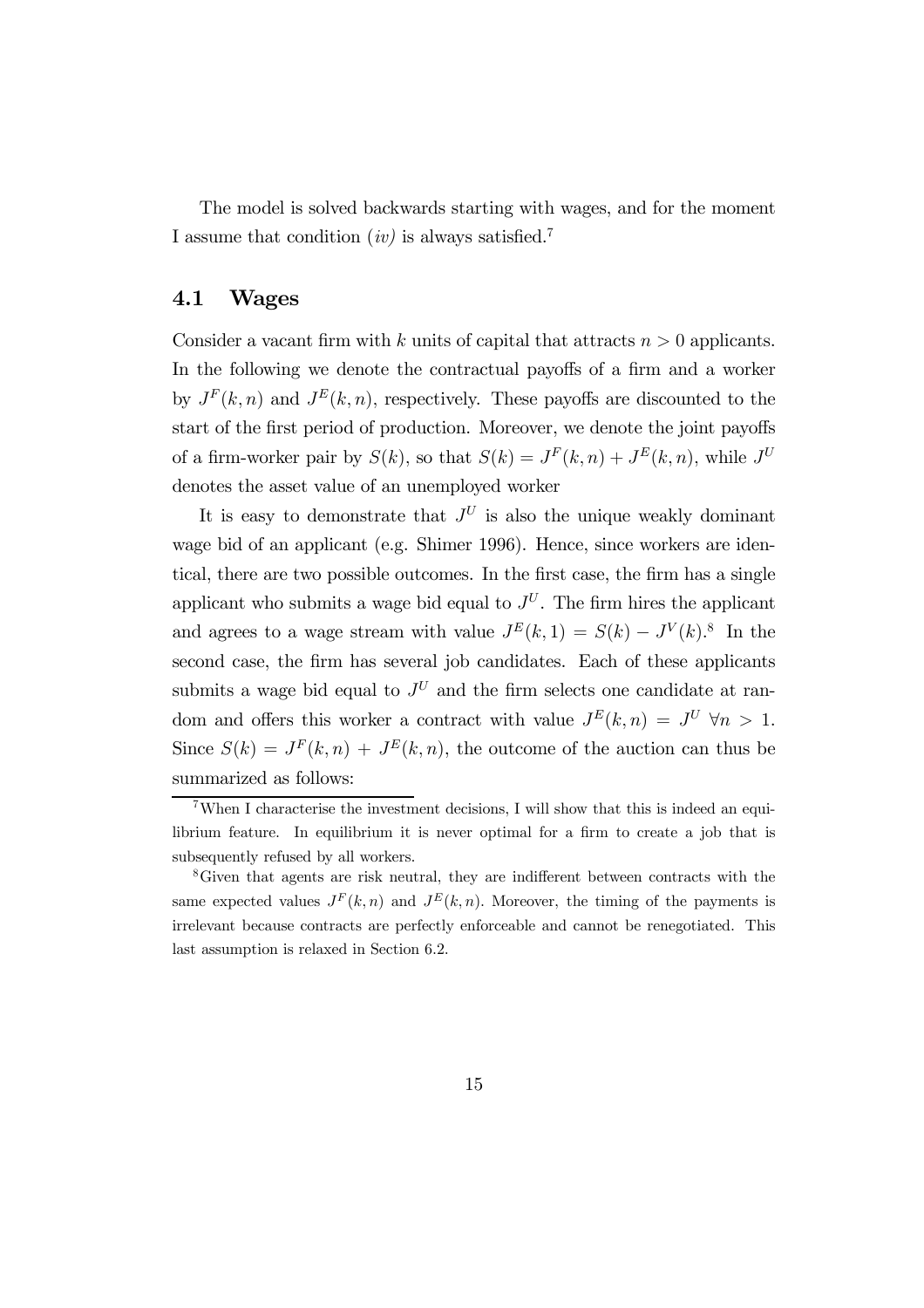$$
J^{E}(k,n) = \begin{cases} S(k) - J^{V}(k) & \text{if } n = 1 \\ J^{U} & \text{if } n > 1. \end{cases}
$$
 (8)

Similarly,

$$
J^{F}(k,n) = \begin{cases} J^{V}(k) & \text{if } n = 1 \\ S(k) - J^{U} & \text{if } n > 1. \end{cases}
$$
 (9)

Hence, the firm receives the entire value of the surplus if it has at least two applicants. Otherwise the surplus accrues to the single applicant.9

## 4.2 Asset values

We are now in a position to derive the value functions for the unattached agents. These functions depend on the value of the future matches in which an agent will be involved, and on the probability that the associated match surplus accrues to the firm or the worker. The value of  $S(k)$  is defined by the following standard Bellman equation:

$$
S(k) = f(k) + \beta[(1 - s)S(k) + sJ^{U}].
$$
\n(10)

According to (10) the joint value of a match is equal to the payoffs in the current period,  $f(k)$ , plus the expected discounted payoffs in the next period.

 $9<sup>9</sup>$ As explained in the Introduction, the standard approach is to assume ex post wage bargaining. In those models the bargaining power of a firm and a worker is fixed. In contrast, in our model the bargaining strength is endogeneously assigned to either the firm or the worker.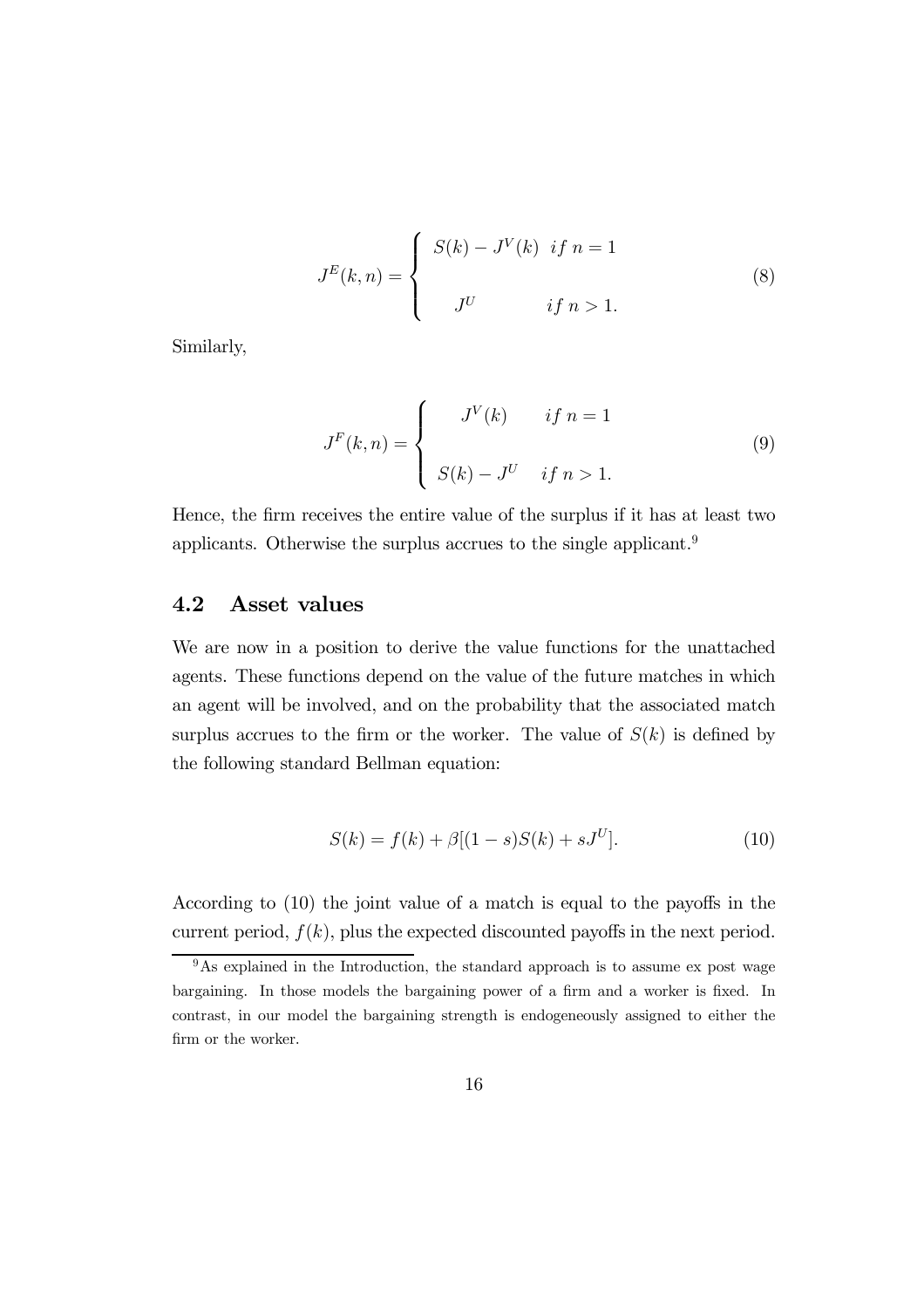The probability that a match survives is equal to  $(1-s)$ , in which case both parties continue to obtain  $S(k)$ . With complementary probability s, however, the capital equipment is destroyed. The match will be dissolved and the firm becomes inactive with payoffs equal to zero, while the worker returns to the pool of unemployed with payoffs equal to  $J^U$ . Rearranging terms, this yields the following expression:

$$
S(k) = \frac{f(k) + s\beta J^{U}}{1 - \beta(1 - s)}.
$$
\n(11)

Next, consider the expression for  $J^V(k)$ . With random search the number of applicants of a firm is distributed according to (1). Moreover, the expected payoffs for each realization of n are defined by  $(9)$ . The asset value of a vacant firm can therefore be expressed as the weighted sum of three contingent payoffs:

$$
J^{V}(k) = \beta(1-s) \left[ (e^{-q} + qe^{-q})J^{V}(k) + (1 - e^{-q} - qe^{-q})(S(k) - J^{U}) \right].
$$
\n(12)

First of all, with probability  $e^{-q}$  the firm receives no applications and remains vacant. Second, with probability  $qe^{-q}$  the firm receives exactly one application and settles for a payoff equal to  $J<sup>F</sup>(k, 1) = J<sup>V</sup>(k)$ , leaving the surplus to the worker. Finally, with complementary probability  $1 - e^{-q} - qe^{-q}$  the firm has more than one applicant. In this case the firm retains the surplus and receives  $J<sup>F</sup>(k, n) = S(k) - J<sup>U</sup>$ . Finally, in all three events the payoffs need to be discounted to account for time preference and the risk of breakdown.

The value function of an unemployed worker is slightly more complicated, as vacant firms may have different capital stocks:

$$
J^{U} = \beta \left[ (1 - e^{-q})J^{U} + e^{-q} \int [(1 - s)(S(k) - J^{V}(k)) + sJ^{U}] dG(k) \right]. \tag{13}
$$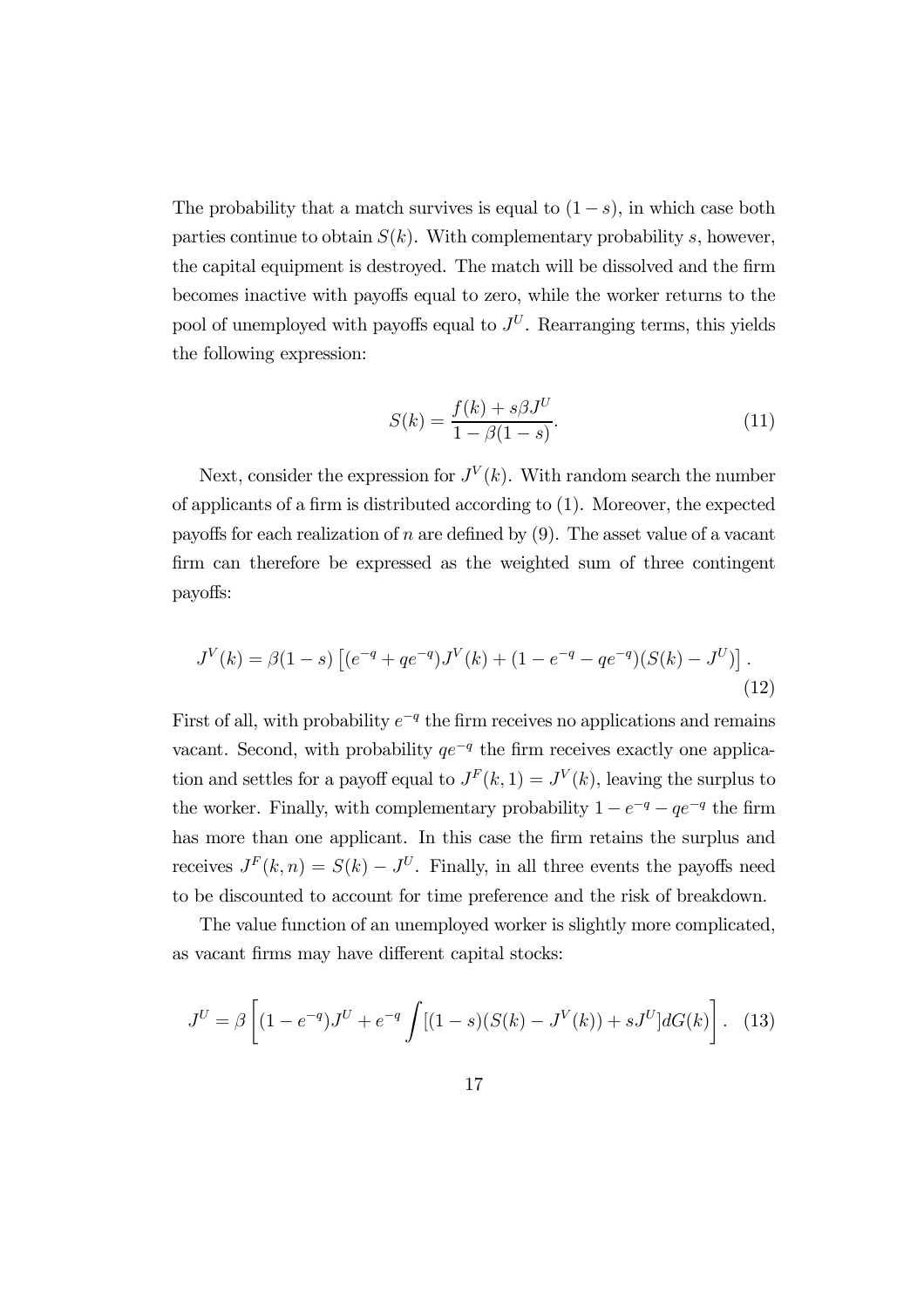With random search the value of an unemployed worker therefore depends on the entire distribution of capital stocks across vacant firms, which I denote by  $G(k)$ , and on the number of applicants with whom the worker will compete. It is easy to show that a worker is the only applicant with probability  $e^{-q}$ . In this case the worker is hired and unless the capital equipment breaks down she receives a payoff equal to  $J^E(k,1) = S(k) - J^V(k).$ <sup>10</sup> The probability that the firm has at least one additional applicant is thus equal to  $1 - e^{-q}$ , and in this case the worker receives  $J^U$  regardless whether she is hired or not.

## 4.3 Equilibrium

Given the payoff functions for firms and workers, we can now derive the equilibrium.

#### 4.3.1 Investments and hold-up

Our first task is to derive the profit-maximizing investment level(s) for a given value of q. To solve this problem, we substitute the solution for  $S(k)$ into the right-hand side of (12):

$$
J^{V}(k) = \frac{\beta(1-s)(1 - e^{-q} - q e^{-q})}{1 - \beta(1-s) + \beta(1-s)(1 - e^{-q} - q e^{-q})} \left[ \frac{f(k) - (1-\beta)J^{U}}{1 - \beta(1-s)} \right].
$$
\n(14)

 $10$ Notice that this interpretation is based on the auxiliary assumption that payment start at the beginning of production period. In reality, however, contracts are enforceable and all payments could in principle be made immediately after the contract is signed. In that case the worker would receive  $\beta(1-s)(S(k) - J^{V}(k))$  in the first period and  $J^{U}$  in the next period in case the match breaks down. The expected value of payments is the same under both interpretations.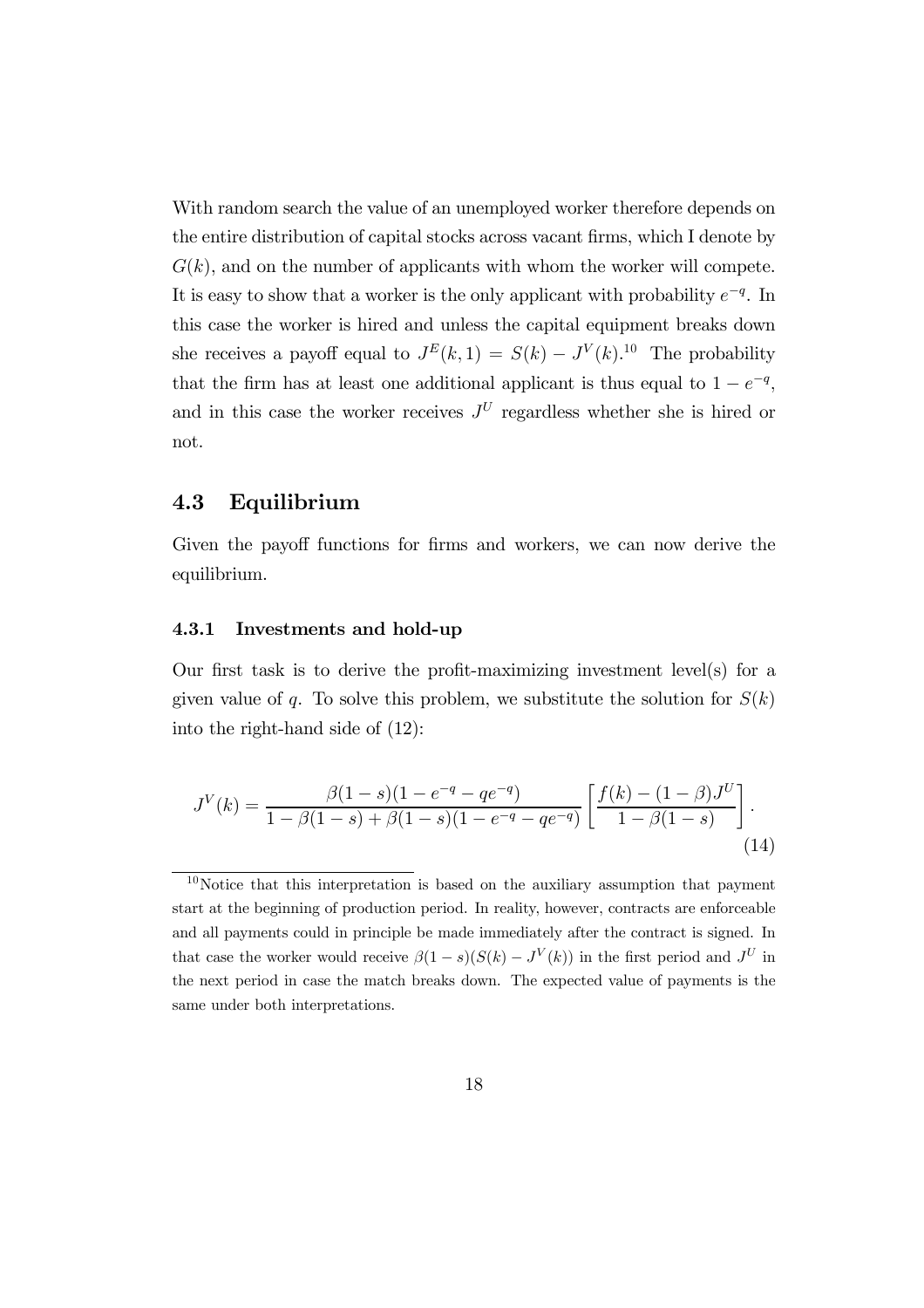The above equation defines  $J^V(k)$  as the expected profit from hiring a worker at her reservation wage  $(1 - \beta)J^{U}$ . The probability of this event is equal to  $1 - e^{-q} - qe^{-q}$ . Moreover, from our discussion of (13) we know that the reservation wage of workers is not affected by the investment decision of a single firm.

The derivation of the equilibrium investments is now straightforward. Each firm that enters the market maximizes expected profits  $J^V(k') - p k'$ taking  $q$  and the investment decisions of all other firms as given. This leads to the following first order condition:<sup>11</sup>

$$
\frac{\beta(1-s)\left(1-e^{-q}-qe^{-q}\right)}{1-\beta(1-s)+\beta(1-s)\left(1-e^{-q}-qe^{-q}\right)}\left[\frac{f'(k)}{1-\beta(1-s)}\right]=p.\tag{15}
$$

Equation (15) is our first equilibrium condition. It defines the investment level of firms as a strictly increasing function of the likelihood that a firm attracts at least two applicants. In any equilibrium firms therefore make the same investment and  $G(k)$  is degenerate. Furthermore, what is more important, a comparison with (6) shows that firms underinvest in capital.

#### **Lemma 3** For any given value of  $q < \infty$ , firms under-invest in capital

**Proof.** See Appendix. ■

The intuition for this result is straightforward. With homogeneous agents on both sides of the market, all jobs that attract at least one applicant will be filled. The social marginal returns from an investment in capital are therefore proportional to  $\eta(q)=1-e^{-q}$ . However, firms only consider their own private marginal returns which are proportional to  $1 - e^{-q} - qe^{-q}$ . Firms therefore

<sup>&</sup>lt;sup>11</sup>Since  $f(k)$  is strictly concave, the second order conditions are always satisfied.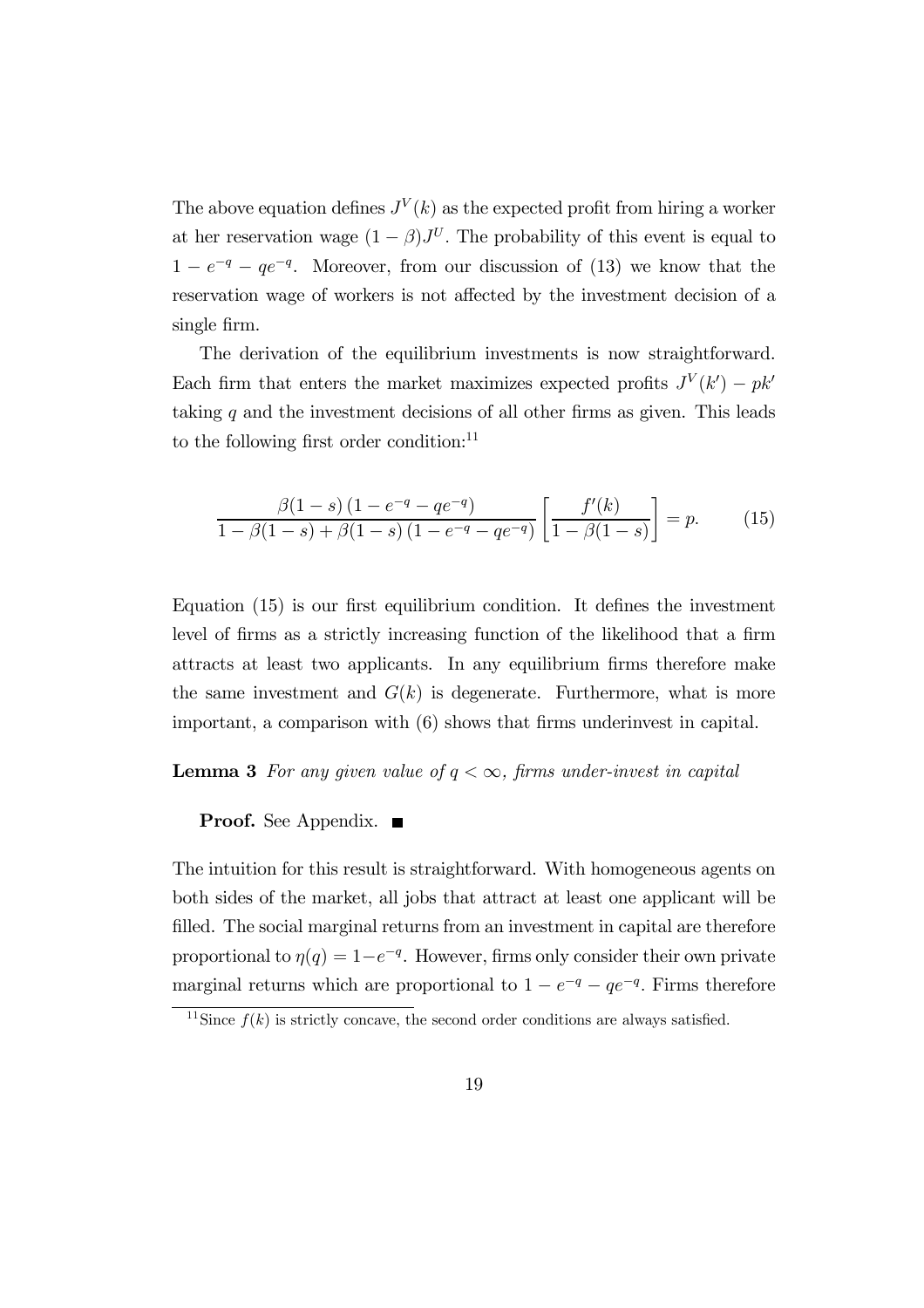disregard the share of the returns that may accrue to a single applicant and since  $f(k)$  is strictly concave, this gives rise to underinvestment.

It is important to understand the origin of this hold-up problem. With random search  $q$  is the same for all firms. The probability that a firm attracts one or more applicants is therefore unrelated to the investment level of the firm. However, the implicit cost of search, in terms of foregone output, increases with the investment level of the firm. As a result, both the surplus of a job and the income of a single applicant  $S(k) - J<sup>V</sup>(k)$  increase with k, and when a firm decides how much to invest it will anticipate that a share of the marginal returns of the investment may accrue to the worker.<sup>12</sup>

Finally, it is easy to demonstrate that the actual chance of a hold-up is particularly strong at low values of  $q$ . With a small number of expected applicants, firms face a high probability of meeting exactly one applicant.<sup>13</sup> The private marginal returns from an investment are therefore low compared to the social marginal gains. In contrast, when  $q$  approaches infinity, firms receive more than one applicant with probability 1 and both returns coincide.

#### 4.3.2 Entry

The derivation of the entry condition is entirely standard. First of all, since  $G(k)$  is degenerate,  $J^U$  simplifies to:

$$
J^{U} = \frac{\beta(1-s)e^{-q}}{1 - \beta(1-s) + \beta(1-s)e^{-q}} \left[ \frac{f(k) - (1 - \beta(1-s))J^{V}(k)}{1 - \beta} \right],
$$
 (16)

which has a similar interpretation as (14).

<sup>&</sup>lt;sup>12</sup>This is similar to the hold-up problem in Davis  $(2001)$ , except that he examines a model with pairwise matching and ex post bargaining. As a result, in his model all workers obtain a share of the returns on capital.

<sup>13</sup>The conditional probability that a firm attracts exactly 1 applicant is equal to  $qe^{-q}/(1 - e^{-q})$ . After applying l'H $\hat{H}$ opital's rule, it follows that this probability goes to 1 when q approaches zero.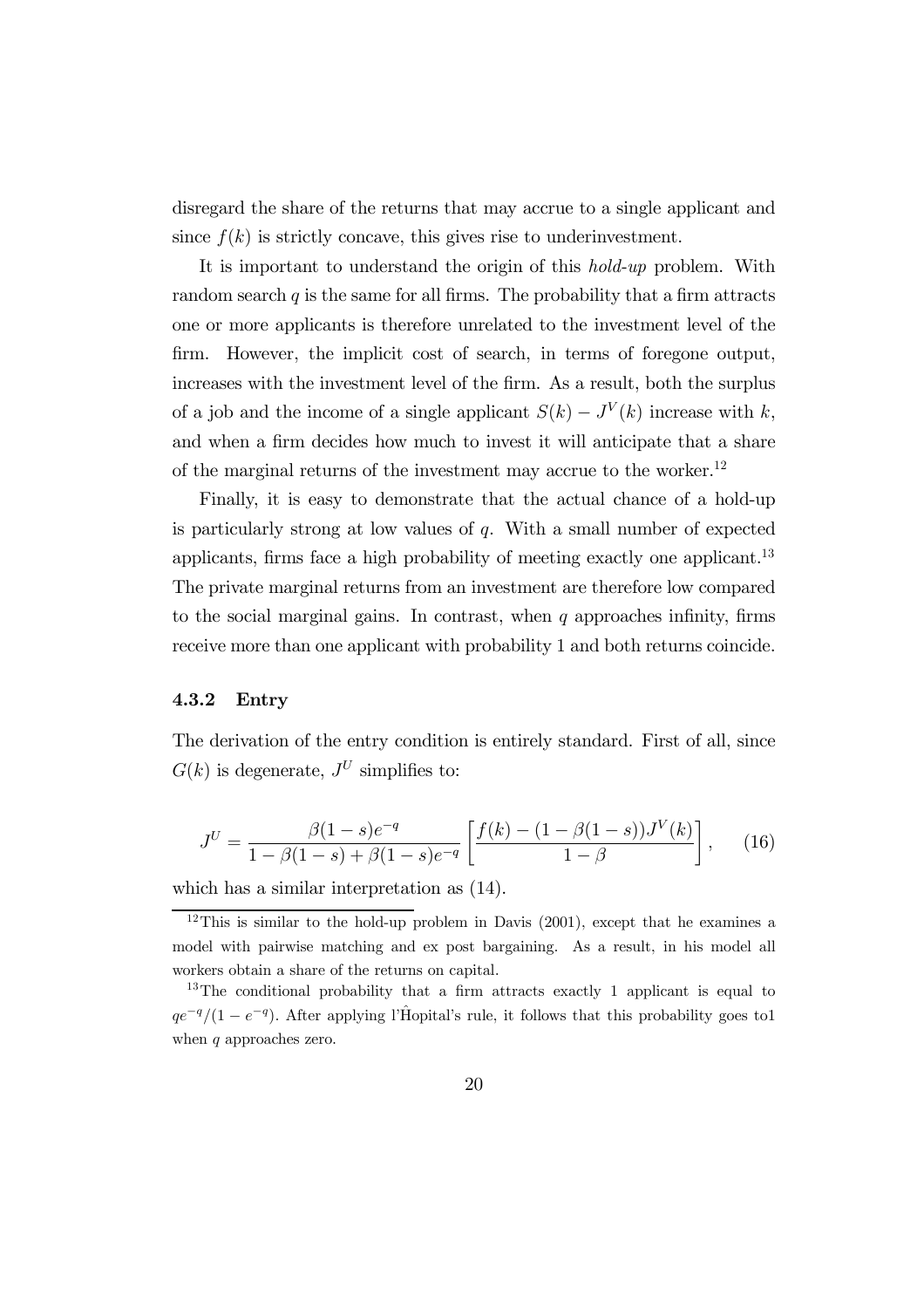Next, we need to substitute (16) into the right-hand side of (14). The resulting expression can be solved for  $J^V(k)$  and invoking the free entry condition  $J^V(k) - pk = 0$  we obtain:

$$
\frac{\beta(1-s)\left(1-e^{-q}-qe^{-q}\right)}{1-\beta(1-s)+\beta(1-s)(1-qe^{-q})}\left(\frac{f(k)/k}{1-\beta(1-s)}\right)=p.
$$
 (17)

This free entry condition coincides with (7). Hence, conditional on an efficient value for the capital stock,  $k^S$ , the labour market will generate the efficient number of jobs. However, from the preceding discussion of investments we know that the reverse does not hold. Given an efficient value for the market queue length  $q^S$ , firms are not willing to adopt the efficient capital stock. The equilibrium with random search is therefore never efficient.



Figure 2: The equilibrium with random search

This feature is illustrated in Figure 2. The curve associated with free entry condition (17) is denoted by  $Q^R = Q^S$ , while the investment locus associated with (15) is denoted by  $K^R$ . Due to the hold-up problem this locus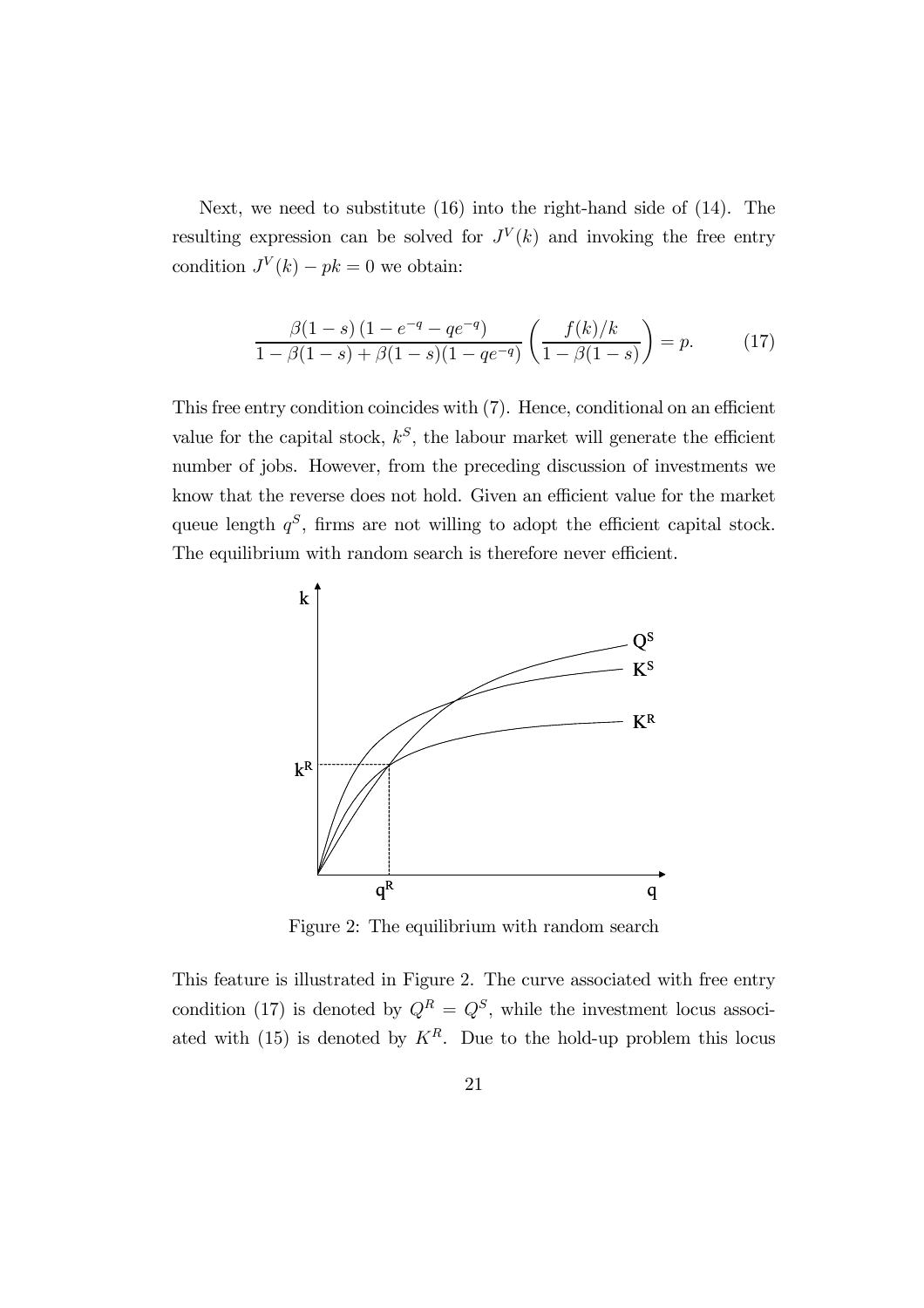lies entirely below  $K^S$ . The decentralized equilibrium with random search, denoted by the pair  $(k^R, q^R)$ , is therefore never efficient. Finally, if  $k^S$  and  $q^S$  are small, the investment locus  $K^R$  may lie entirely below the free entry locus  $Q<sup>R</sup>$ . In this case there exists no (interior) equilibrium.

To rule out this last case, it suffices to impose a mild restriction on the concavity of  $f(k)$ . In particular, let  $\epsilon(k)$  denote the elasticity of  $f(k)$  with respect to k, so that  $\epsilon(k) = f'(k)k/f(k)$ . A sufficient condition for the existence of an equilibrium is then given by:

Condition 1  $\lim_{k\to 0} \epsilon(k) > 1 - \beta(1-s)$ .

The properties of the equilibrium are summarized below.

Proposition 4 (Existence) Given Condition 1, an equilibrium with random search always exists.

Proposition 5 (Efficiency) The equilibrium with random search never coincides with an efficient allocation. Either firms underinvest and  $k^R < k^S$ , or entry is too low and  $q^R > q^S$ .

**Proposition 6 (Uniqueness)** If  $\epsilon(k)$  is non-increasing in k, the equilibrium is unique and firms underinvest in capital.

**Proof.** See Appendix. ■

Proposition 5 formalizes the scope for hold-ups in our economy. This result contrasts sharply with the efficiency of our auction rule in the standard search environment (e.g. Kultti, 1998 and Shimer, 1996). With ex ante investments firms' entry decisions are still optimal for a given value of capital. But firms anticipate that the expected wage costs increase with the investment level and this results in an inefficient choice of capital.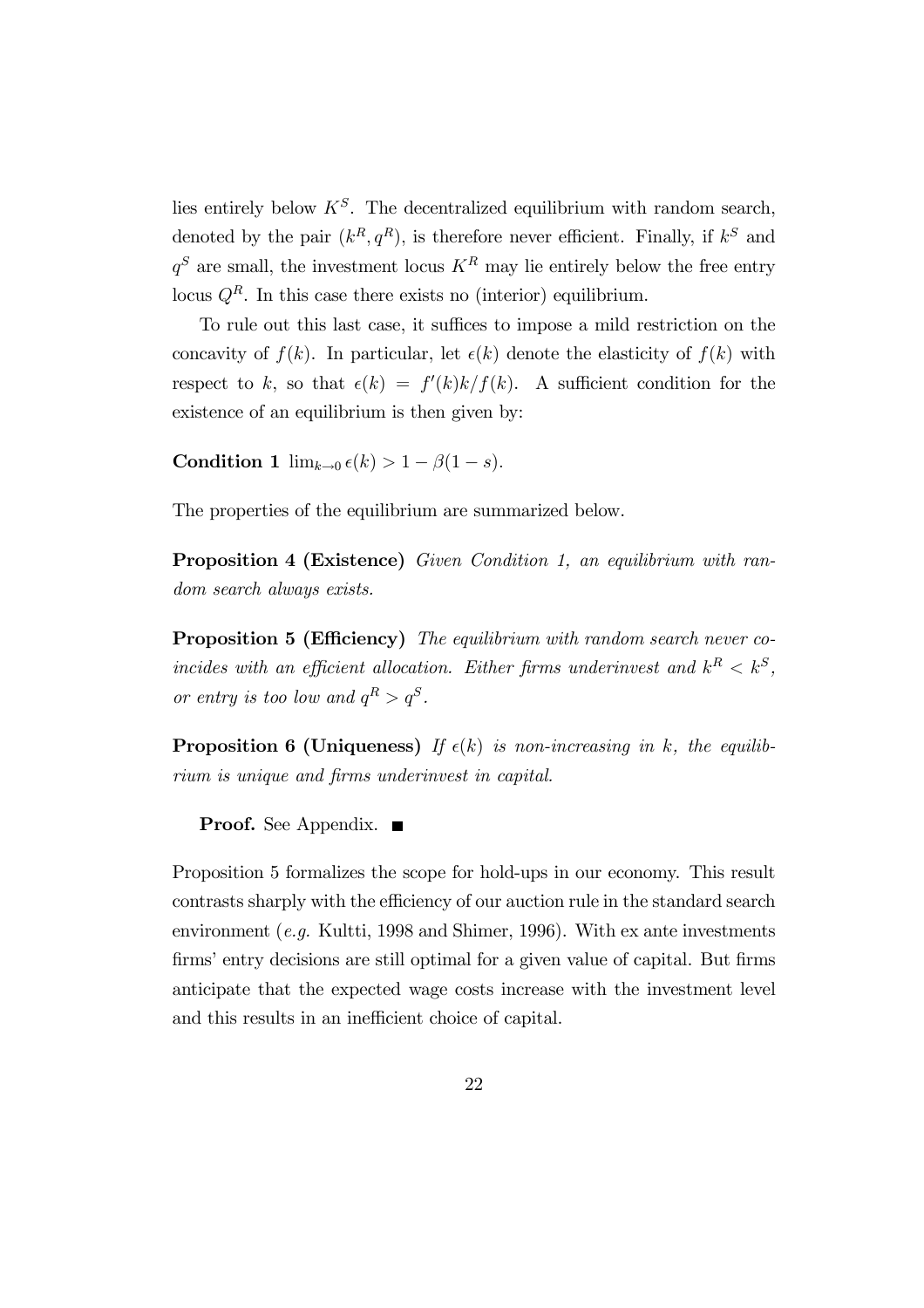The explanation for the efficient entry margin is provided in Shimer (1996). Namely, with a second prize auction applicants are paid their actual marginal product. Suppose that a firm receives a single applicant. By contacting the firm, the applicant raises the joint wealth of the firm-worker pair from  $J^V(k) + J^U$  to  $S(k)$ . In order to hire the worker the firm would thus be willing to pay at most  $S(k) - J<sup>V</sup>(k)$ . In contrast, if the firm receives more than one applicants, only one new job is created. The marginal productivity of each individual worker is thus equal to zero, and the firm would not be willing to pay any of these workers more than her reservation value.

There also exists a clear relation with the so-called Hosios condition. According to this condition, wages correctly reflect productivity if workers' share of the match surplus is equal to the elasticity of the matching function with respect to  $u$ . With the urn ball matching technology this elasticity is given by  $\frac{\eta'(q)q}{\eta(q)} = \frac{qe^{-q}}{1-e^{-q}}$ . But this is nothing else than the conditional probability that the surplus of a job accrues to the worker (see footnote  $11$ ).<sup>14</sup> Hosios' condition is therefore satisfied. Nonetheless, with random search

<sup>&</sup>lt;sup>14</sup>This generalises an important result in Mortensen (1982). For the case of a pairwise linear matching technology, Mortensen showed that the efficient allocation can be decentralised if the property rights to a match are assigned to the agent who iniates the contact. The usefullness of this result was later questioned on two grounds (e.g. Pissarides, 2000). First, with pairwise matching it is often not possible to determine who initiated the match. Second, Mortensen's matching technology does not exhibit congestion externalities. The urn ball matching technology does exhibit these externalities and efficiency is obtained under a similar rule. Namely, when the property rights are assigned to the agent on the short side. The reason that Mortensen's rule still generates efficiency is also easily explained. When creating a job, firms disregard the returns that accrue to a single applicant. As a result, the private marginal returns are equal to  $(1 - e^q - q e^{-q})$  times the surplus of the match. However, this is exactly the social marginal return from job creation since  $\partial v(1 - e^{-q})/\partial v = (1 - e^{q} - qe^{-q})$ . In other words, the fact that firms disregard the returns of a single applicant compensates for the reduction in the matching rate of existing vacancies. The congestion externality is therefore perfectly internalised.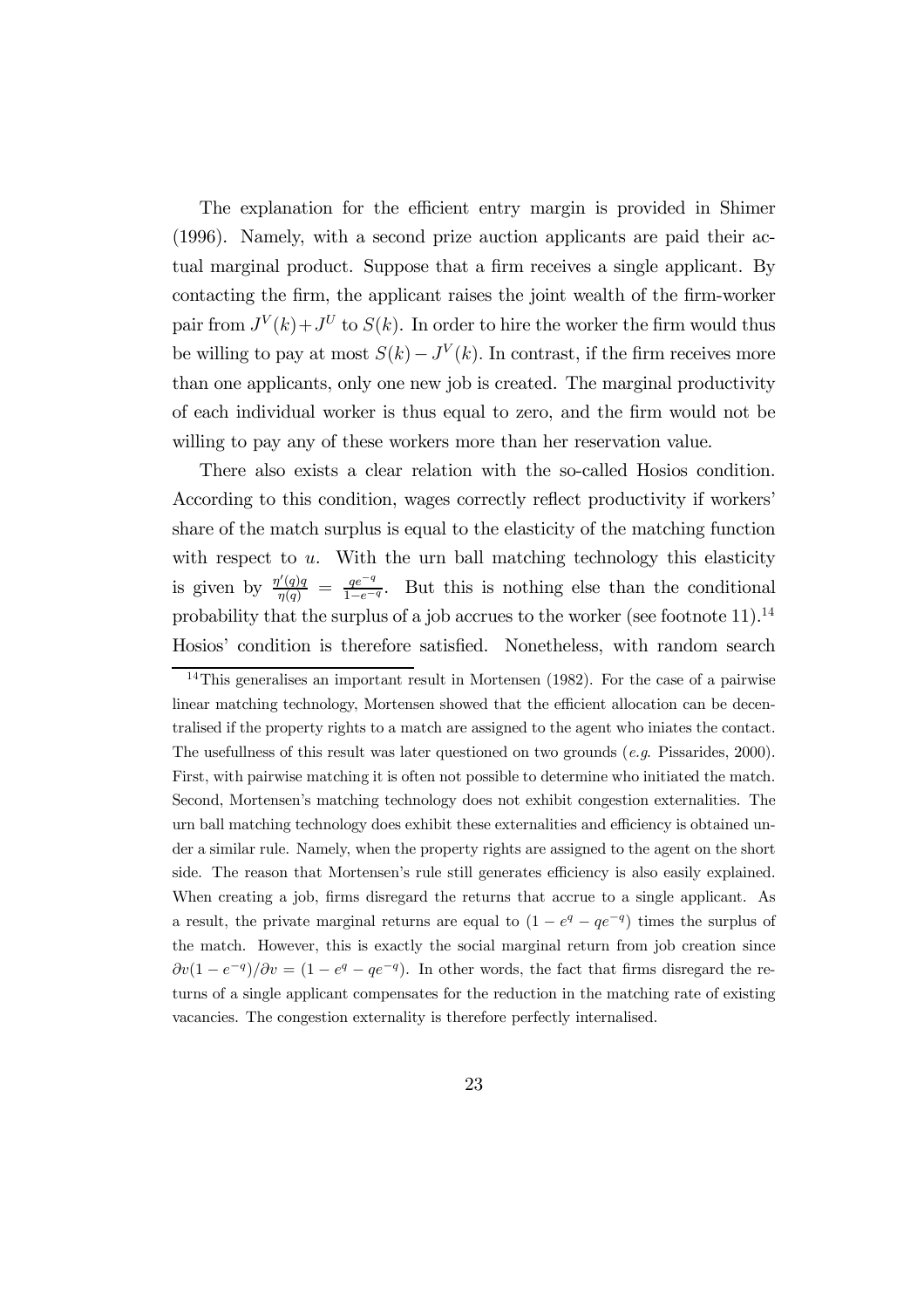this surplus share creates a hold-up problem. The equilibrium allocation is therefore never efficient.

## 5 Directed search

In this section we study the same environment as before. But in contrast to Section 4, we now assume that workers have perfect information about the capital stock of all the advertised jobs.

This change of the information structure has two important implications. First of all, because workers can discriminate between jobs, the labour market may divide into several submarkets. Firms with different jobs therefore no longer need to attract the same number of expected applicants.

Second, given their knowledge about the queue length for each type of job, unemployed workers are able to compute the expected income from an application at any of the vacant firms. Hence, if workers decide to apply for different types of jobs, then the queue lengths must be such that workers are indifferent between these jobs.

This arbitrage relationship is a typical feature of models with directed search. To understand how it affects our results, it is useful to consider what happens if a firm (or formally, an infinitesimally small mass of firms) deviates to a higher investment level. With random search, the higher investments raised the income of a single applicant,  $S(k) - J<sup>V</sup>(k)$ , but unemployed workers could not respond to this incentive because they had no information about the vacant jobs. In contrast, with directed search workers observe the deviation. The deviant firms will therefore attract a longer queue of applicants who all wish to appropriate the larger surplus. Moreover, in the new outcome workers are indifferent between the deviant firms and the rest of the firms. The expected wage costs are therefore not affected by the higher investment— the higher remuneration of a single applicant is exactly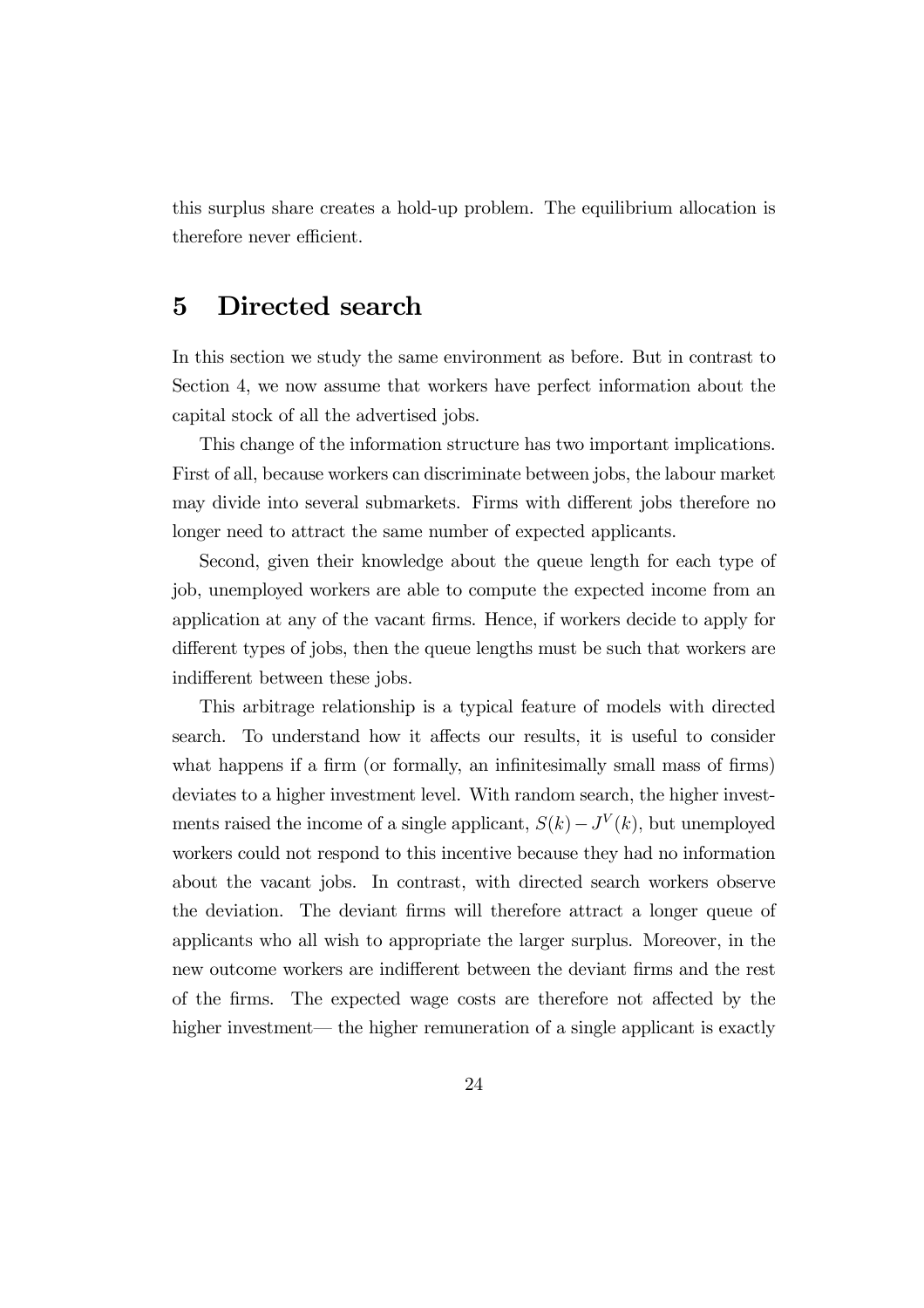compensated by the longer queue and the lower probability to meet a single applicant – and deviant firms are able to appropriate the full marginal returns on their investment

Below we show that this mechanism creates a competitive environment in which firms make constrained-efficient investments. The analysis exploits the reduced-form characterization of competitive search equilibria developed by Moen (1997). We denote the expected number of applicants of a firm with k units of capital by  $q(k)$ . Moreover, compared to the previous section, we impose two stronger conditions on the equilibrium allocation:  $(i-a)$  The common application strategy of unemployed workers maximizes their actual expected income  $J^U$  for any arbitrary distribution  $G(k)$ . (*i-b*) Firms' beliefs about  $q(k)$  are consistent with rational expectations beginning at any decision node and for all feasible values of k. This last restriction is needed to rule out situations in which firms would fail to deviate to a profitable investment level because they incorrectly conjecture too few workers would apply. Conditions  $(i-a)$  and  $(i-b)$  replace condition  $(i)$  in Section 4. The rest of the conditions is the same as before.

#### 5.1 Analysis

We start the analysis by writing the Bellman equations. With targeted applications, the value of a vacant job with  $k$  units of capital satisfies

$$
J^{V}(k) = \beta(1-s)[(e^{-q(k)} + q(k)e^{-q(k)})J^{V}(k) + (1 - e^{-q(k)} + q(k)e^{-q(k)}) (S(k) - J^{U})], \quad (18)
$$

where  $q(k)$  is the job-specific queue length.

Similarly, the value of an application at a firm with capital-intensity  $k$ ,  $J^U(k)$ , satisfies: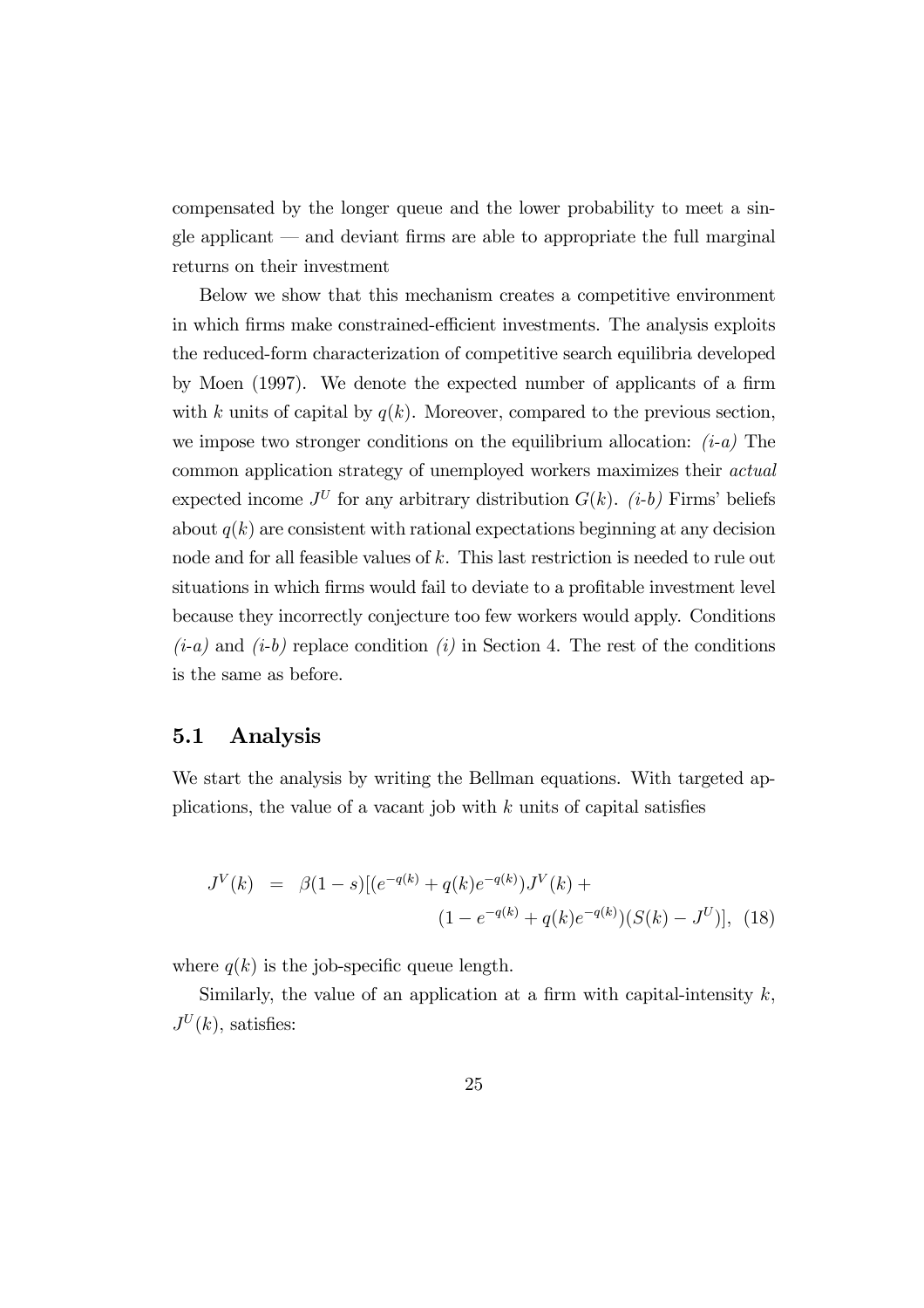$$
J^{U}(k) = \beta((1 - e^{-q(k)})J^{U} + e^{-q(k)}((1 - s) (S(k) - J^{V}(k)) + sJ^{U})). \tag{19}
$$

The derivation of (19) parallels equation (13), with the value of an unemployed worker now defined by the highest value she can obtain while unemployed. That is,

$$
J^U = \sup_{k \in \mathcal{K}} J^U(k). \tag{20}
$$

Finally, it is easy to show that all jobs that attract some workers need to offer the same maximal utility  $J^U$ . Suppose some jobs would offer a smaller payoff. In that case workers could gain by redirecting their search to the jobs with the highest payoffs and this would violate condition  $i-a$ . Hence, in equilibrium all submarkets yield the same expected income  $J^U$ . This last feature allows us to solve equations (18)-(19) for all  $k \in \mathcal{K}$ . This procedure yields a payoff function

$$
J^{V}(k) = \frac{\beta(1-s)\left(1 - e^{-q(k)} - q(k)e^{-q(k)}\right)}{1 - \beta(1-s) + \beta(1-s)(1-q(k)e^{-q(k)})}\left[\frac{f(k)}{1 - \beta(1-s)}\right] \tag{21}
$$

for firms offering a job with  $k \in \mathcal{K}$  units of capital, and

$$
J^{U} = \frac{\beta(1-s)e^{-q(k)}}{1-\beta(1-s)+\beta(1-s)(1-q(k)e^{-q(k)})} \left[\frac{f(k)}{1-\beta}\right]
$$
 (22)

for workers who apply for these jobs.

On the basis of the above equations we can immediately conclude that firms continue to create an efficient number of jobs. To obtain this result, it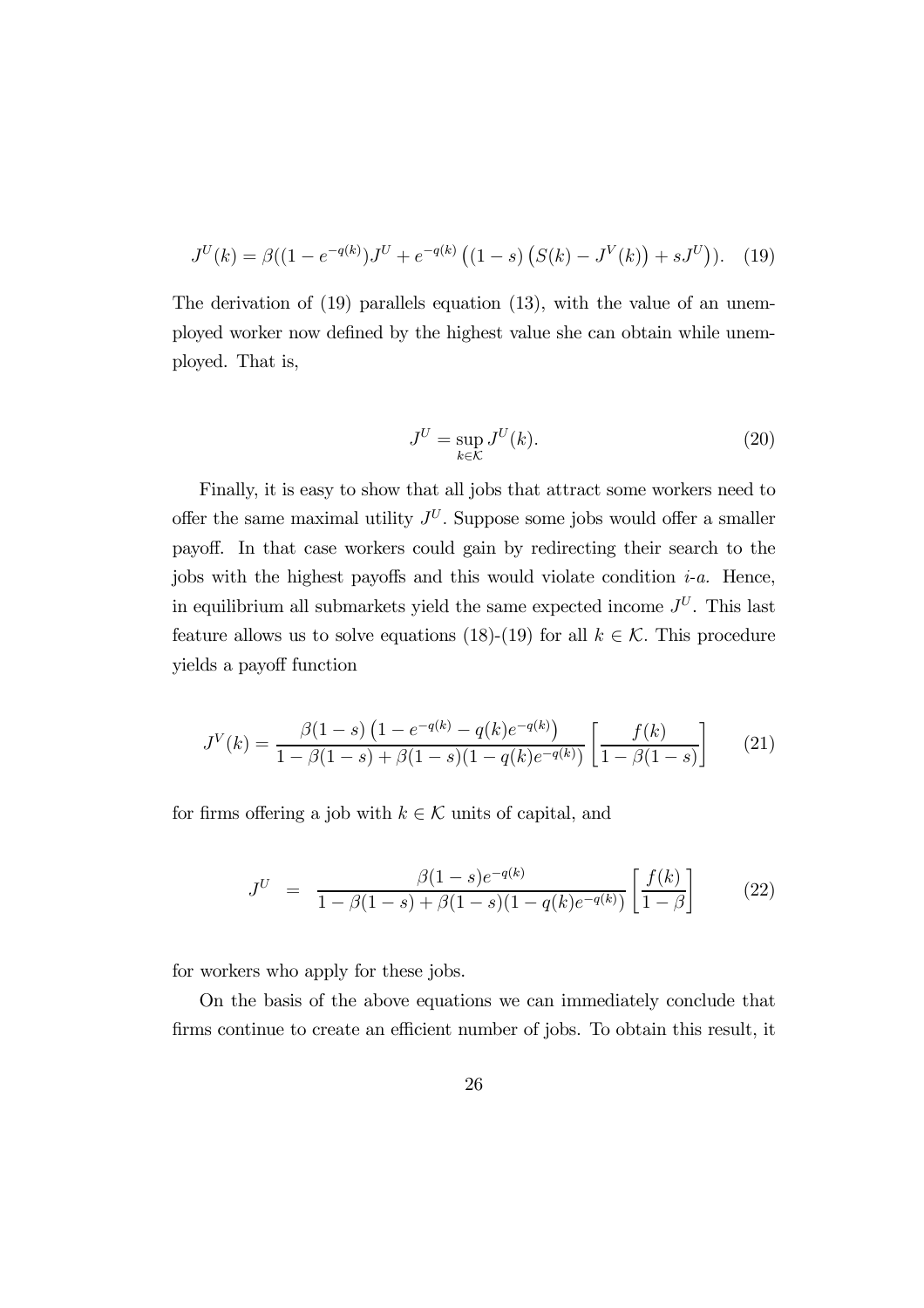suffices to substitute (21) into the zero profit condition  $J<sup>V</sup>(k) - pk = 0$ . This yields

$$
\frac{\beta(1-s)\left(1-e^{-q(k)}-q(k)e^{-q(k)}\right)}{1-\beta(1-s)+\beta(1-s)(1-q(k)e^{-q(k)})}\left[\frac{f(k)/k}{1-\beta(1-s)}\right]=p,
$$

which coincides with (7).

The difference with the previous section concerns the choice of capital. Namely, with directed search firms correctly anticipate the best reply of unemployed workers to changes in their investment strategy. This response is governed by (22). For a given value of  $J^U$ , this equation defines a strictly positive relationship between the capital stock and the queue length in each sub-market. Moreover, since  $J^U$  is not affected by the decisions of a single firm, the same relationship also defines the queue length that results if some firm deviates by offering a job with  $k' \notin \mathcal{K}$  units of capital. Denote this relationship by  $q(k; J^U)$ . From (22) it follows immediately that  $q(k; J^U)$  is continuous, strictly increasing in k and strictly decreasing in  $J^U$  on  $(\underline{k}, \infty)$  $(0, \infty)$ , where <u>k</u> is defined by  $J^U = \beta(1-s)(f(\underline{k})/(1-\beta))$ . Furthermore, for capital levels below this threshold,  $J^V(k) < J^U$  for all  $q \ge 0$ . In equilibrium no worker will therefore apply for these jobs, and so  $q(k)=0 \forall k < \underline{k}$ .

We can now formalize Condition  $i-b$  by requiring that firms' beliefs about  $q(k)$  are consistent with  $q(k; J^U)$  for all values of k, including the values of capital that are not actually observed in equilibrium.15 Individual firms take this relationship as given and choose k to maximize profits. Let  $J^V(k, q(k; J^U))$ denote the asset value of a vacancy given the equilibrium relation  $q(k; J^U)$ .

 $15$ Since workers have perfect information, the queue length associated with each capital level  $k' \notin \mathcal{K}$  becomes instantly observable as soon as a firm deviates to offer this capital stock. It seems reasonable therefore to assume that the out-of-equilibrium beliefs of firms are consistent with  $q(k; J^U)$ .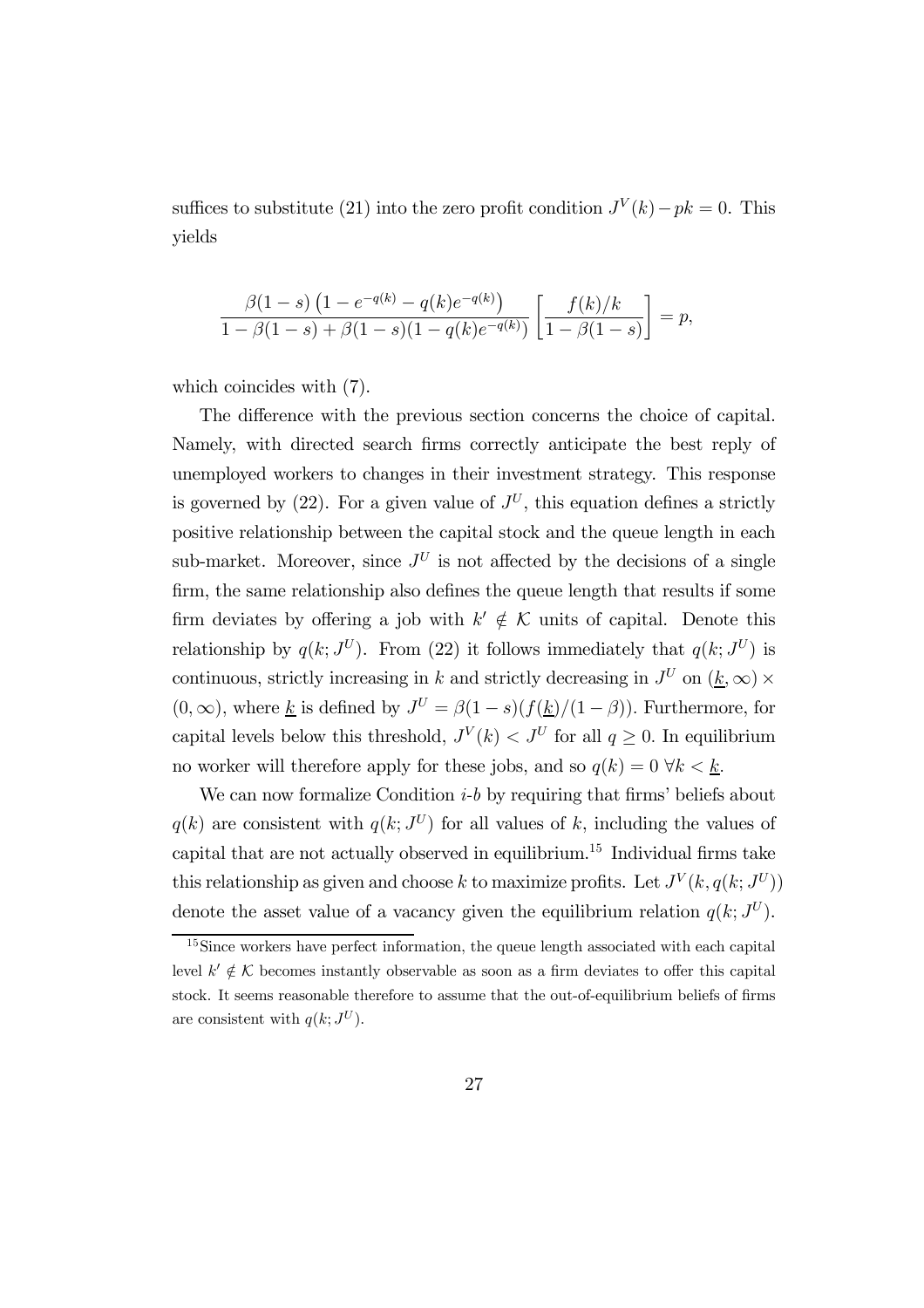Profit maximization and the assumption of free entry of firms then imply that in equilibrium the following condition must hold:

$$
J^V(k, q(k; J^U)) - pk \le 0 \ \forall k,
$$
\n<sup>(23)</sup>

with equality if  $k \in \mathcal{K}$ .



Figure 3: The equilibrium with directed search

The equilibrium with directed search is depicted in Figure 3. The curve  ${\cal Q}^S$ is the socially efficient entry locus. As explained before, this curve starts in the origin and is strictly increasing on the whole domain  $(q, k) \in (0, \infty)^2$ . Moreover, at  $(q, k)$  combinations to the right of this locus firms make strictly positive profits, while points above this curve correspond to losses. Workers, on the contrary, value high investment levels and short queues. Their indifference curves have a positive slope, and indifference curves that are located further away from the origin correspond to higher values of  $J^U$ . According to condition (23), equilibrium allocations therefore correspond to a point of tangency between the zero profit locus of firms and the highest attainable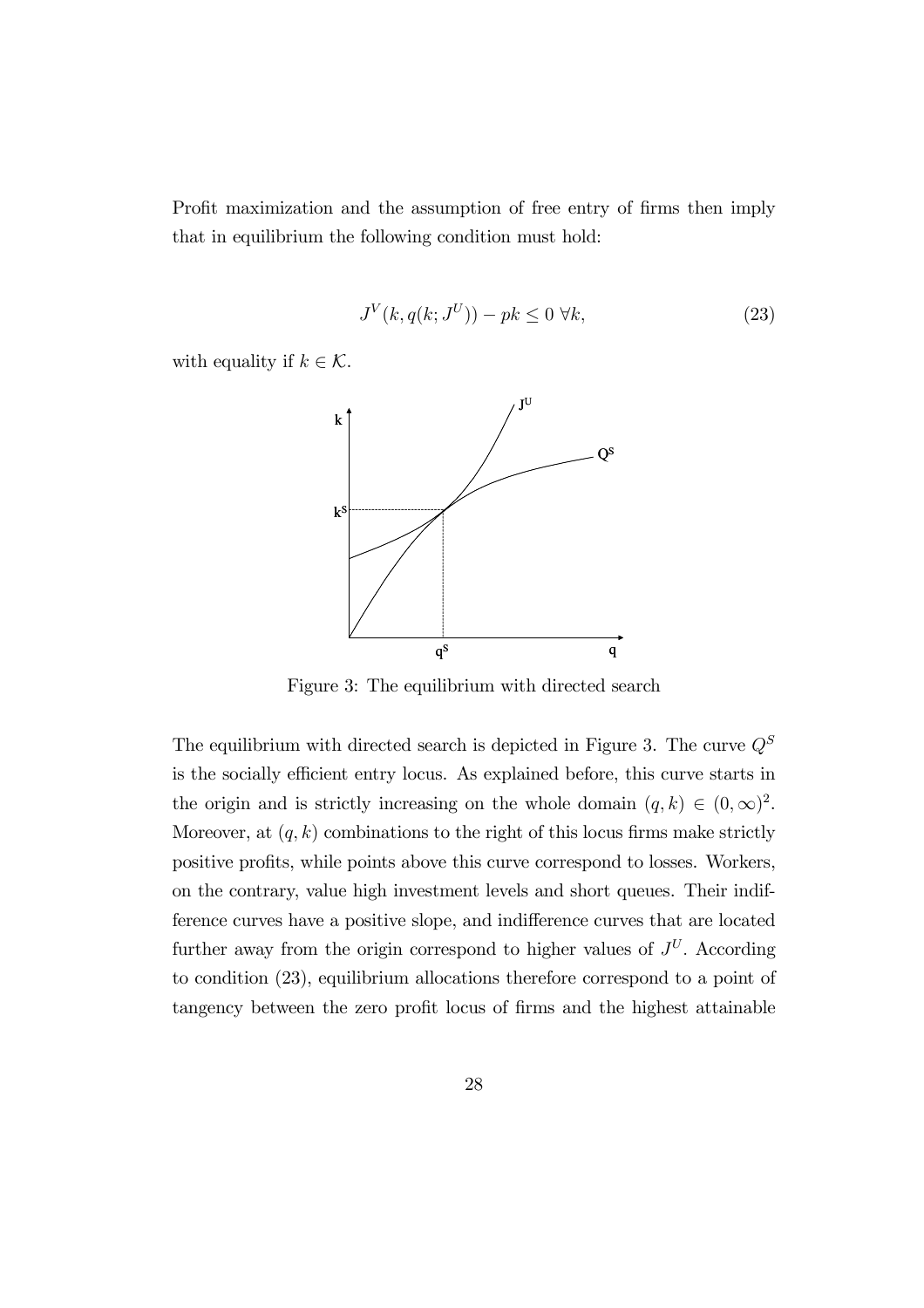indifference curve of workers, denoted by  $(k^D, q^D) = (k^S, q^S).$ <sup>16</sup>

This feature of the model allows us to characterize equilibrium allocation as the outcome of a simple constrained optimization problem:

**Lemma 7** The pair  $(q(k; J^U), \mathcal{K})$  with elements  $k^D \in \mathcal{K}$  and  $q^D = q(k^D; J^U)$ is a steady-state equilibrium with directed search iff  $(q^D, k^D)$  solves:

$$
J^{U} = \max_{\{k,q\}} \frac{\beta(1-s)e^{-q}}{1 - \beta(1-s) + \beta(1-s)(1-qe^{-q})} \left(\frac{f(k)}{1-\beta}\right)
$$

subject to:

$$
\frac{\beta(1-s)\left(1-e^{-q}-qe^{-q}\right)}{1-\beta(1-s)+\beta(1-s)(1-qe^{-q})}\left(\frac{f(k)/k}{1-\beta(1-s)}\right)-p\geq 0.
$$
 (P1)

The proof of Lemma 7 is standard. Suppose that firms offer jobs with a lower capital-intensity  $k' < k^D$ . This case is illustrated by point  $D = (k', q')$ in Figure 4. It is easy to show that this outcome cannot be an equilibrium. Consider a firm that deviates from the alleged equilibrium by investing an amount  $k^D$ . From our previous discussion, we know that the firm will attract a queue of applicants of length  $q^{DEV}$ . Moreover, the point  $(k^D, q^{DEV})$  lies below the free entry locus which shows that the expected profits of the deviant firm are positive. Hence, the combination  $(k', q')$  cannot be an equilibrium and firms will continue to create jobs with  $k^D$  units of capital until the

<sup>&</sup>lt;sup>16</sup>Our restrictions on the production technology are not sufficient to guarantee that the zero-profit curve is concave. As a result, there may be multiple equilibrium allocations. However, this is not important for the analysis since each of these allocations must correspond to a point of tangency between the free entry locus and the highest attainable indifference curve. The equilibrium welfare level of workers is thus uniquely determined.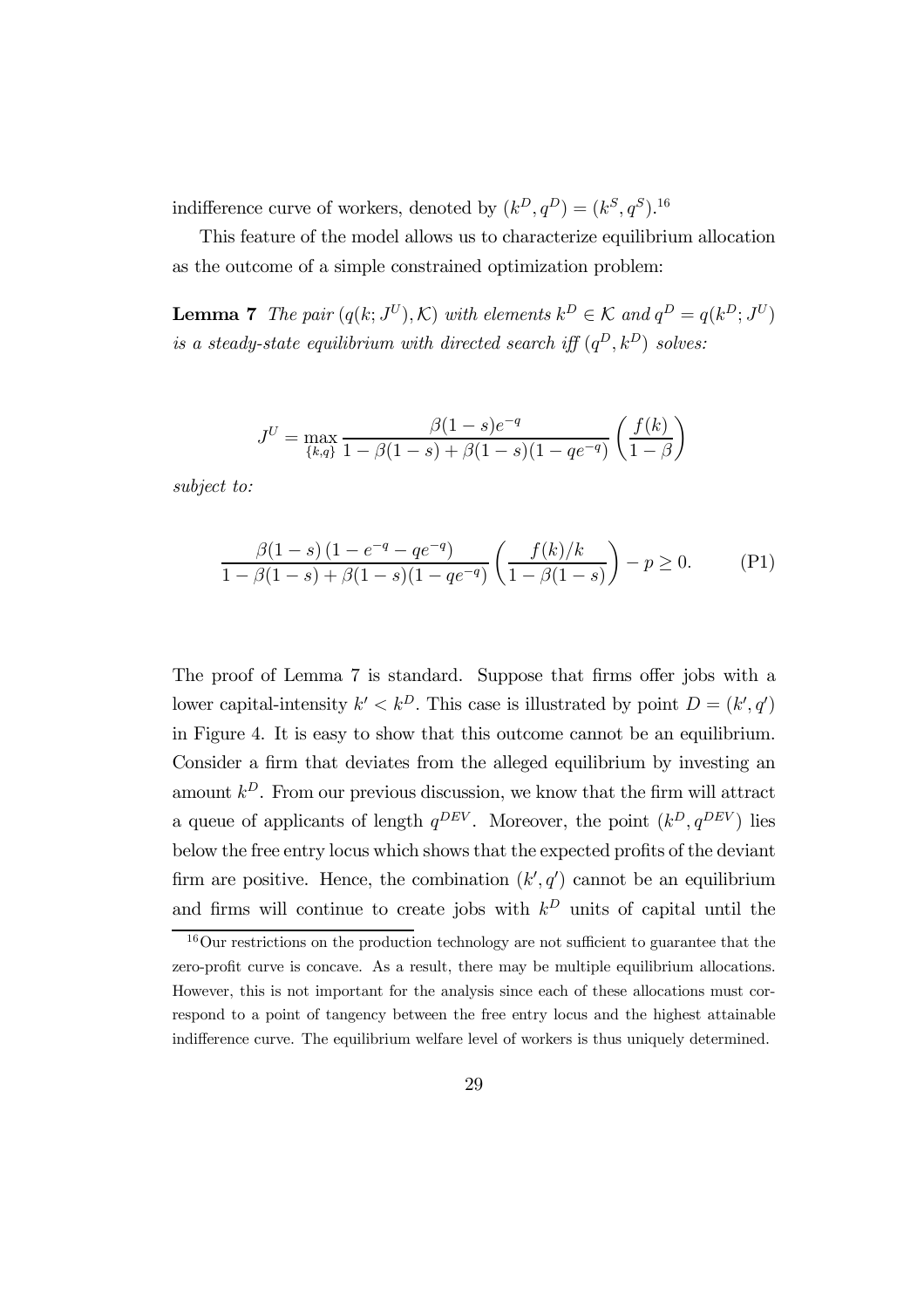queue length for these jobs is reduced to  $q^D$ . At this point, the workers' indifference curve is tangent to the free entry locus  $Q^{S}(k)$  and no firm can gain by deviating from this allocation as  $J^V(k, q(k; J^U)) - pk < 0 \ \forall k \neq k^D$ . Hence, in our example  $(k^D, q^D)$  is the unique equilibrium and this pair solves optimization problem P1 in Lemma 7.



Figure 4: Profitable deviations

## 5.2 Efficiency

We are now in a position to derive our main efficiency result. According to Lemma 7, the equilibrium investment decisions of firms maximize the expected income of unemployed workers, subject to the condition that entrants make zero profits. Moreover, we know that the free entry condition is efficient because applicants are paid their actual marginal product. Hence, as in the planner's solution, firms' investments maximize the shadow value of unemployed workers. This leads to our main efficiency result: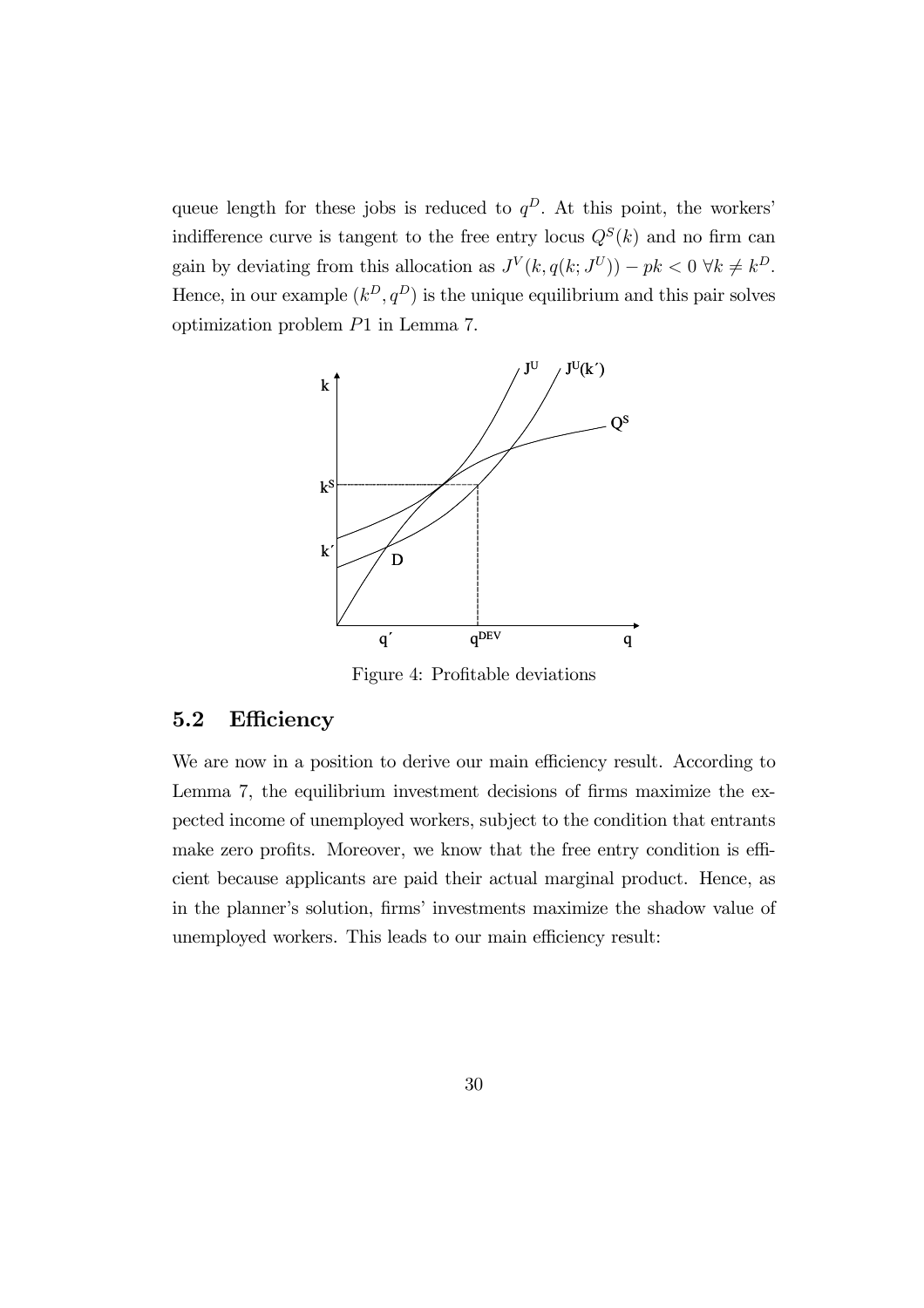**Proposition 8** If  $(q(k; J^U), \mathcal{K})$  is an equilibrium with directed search with elements  $k^D \in \mathcal{K}$  and  $q^D = q(k^D; J^U)$ , then  $(q^D, k^D)$  is an efficient allocation as defined in Proposition 1. Conversely, if  $(q^S, k^S)$  is an efficient allocation as characterized in Proposition 1, then there exists an equilibrium with directed search such that  $k^S \in \mathcal{K}$  and  $q^S = q(k^S; J^U)$ .

**Proof.** See Appendix. ■

The difference with Proposition 4 is that firms make efficient investments. The ability of workers to direct their search to firms with different capital stocks therefore resolves the holdup problem. Namely, it allows firms to increase their investments and attract more applicants without incurring higher expected wage costs. In a neighbourhood around the equilibrium firms therefore acquire the entire marginal returns on their investments. Together with the efficiency of the entry margin this ensures that firms make efficient investments.

## 6 Posting and renegotiation

The previous sections identified the two necessary conditions for efficiency. In equilibrium workers need to be paid their (actual or expected) shadow value and unemployed workers need to be able to direct their search to firms with different capital stocks.

So far, the first condition is satisfied because firms could not commit to a reservation bid above the value of their outside option. Furthermore, we assumed that contracts are perfectly enforceable and ruled out renegotiation. In this section we show that both assumptions can be relaxed without changing our main efficiency result.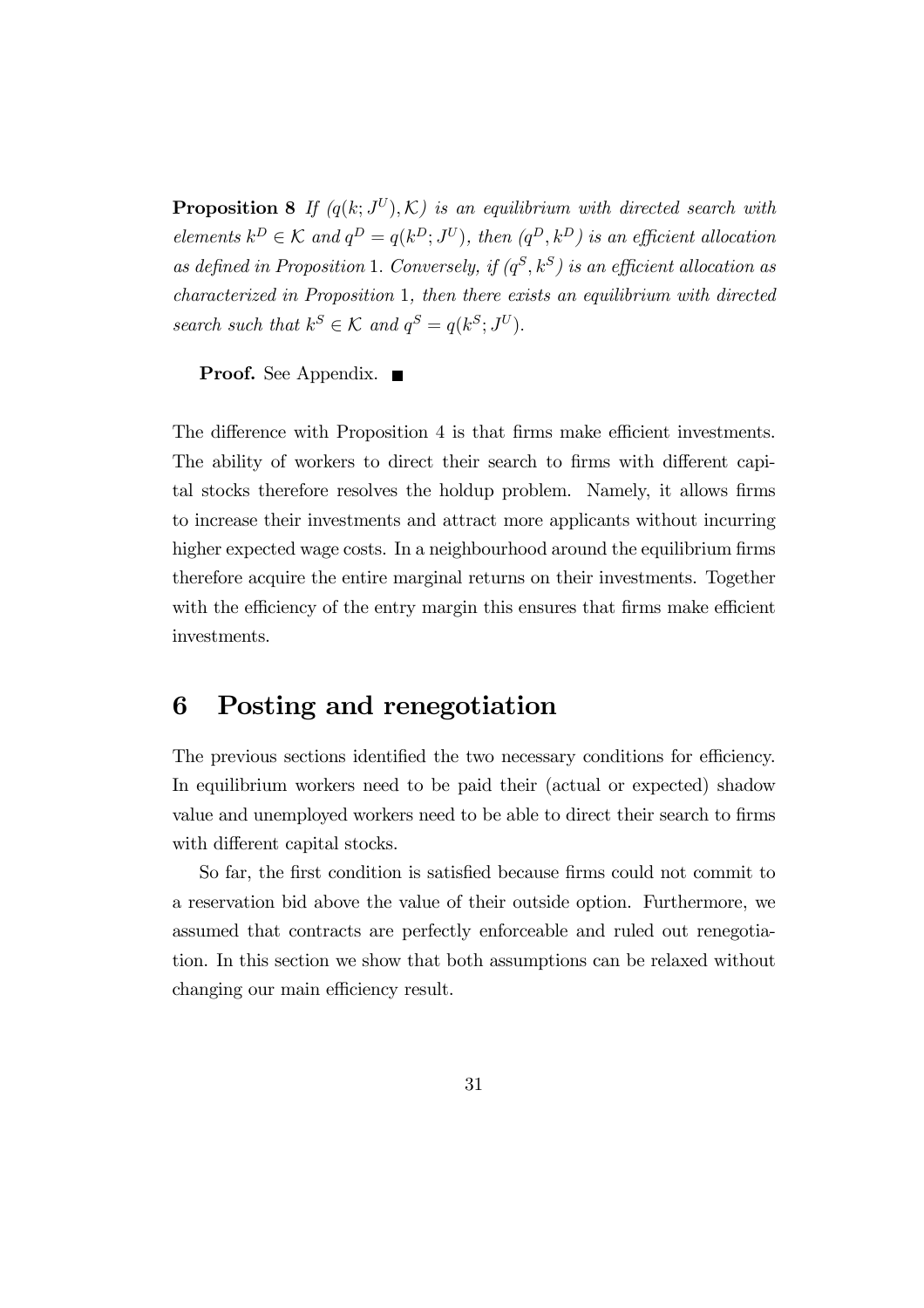## 6.1 Posting

Suppose that firms can credibly announce any reservation bid and let us denote the optimal reserve bids by  $\pi(k)$ . The next proposition shows that this endogenous choice of auction rules does not change our results as long as workers can costlessly observe the reserve bids before they make their application decisions. Formally<sup>17</sup>

Proposition 9 Suppose firms can credibly announce their reservation bids and unemployed workers can observe both the reserve bids and the capital stock of firms. Then, the set of equilibria coincides with the set of efficient allocations as characterized in Proposition 1 and firms announce their outside option values, so that  $\pi(k^S) = pk^S$ .

#### **Proof.** See Appendix. ■

Hence, if firms have a choice, they will opt for an auction rule in our class of efficient rules. Proposition 9 therefore corroborates our earlier results.

The result that firms prefer to announce their true outside option value is similar to the predictions of the competing auction models of McAfee (1993), Peters (1997, 2001) and Julien, Kennes and King  $(2000).<sup>18</sup>$  However, in these studies the value of matches is determined by exogenous factors. The value of Proposition 9 is therefore that it extends these results to an environment with ex ante investments. In particular, it shows firms do not intend to protect

<sup>&</sup>lt;sup>17</sup>We implicitly extend the restriction on the out-of-equilibrium beliefs of firms to all feasible  $(\pi, k)$  combinations, so that firms correctly anticipate the queue length for any choice of the reserve bid. For more details see Appendix D.

<sup>&</sup>lt;sup>18</sup>McAfee (1993) and Peters (1997) study pricing behaviour in retail markets. Julien et al. (2000) apply a similar setup to labour markets. However, in their model workers commit to and announce reservation wages and firms select a worker to whom they offer the job. In their model the role of workers and firms is therefore reversed. Finally, in Peters (2001) the valuation of the object is private information of the buyers.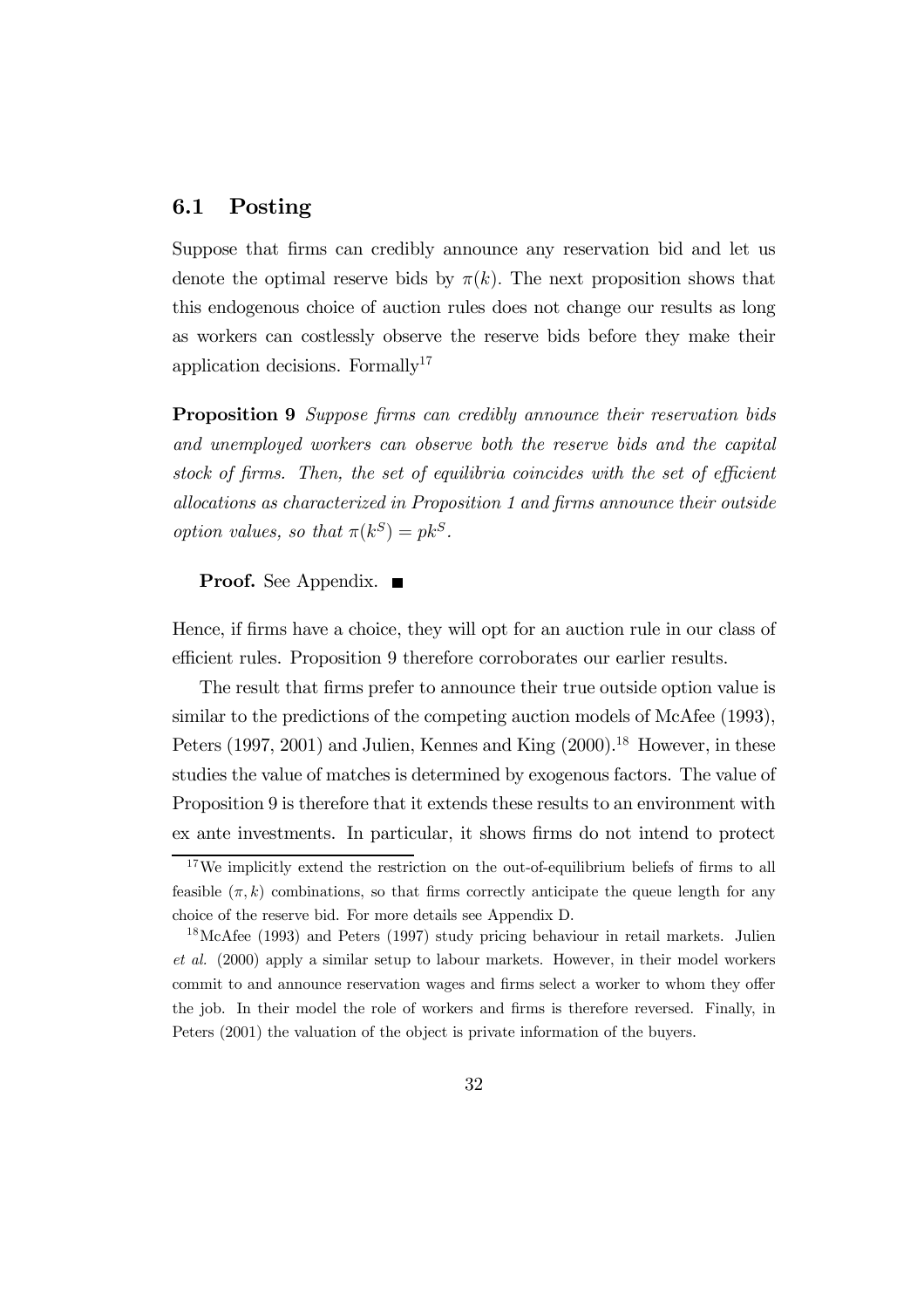their returns on capital by posting high reservation profits. A reservation bid  $\pi(k) > pk$  would decrease the wage of a single applicant and prevent ex post rent-sharing. But the overall effect on profits would be negative as firms would attract fewer applicants.

## 6.2 Renegotiation by mutual consent

The last issue concerns the enforceability of the wage agreements. Under the equilibrium wage rule one of the two parties is kept at her reservation value throughout the entire relationship. The second-prize auction therefore creates a strong incentive for renegotiation once the parties have consummated their match. For instance, an employee who was chosen among a total of  $n$ applicants, may try to negotiate a higher wage once the firm has dismissed the alternative  $n-1$  applicants.

So far, renegotiation was ruled out by assumption. However, this assumption is unnecessarily strong. All that is needed is that renegotiation cannot be imposed unilaterally by one of the parties. With a proper treatment of the outside options this eliminates renegotiation in our model (e.g. Malcomson et al. (1993) or Malcomson (1998)). The only requirement is that the contractual payments need to satisfy the participation constraint of both agents at each moment during their relationship. When this condition is satisfied, renegotiation is a pure redistribution that will be refused by the party that is entitled to the surplus. Hence, when we allow for renegotiation by mutual consent, the timing of payments matters, but this does not change any of our efficiency results.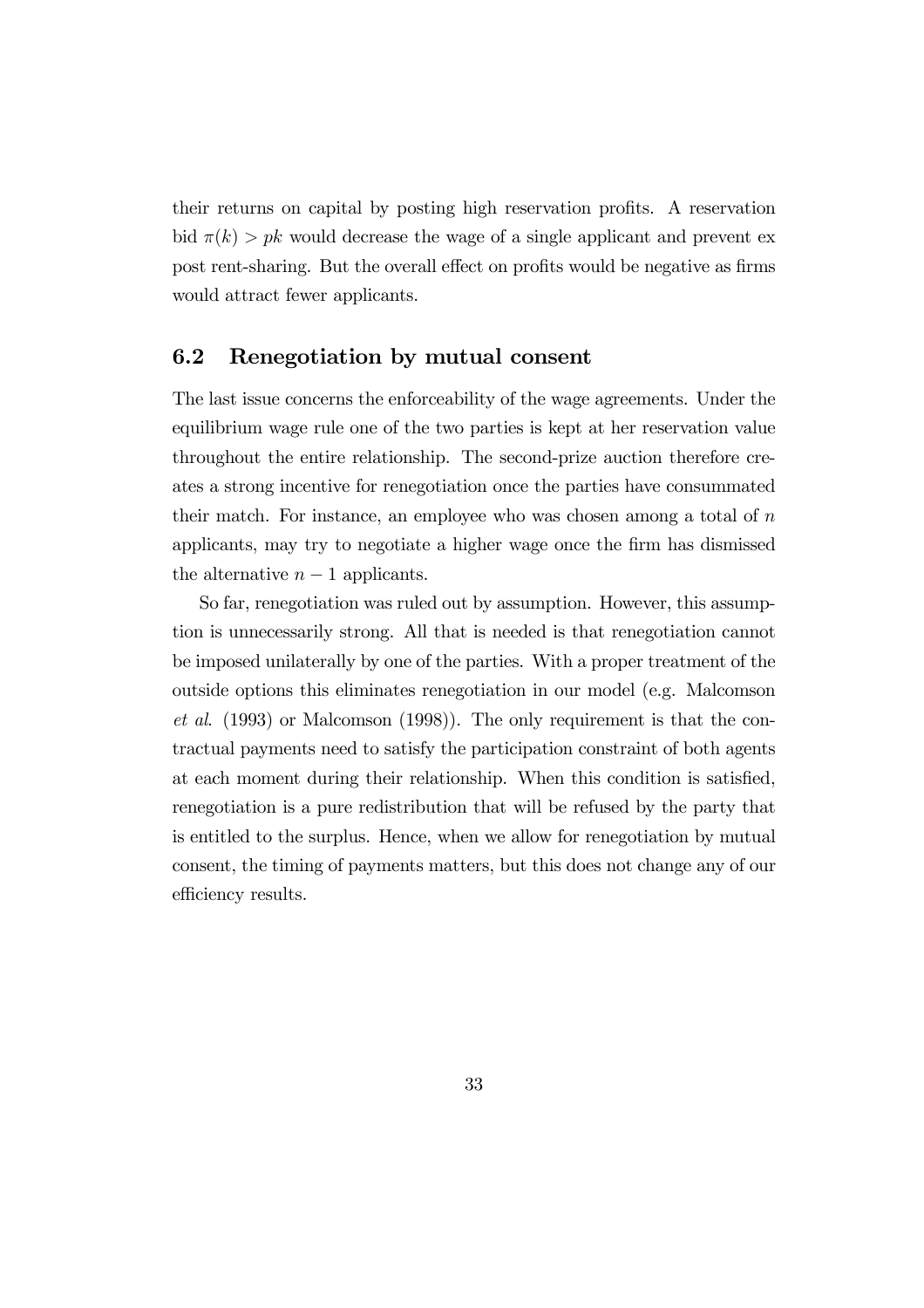## 7 Concluding Remarks

In this paper we have shown that competition among rival applicants may prevent hold-ups in markets with frictions. The analysis built on the competing auction literature pioneered by McAfee and Preston (1993). Our main contribution is that we extend this framework to an environment in which the productivity of employment relationships depends on ex ante investments by firms. We show that this creates a scope for hold-ups. Moreover, following the suggestion of Acemoglu and Shimer (1999) we proof that the equilibrium is efficient if workers can direct their search to different jobs.

There are many interesting ways to extend the analysis. One option is to consider one-sided investments by workers. In this environment ex post bargaining may lead to over-investment rather than under-investment (Moen (1999)). The reason is that workers create a negative externality if they invest more to jump ahead of other workers in the queues. With auctions this effect should disappear. Since workers are valued efficiently, there is no difference between the private and the social marginal gains from human capital and workers should choose the optimal investment level.

Alternatively, one could consider complementary investments by firms and workers. In that model the returns on capital depend on workers' investment in human capital, while vice versa the returns on education and training will depend on firms' investment in capital. Under ex post wage bargaining this strategic complementarity compounds the inefficiencies of one-sided investments (Acemoglu (1996) and Masters (1998)). An issue that is not yet resolved is whether job auctions or wage posting can reduce or eliminate hold-up problems in this environment.

Thirdly, one could consider the role of private information. In our model auctions are equivalent to wage posting whenever workers have perfect information about jobs. Firms could simply post the expected wage costs and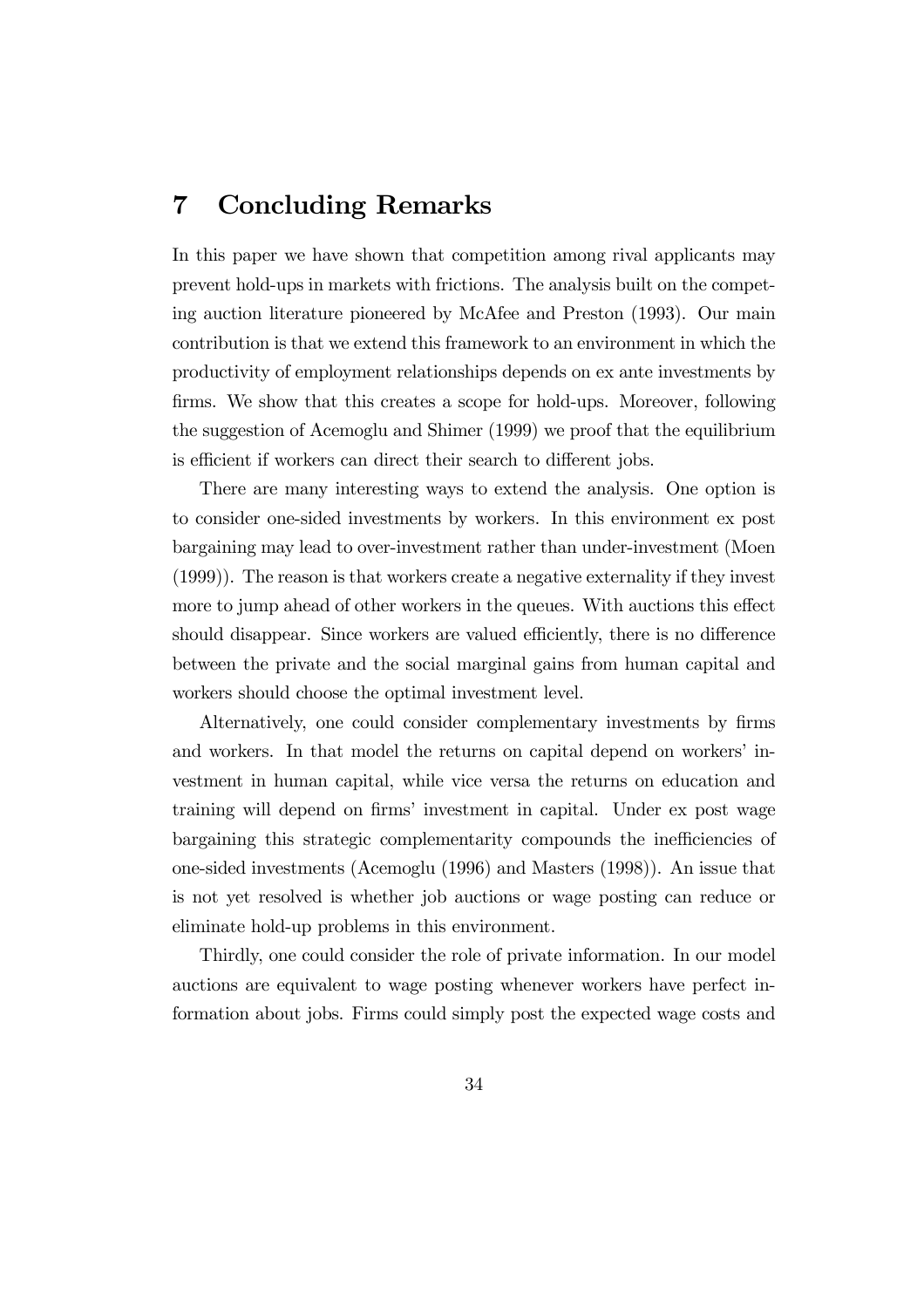hire a randomly selected candidate. This equivalence breaks down if workers are risk averse – because auctions are more risky than posting –, or if the number of agents on either side of the market is finite (Julien, Kennes and King (2001)). So far, however, the role of the information structure has not been studied in detail. It is easy to see that the information structure matters. Consider for example the case that unemployed workers observe wages, but not investments. In that case firms will opt for wage posting. This mechanism allows firms to appropriate the entire marginal returns from investments in capital, while auctions lead to hold-ups. Reversely, if workers make ex ante investments and if the resulting skill level is private information firms may prefer auctions. The reason is that auctions elicit the private information from workers. With wage posting, on the contrary, this is only feasible if firms can post a menu of contracts that induces workers to selfselect in different submarkets.

Finally, one may consider the role of education as a pure screening device. In this environment education is wasteful in the sense that it does not affect productivity. Nonetheless, it may improve the allocation of ex ante heterogeneous workers over jobs because it provides a signal about the innate ability of workers. This and other topics are on our agenda for future research.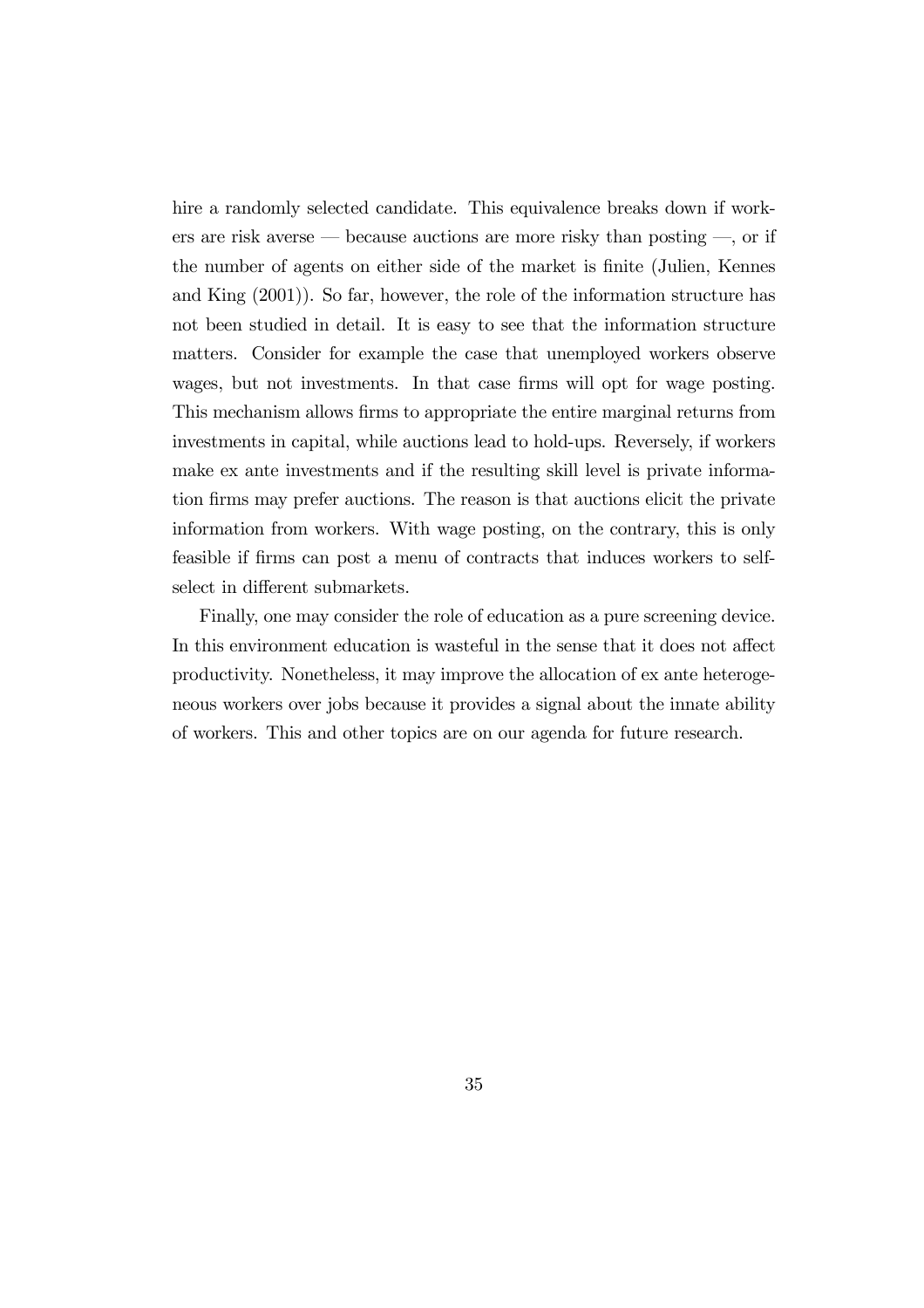## References

- [1] Acemoglu, Daron (1996), "A Microfoundation for Social Increasing Returns in Human Capital Accumulation", Quarterly Journal of Economics, 111(3), 779-804.
- [2] ––– (1997), "Training and Innovation in an Imperfect Labor Market", Review of Economic Studies, 64, 445-464.
- [3] Acemoglu, Daron and Robert Shimer (1999), "Holdups and Efficiency With Search Frictions", International Economic Review, 40(4), 827-849.
- [4] Burdett, Kenneth, Shouyong Shi and Randall Wright (2001), "Pricing and Matching With Frictions", Journal of Political Economy, 109(5), 1060-1085.
- [5] Butters, Gerard R. (1977), "Equilibrium Distribution of Sales and Advertising Prices", Review of Economic Studies, 44, 465-491.
- [6] Cole, Harold L., George J. Mailath and Andrew Postlewaith (1998), "Efficient Non-contractible Investments", Federal Reserve Bank of Minneapolis, Staff Report 253.
- [7] Davis, Steven J. (2001), "The Quality Distribution of Jobs and the Structure of Wages in Search Equilibrium", NBER Working Paper, No. 8434.
- [8] Felli, Leonardo and Kevin Roberts (2000), "Does Competition Solve the Hold-up Problem?", mimeo, University of Oxford.
- [9] Grout, Paul (1984), "Investment and Wages in the Absense of Binding Contracts: A Nash Bargaining Approach", American Economic Review, 86, 478-501.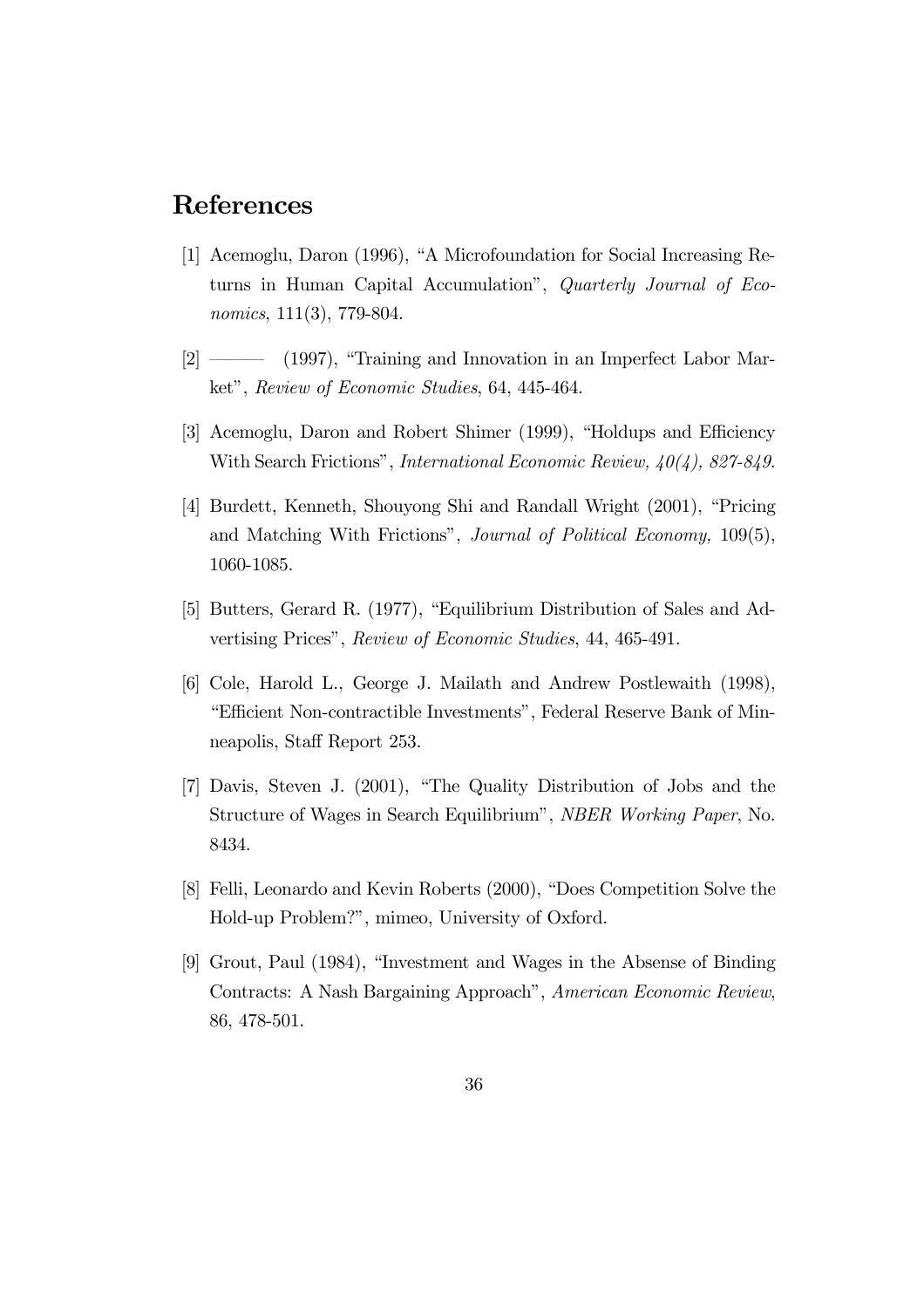- [10] Hosios, Arthur (1990), "On the Efficiency of Matching and Related Models of Search and Unemployment", Review of Economic Studies, 57, 279- 298.
- [11] Julien, Benoit, John Kennes and Ian King (2000), "Bidding for Labor", Review of Economic Dynamics, 3(4), 619-649.
- [12] ———— (2001), "Auctions and Posted Prices in Directed Search Equilibrium", Topics in Macroeconomics (BE Journal in Macroeconomics), 1(1), Article 1.
- [13] Kultti, Klaus (1998), "Efficient Allocation of Agents and the Trading Mechanisms", Helsinki School of Economics and Business Administration, Working Paper No. W-206.
- [14] ———— (1999), "Equivalence of Auctions and Posted Prices", *Games* and Economic Behavior, 27(1), 106-113.
- [15] Laing, Derek, Theodore Palivos and Ping Wang (1995), "Learning, Matching and Growth", Review of Economic Studies, 62, 115-129.
- [16] MacLeod, W. Bentley and James M. Malcomson (1993), "Investments, Holdup and the Form of Market Contracts", American Economic Review, 83, 811-837.
- [17] Malcomson, James M. (1998), "New Developments in the Study of Contracts in Labour Markets", Chapter 3 in Orly Ashenfelter and David Card (eds.): Handbook of Labor Economics, Vol. 3b, North-Holland Publishers, Amsterdam.
- [18] Masters, Adrian M. (1998), "Efficiency of Investment in Human and Physical Capital in a Model of Bilateral Search and Bargaining", International Economic Review, 39, 477-493.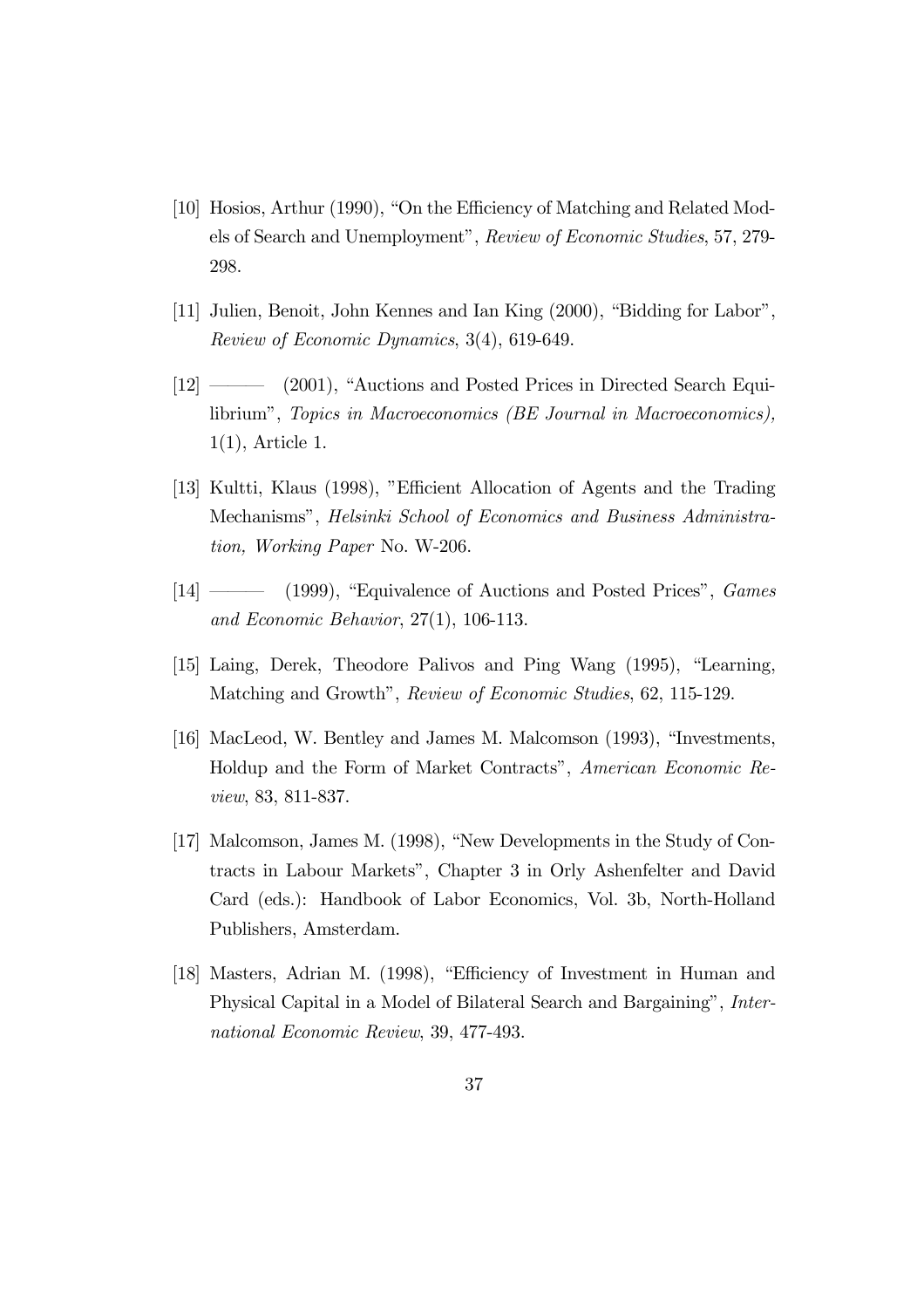- [19] McAfee, R. Preston (1993), "Mechanism Design by Competing Sellers", Econometrica, 61, 1281-1312.
- [20] Moen, Espen R. (1996), "Human Capital Investments and Market Imperfections", SNF Oslo, Working Paper No. 1996-8.
- [21] ——— (1997), "Competitive Search Equilibrium", Journal of Political Economy, 105, 385-411.
- [22] ––– (1999), "Education, Ranking and Competition for Jobs", Journal of Labor Economics, 17(4), 694-723.
- [23] Mortensen, Dale T. (1982), "Property Rights and Efficiency in Mating, Racing, and Related Games", American Econimic Review, 72, 968-979.
- [24] Peters, Michael (1997), "A Competitive Distribution of Auctions", Review of Economic Studies, Vol. 64, 97-123.
- [25] —— (2001), "Surplus Extraction and Competition", Review of Economic Studies, 68, 613-631.
- [26] Pissarides, Christopher A. (1984), "Search Intensity, Job Advertising and Efficiency", Journal of Labor Economics, 2, 128-143.
- [27] Riley, John G. and William F. Samuelson, "Optimal Auctions", Americam Economic Review, 71, 381-392.
- [28] Shimer, Robert (1996), "Essays in Search Theory", PhD dissertation, Massachusetts Institute of Technology.
- [29] ––– (1999), "Job Auctions", mimeo, Princeton University.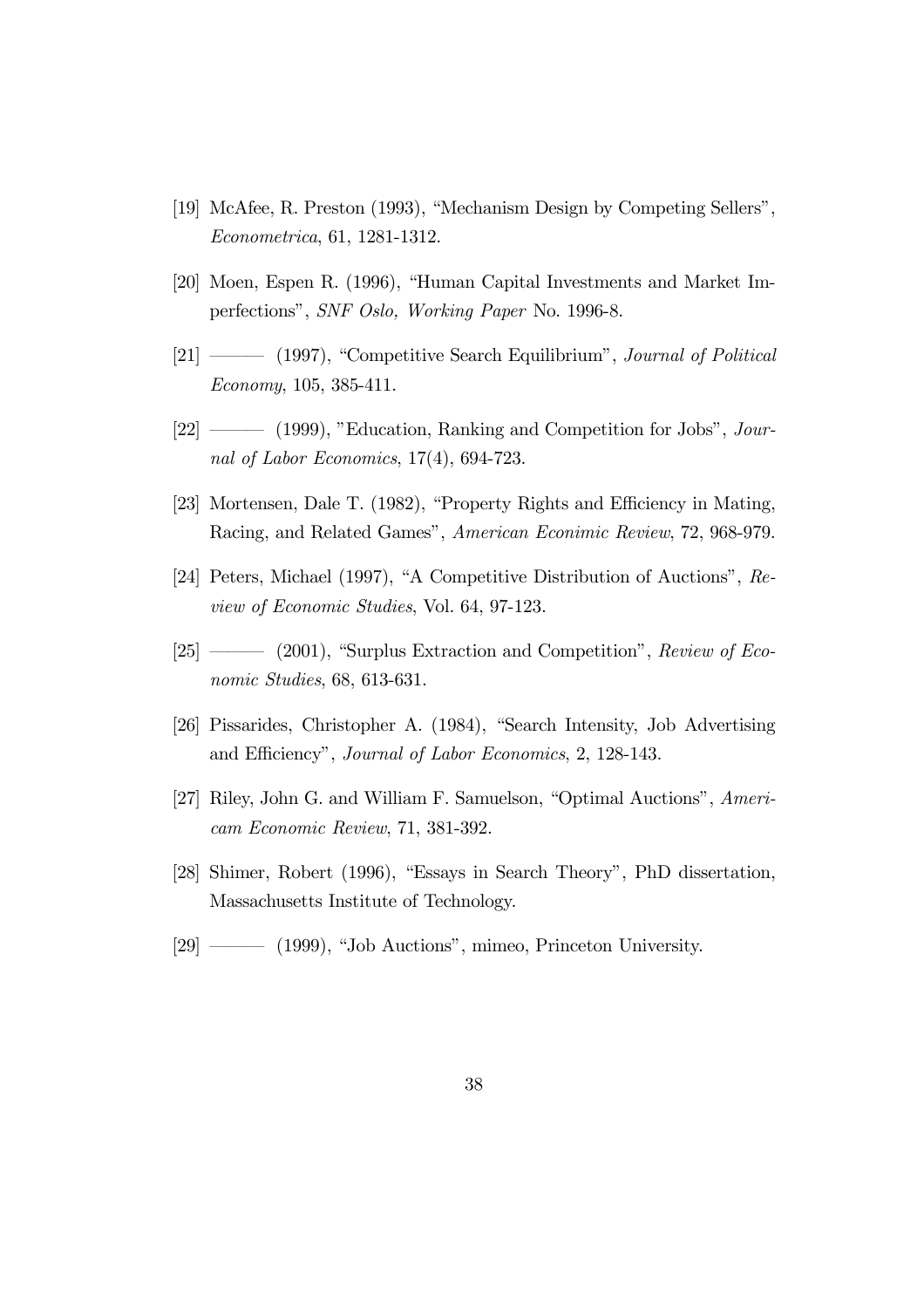## 8 Appendix

#### Proof of Proposition 1

(i) Characterization of efficient stationary allocations Consider the Lagrangian function  $\mathcal L$  associated with eqs. (2)-(4):

$$
\mathcal{L} = \sum_{t=0}^{\infty} \beta^t \{ u(t) \mu(q(t)) Y(k(t)) - \frac{u(t)}{q(t)} (1 - \beta(1 - s)) p k(t) - \lambda(t) [u(t+1) - u(t) - s(1 - u(t)) + (1 - s) \mu(q(t)) u(t)] \}
$$
(24)

where  $\lambda(t)$  is the (undiscounted) shadow value of an unemployed worker in period t and  $Y(k(t))$  satisfies (4). Since we are interested in steady states, we henceforth suppress all time indices. The first-order conditions for  $k, q$ and  $u$  can then be written succinctly as:

$$
u\left[\mu(q)(1-s)\beta\left[\frac{f'(k)}{1-\beta(1-s)} - p\right] - \frac{1}{q}(1-\beta(1-s))p\right] \le 0,
$$
\n(25)

$$
u\left[\mu'(q)Y(k) + \frac{1}{q^2}(1-\beta(1-s))pk - \lambda(1-s)\mu'(q)\right] \le 0,
$$
\n(26)

$$
\beta^{t} \left[ \mu(q) Y(k) - \frac{1}{q} (1 - \beta(1 - s))pk + \lambda(1 - s)(1 - \mu(q)) \right] - \beta^{t-1} \lambda \leq 0, \quad (27)
$$

At an internal solution, the above conditions will hold with equality, while the employment rate  $u$  satisfies

$$
s(1-u) = (1-s)\mu(q)u.
$$
 (28)

The existence of an internal maximum is demonstrated below. In this section we want to show that the solution of conditions (25)-(27) coincides with the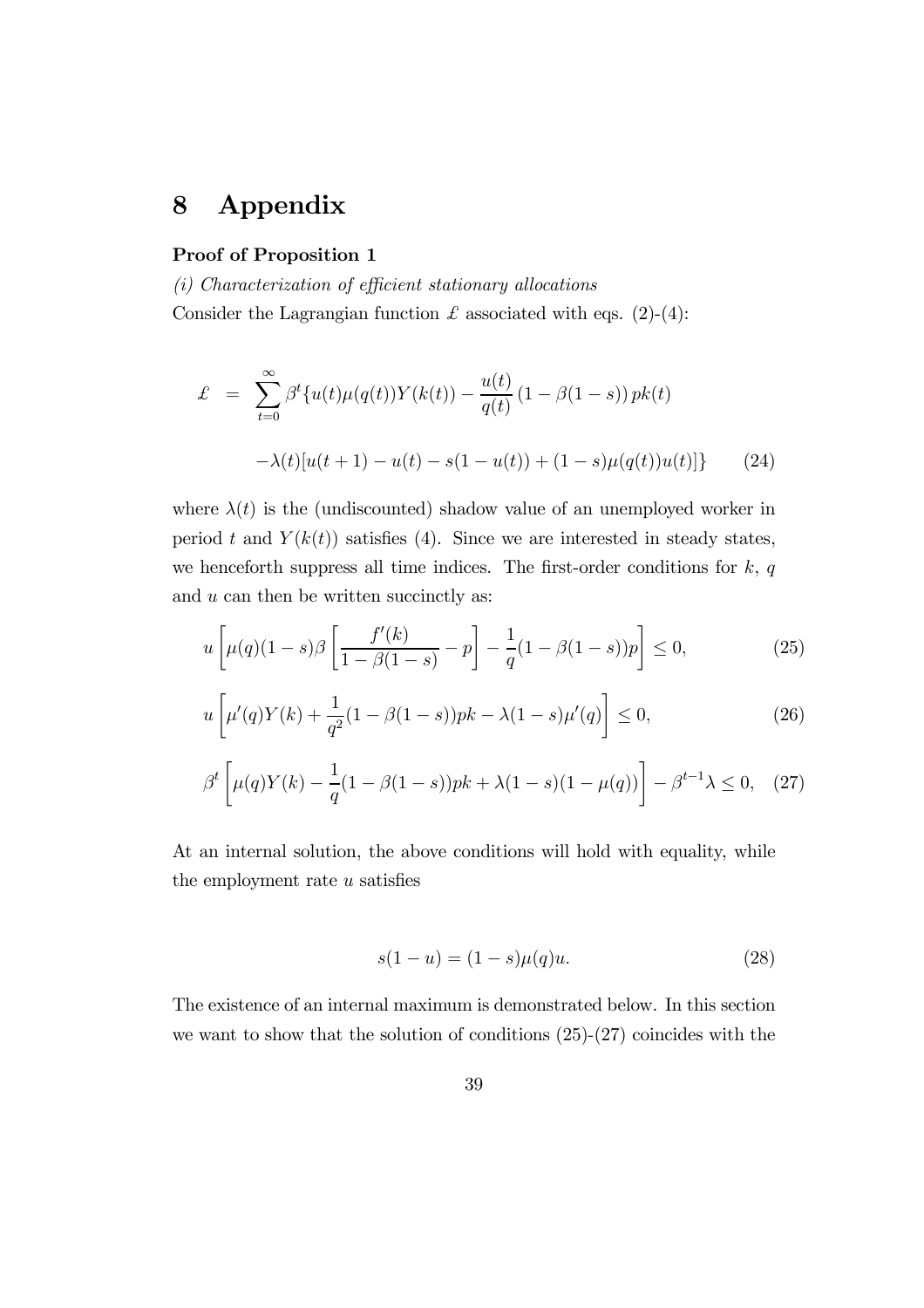solution of  $(5)$ . First of all, notice that the first order conditions for k and q are linear in u. For any given value of  $\lambda$ , eqs. (25) and (26) can therefore be solved for the optimal choice of k and q, independent of the value of  $u$ . Denote these optimal choices by  $k(\lambda)$  and  $q(\lambda)$ . Inspection of (25) and (26) shows that these variables correspond to the solution of the following static optimization problem:

$$
\max_{\{k,q\}} \left( \mu(q)Y(k) - \lambda(1-s)\mu(q) - \frac{1}{q}(1-\beta(1-s))pk \right) \tag{29}
$$

Equation (29) is a recursion that defines the shadow value of workers<sup>19</sup>; each unemployed worker is hired with probability  $\mu(q)$  and with probability  $(1-s)$ this match yields net-output  $f(k)/(1 - \beta(1 - s))$  in the next period. From this we need to deduce the implicit cost of hiring labour  $\lambda$  and capital pk. Moreover, while a worker is unemployed the planner sustains  $1/q$  vacancies for her, and the flow cost of these vacancies is given by the last term on the right.

In order to use  $(29)$  to solve for the efficient value of k and q, we need to show that  $\lambda$  is independent of u. This follows from eq. (27). Solving this equation for  $\lambda$  yields:

$$
\lambda = \beta \left( \frac{\beta(1-s)\eta(q) \left( \frac{f(k)}{1-\beta(1-s)} - pk \right) - (1-\beta(1-s))pk}{(1-\beta(1-s))q + \beta(1-s)\eta(q)} \right), \quad (30)
$$

which shows that the shadow value of workers does not depend on  $u$ . The same is therefore true for  $k(\lambda)$  and  $q(\lambda)$ . Finally, substituting (30) in (29)

<sup>&</sup>lt;sup>19</sup>More precisely, according to  $(27)$  the maximand in  $(29)$  corresponds to the flow return  $(1 - \beta(1 - s))\lambda$ .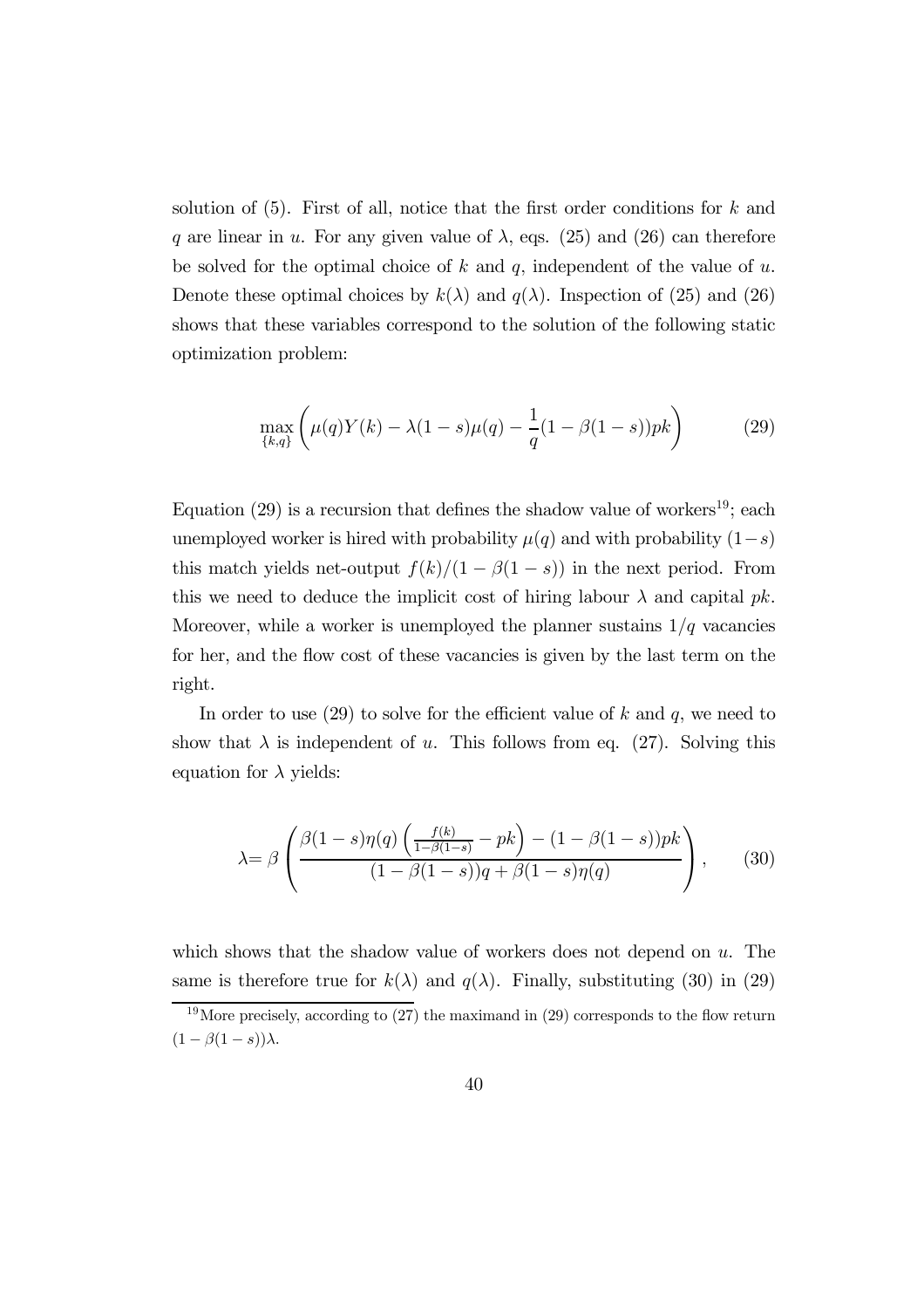yields eqn. (5) in the main text. The solution to this static optimization problem thus characterizes the efficient (steady state) capital investment and queue length, while the associated unemployment rate  $u^S$  can be found by substituting  $q^S$  into (28).

#### (ii) Existence of an interior solution

Let  $V(k, q)$  denote the value of maximand (5) which is continuous on  $(k, q) \in$  $(0, \infty)^2$ . The following results are immediate:  $\lim_{q\to 0} V(k,q) < 0$ ;  $\lim_{q\to\infty} V(k,q) =$ 0;  $\lim_{k\to 0} V(k,q) = 0$ ;  $\lim_{k\to\infty} V(k,q) < 0$ ;

Extremal values of k and/or q can therefore never be a solution as long as we can show that there exist positive and finite values of  $k$  and  $q$  for which  $V(k, q)$  is strictly positive. Following Acemoglu and Shimer (1999) this can be established using the Fundamental Theorem of Calculus. Fix any positive value of q such that  $\eta(q) > 0$  and define the value of  $k^q$  by:

$$
\frac{\beta(1-s)\eta(q)}{1-\beta(1-s)+\beta(1-s)\eta(q)}f'(k^q) = (1-\beta(1-s))p
$$
 (31)

Such a strictly positive value for  $k<sup>q</sup>$  always exists, since we assumed that  $\lim_{k\to 0} f'(k) = \infty$ . Then by the fundamental theorem of calculus, it follows that  $V(q, k^q)$  is equal to:

$$
\int_{0}^{k^{q}} \frac{(1-s)\beta\eta(q)f'(\kappa) - (1-\beta(1-s)) (1-\beta(1-s) + (1-s)\beta\eta(q)) p}{(1-\beta(1-s)) q + \beta(1-s)\eta(q)} d\kappa >
$$
\n
$$
\int_{0}^{k^{q}} \frac{(1-s)\beta\eta(q)f'(k^{q}) - (1-\beta(1-s)) (1-\beta(1-s) + (1-s)\beta\eta(q)) p}{(1-\beta(1-s)) q + \beta(1-s)\eta(q)} d\kappa = 0
$$
\n(32)

which is strictly positive. The maximum is therefore an interior extremum and the Kuhn-Tucker conditions are necessary conditions. In addition, the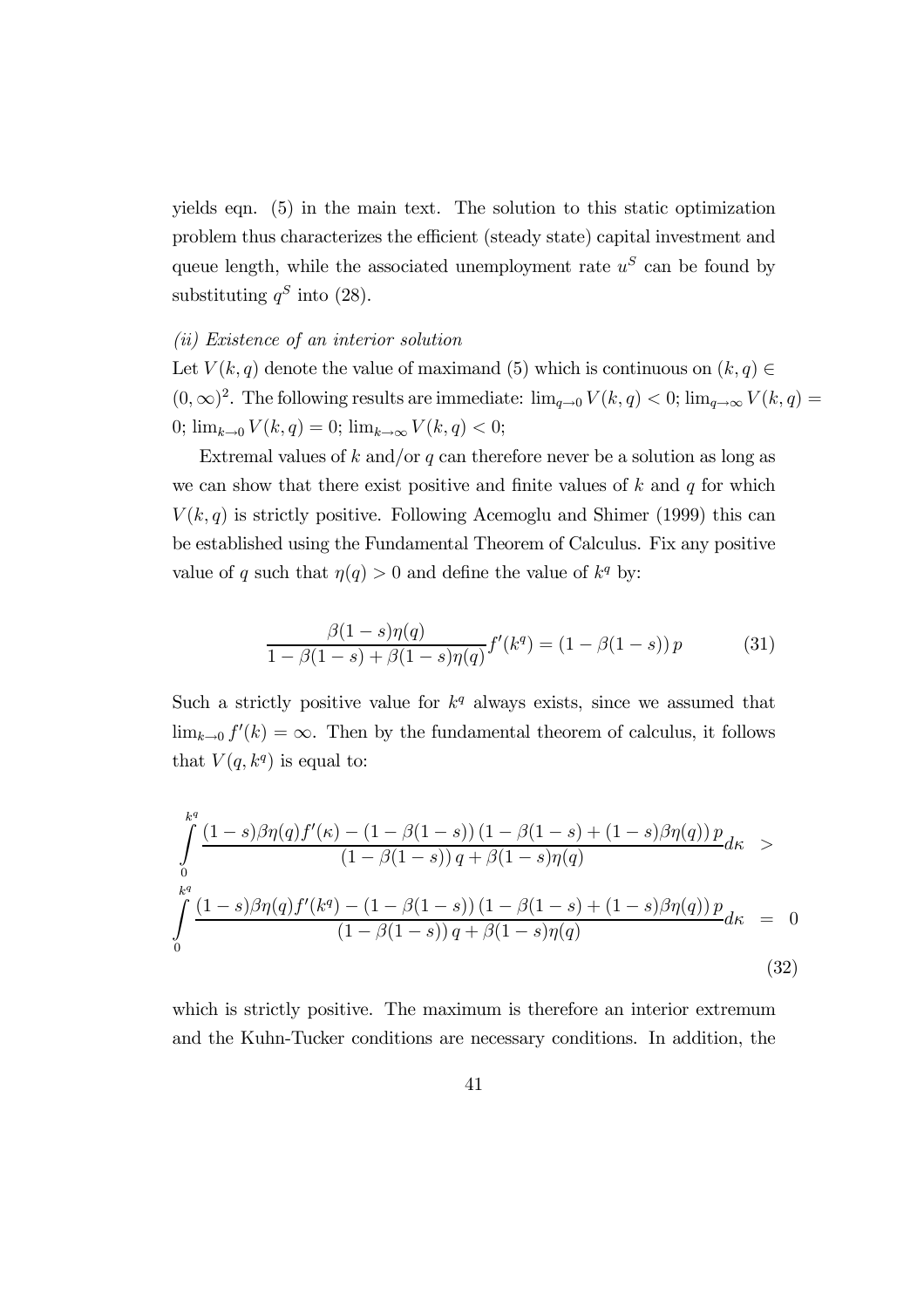payoffs in the original infinite horizon problem are simply equal to the discounted sum of the constant per period payoffs. These payoffs are therefore also well-defined and since  $q^S$  is strictly positive and finite, the steady state unemployment rate is strictly positive. Equations (25)-(29) therefore hold with equality and a stationary solution to the original dynamic programme exists and coincides with the solution to (5) in the main text.

#### (iii) Properties of the efficient allocation

The first-order conditions for maximization problem (5) are specified in Corollary 2. The first-order condition for  $k^S$  defines a strictly increasing and continuous function  $K^S(q)$  that maps  $(0, \infty)$  onto  $(0, \overline{k}^S)$ , where  $\overline{k}^S$  is implicitly defined by

$$
\beta(1-s)\frac{f'(\overline{k}^{S})}{1-\beta(1-s)} = p.
$$

Similarly, first-order condition (7) defines a strictly increasing function  $Q^{S}(k)$  that maps  $(0,\infty)$  onto  $(0,\widehat{k}^{S})$ , where  $\widehat{k}^{S}$  satisfies

$$
\beta(1-s)\frac{f(\widehat{k}^S)/\widehat{k}^S}{1-\beta(1-s)} = p.
$$

From the concavity of  $f(k)$  it follows that  $\widehat{k}^S > \overline{k}^S$ . Hence, in the domain  $(q, k)$  the graph of  $Q<sup>S</sup>$  lies above the graph associated with  $K<sup>S</sup>$  for values of q close to infinity. Moreover, both graphs start in the origin and from  $(i)$  it follows that they intersect at least once more on the interior. $\blacksquare$ 

#### Proof of Proposition 4

#### (i) Existence

First, consider the graph of eqn. (15). Since the first term on the left is increasing in q and  $f(k)$  is strictly concave, this graph is upward sloping in  $(q, k)$  space. Moreover, the left-hand side of  $(15)$  is continuously differentiable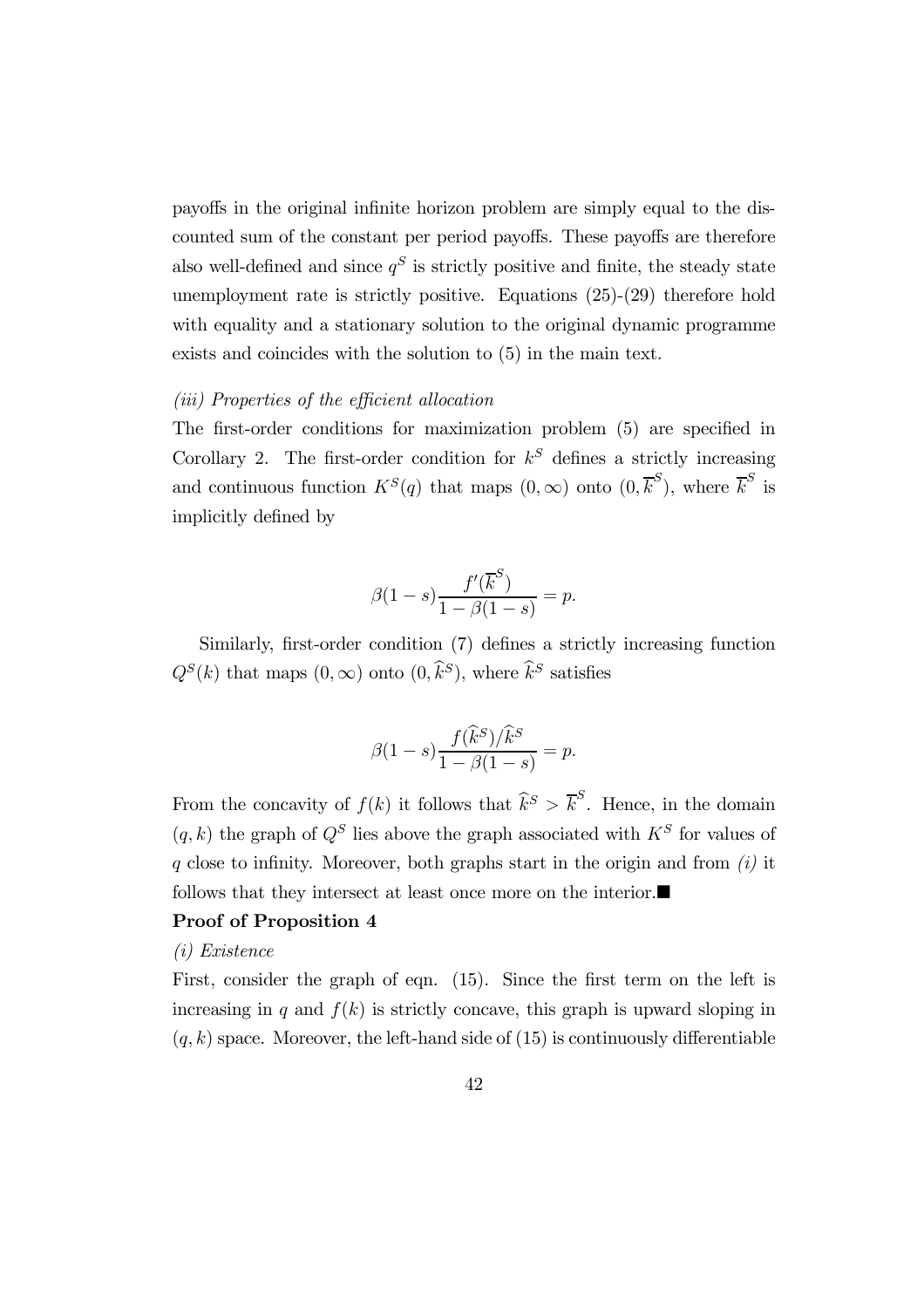with respect to q and k on the whole domain  $[0, \infty]^2$ . The conditions of the implicit function theorem are therefore satisfied and eqn. (15) implicitly defines a function  $K^R(q)$  that is monotonically increasing, continuous and differentiable with  $K(0) = 0$  and  $\lim_{q \to \infty} K^R(q) = \bar{k}$ , where  $0 < \bar{k} < \infty$  is implicitly defined by:

$$
\beta(1-s)\frac{f'(\bar{k})}{1-\beta(1-s)} = p.
$$
\n(33)

Next, dividing (17) by (15) we arrive at the following expression:

$$
\frac{\beta(1-s)e^{-q}}{1-\beta(1-s)+\beta(1-s)(1-e^{-q}-qe^{-q})} = \frac{1-\epsilon(k)}{\epsilon(k)}
$$
(34)

The left-hand side of  $(34)$  is a strictly decreasing function of q that maps  $[0, \infty]$  onto  $[0, \frac{\beta(1-s)}{1-\beta(1-s)}]$ . Hence, whenever  $\epsilon(k) > 1 - \beta(1-s)$ , there exists a value of  $q > 0$  that solves (34). Let us denote this solution by  $Q<sup>R</sup>(k)$ .

Under Condition 1, there are three possible cases. Case I: The production function is iso-elastic. In this case  $Q^{R}(k)$  defines a vertical line at some strictly positive and finite value of  $q$ . Case  $II$ : The elasticity of the production function is monotonically decreasing. In this second case,  $Q^{R}(k)$  defines a downward-sloping curve. This curve starts at a vertical intercept  $(q, k)$  =  $(0, \tilde{k})$ , where  $\tilde{k} > 0$  is implicitly defined by:

$$
\frac{1}{1 - \beta(1 - s)} = \frac{f(\tilde{k})}{f'(\tilde{k})\tilde{k}},\tag{A13}
$$

and it cuts the x-axis  $(k = 0)$  at some strictly positive value of q. Case III: The elasticity of the production function is locally increasing. As a result, the graph of  $Q^R(k)$  has a positive slope. However, given that  $f(k)$  is concave,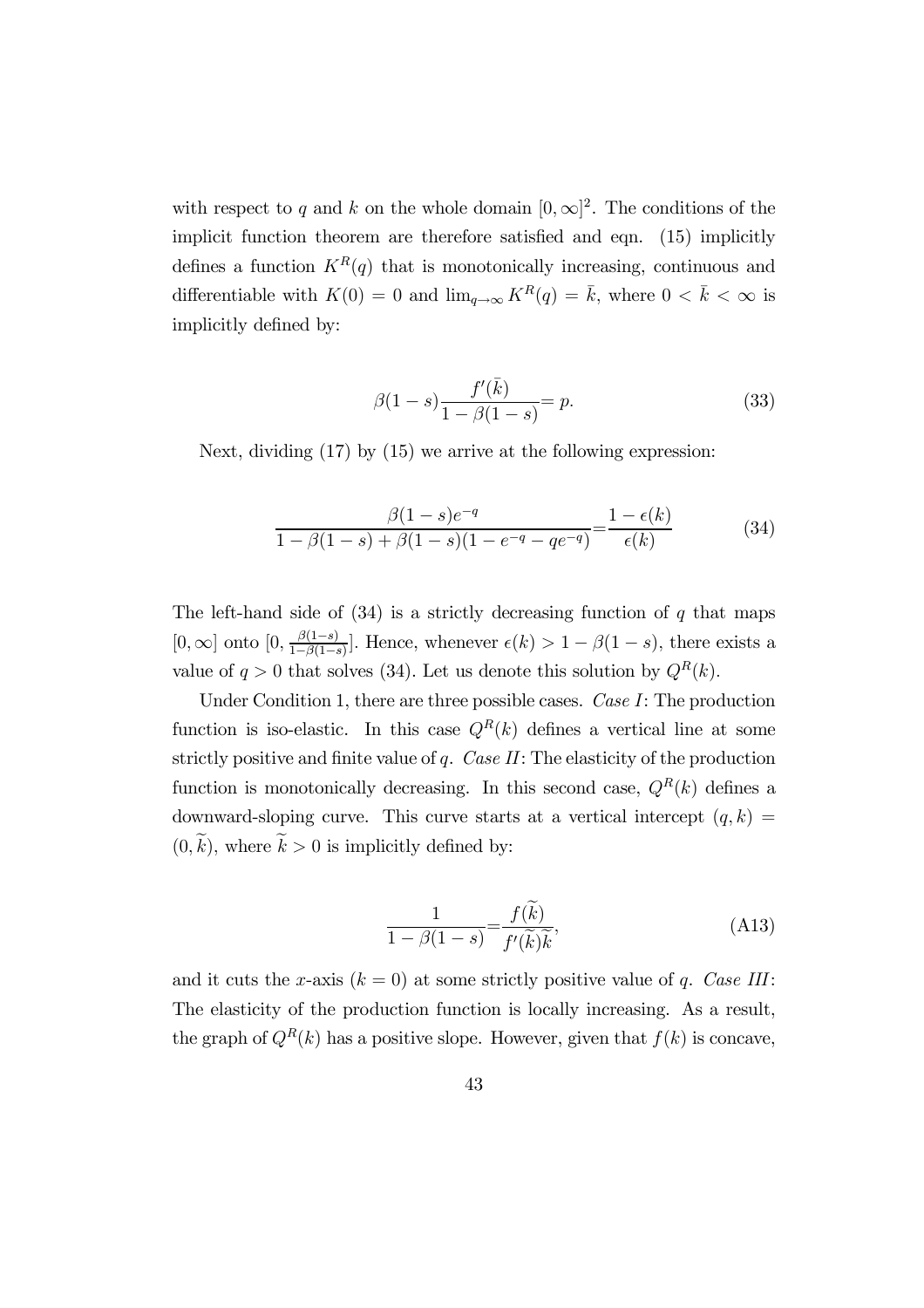the elasticity cannot be monotonically increasing on the entire domain. In the rest of the domain we are therefore in Cases I or II.

In all three cases, the graphs of  $Q^R(k)$  and  $K^R(q)$  intersect at least once on the interior of  $[0, \infty]^2$ . Each such intersection defines an equilibrium. Furthermore, if  $\epsilon(k)$  is non-increasing the equilibrium is unique.

## Proof of Proposition 8

Consider the Lagrangian function  $\mathcal{L}^D$  associated with P1 in Lemma 7:

$$
\mathcal{L}^D = \phi \frac{f(k)}{1 - \beta} + \mu \left[ \vartheta \frac{f(k)}{1 - \beta(1 - s)} - kp \right],\tag{35}
$$

where  $\phi$  and  $\theta$  satisfy:

$$
\phi = \frac{\beta(1-s)e^{-q}}{1-\beta(1-s)+\beta(1-s)(1-qe^{-q})}
$$

$$
\vartheta = \frac{\beta(1-s)(1-e^{-q}-qe^{-q})}{1-\beta(1-s)+\beta(1-s)(1-qe^{-q})},
$$

while  $\mu$  denotes the Lagrangian multiplier.

Assuming an internal solution, we obtain the following first-order conditions

$$
\phi \frac{f'(k)}{1-\beta} + \mu \left[ \vartheta \frac{f'(k)}{1-\beta(1-s)} - p \right] = 0 \tag{36}
$$

$$
\frac{\partial \phi}{\partial q(k)} \frac{f(k)}{1-\beta} + \mu \frac{\partial \vartheta}{\partial q(k)} \frac{f(k)}{1-\beta(1-s)} = 0 \tag{37}
$$

$$
\vartheta \frac{f(k)}{1 - \beta(1 - s)} - kp = 0 \tag{38}
$$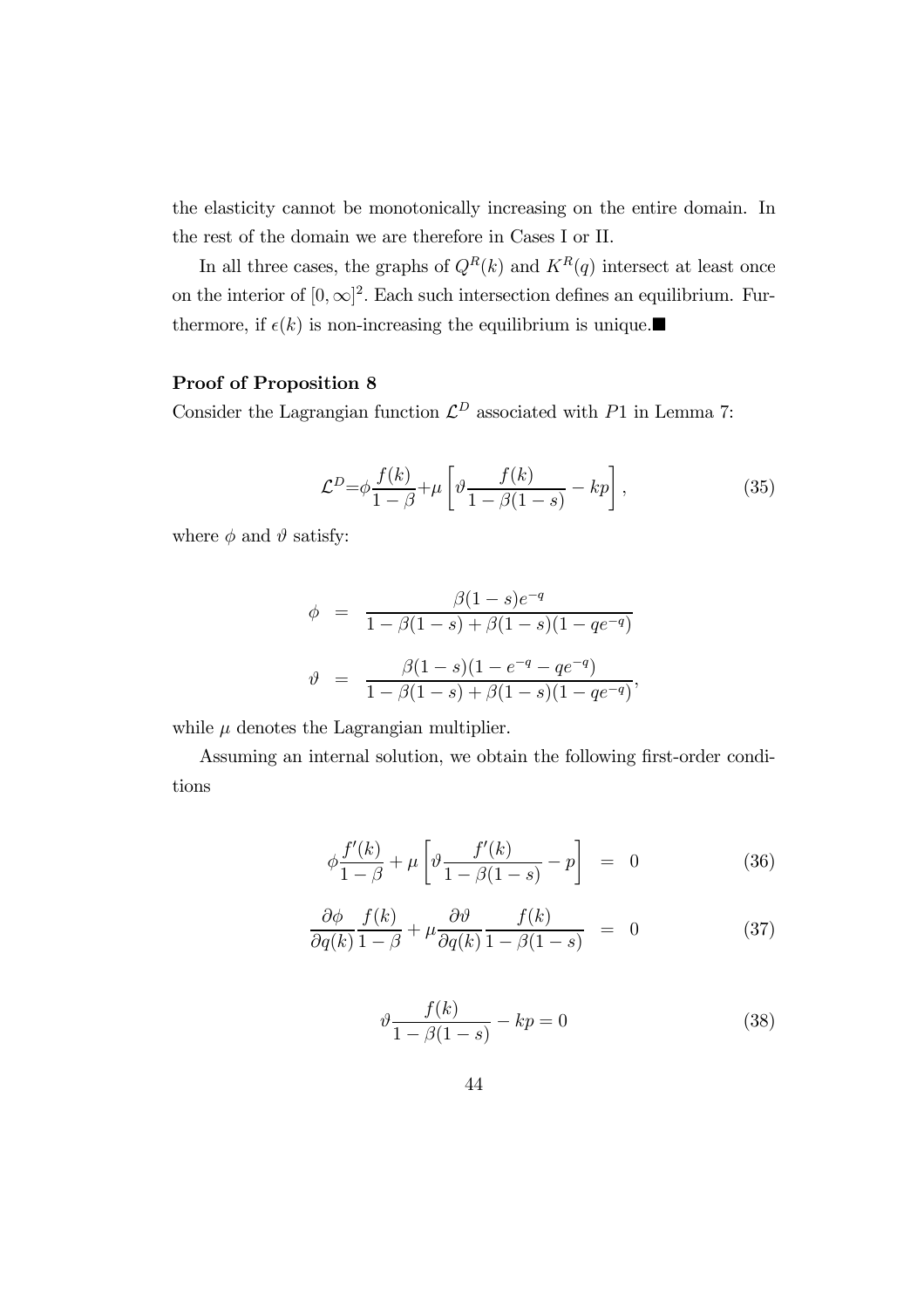Equation (37) defines the value of  $\mu$ .

$$
\mu = \frac{1 - \beta(1 - s) + \beta(1 - s)(1 - e^{-q})}{(1 - \beta(1 - s))q + \beta(1 - s)(1 - e^{-q})} \frac{1 - \beta(1 - s)}{1 - \beta} \tag{39}
$$

Substituting this solution into (36) yields:

$$
\frac{\beta(1-s)(1-e^{-q})}{1-\beta(1-s)+\beta(1-s)(1-e^{-q})}\left(\frac{f'(k)}{1-\beta(1-s)}\right) = p \tag{40}
$$

This expression coincides with eq. (6). Hence, in any equilibrium with directed search the investment margin is efficient. The efficiency of free entry condition (38) was shown already in Section 4. The equilibrium allocation therefore coincides with an efficient allocation and Proposition 1 shows that such an efficient allocation  $(q^S, k^S) \in (0, \infty)^2$  exists.

## Proof of Proposition 9

Let  $J^V(k, \pi)$  denote the value of a vacant firm with capital-intensity k and reservation bid  $\pi$ . For an arbitrary value of q,  $J^V(k, \pi)$  satisfies:

$$
J^{V}(k,\pi) = \beta(1-s)\left(e^{-q}J^{V}(k,\pi) + qe^{-q}\pi + (1 - e^{-q} - qe^{-q})\left(S(k) - J^{U}\right)\right).
$$
\n(41)

Similarly, a worker who applies at this firm obtains a payoff  $J^U(k, \pi)$  that satisfies:

$$
J^{U}(k,\pi) = \beta \left( \left( 1 - e^{-q} \right) J^{U} + e^{-q} \left( \left( 1 - s \right) \left( S(k) - \pi \right) + s J^{U} \right) \right). \tag{42}
$$

The difference with before is that a single applicant now receives  $S(k) - \pi$ rather than  $S(k) - J<sup>V</sup>(k)$ . A firm can therefore reduce the extent of (ex post)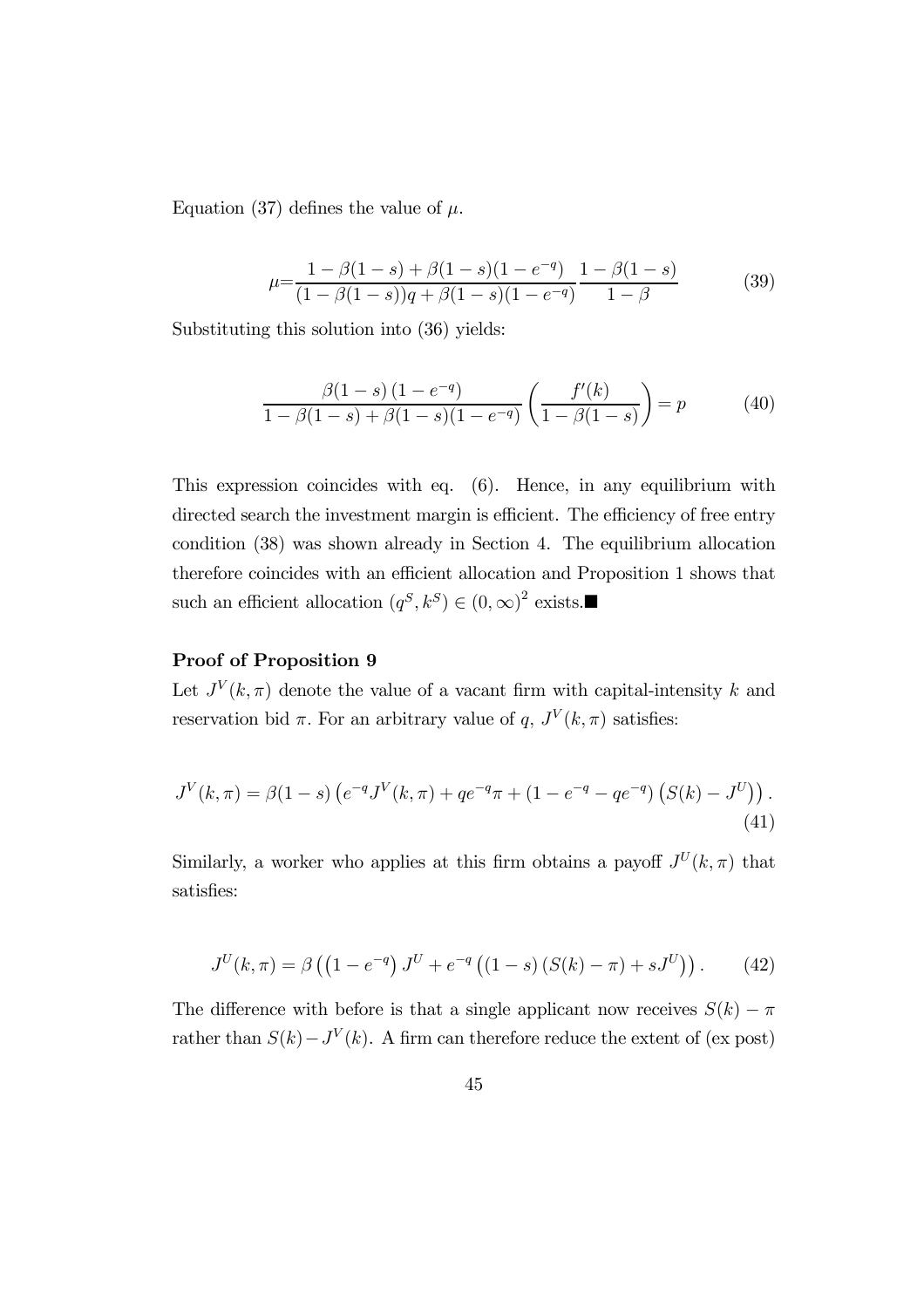rent-sharing by announcing a reservation bid  $\pi > J^V(k)$ . However, this gain needs to be offset against the drop in the expected number of applicants q.

In what follows we extend our restriction on the out-of-equilibrium beliefs to  $\pi$ . Hence, firms have rational expectations about the queue q associated to all relevant values of k and  $\pi$ . Moreover, as before this includes combinations of  $(k, \pi)$  that are not yet offered by other firms. Given this restriction, the logic of Lemma 7 applies and any combination  $(k, \pi)$  that is observed in equilibrium must maximize the welfare of a representative worker subject to the zero profit condition of firms. Using eqs.  $(10)$ ,  $(41)$  and  $(42)$  this delivers the following optimization problem:

$$
\max_{\{k,\pi,q\}} \frac{\beta(1-s)e^{-q}}{1-\beta(1-s)+\beta(1-s)e^{-q}} \left[ \frac{f(k)-(1-\beta(1-s))\pi}{1-\beta} \right]
$$

s.t.

$$
\frac{\beta(1-s)qe^{-q}}{1-\beta(1-s)e^{-q}}\pi + \frac{\beta(1-s)(1-e^{-q}-qe^{-q})}{1-\beta(1-s)e^{-q}}\left[\frac{f(k)-(1-\beta)J^U}{1-\beta(1-s)}\right]-pk \ge 0.
$$

Assume for a moment that the above programme has an internal solution. The first-order conditions for  $\pi$  and q can then be solved for the optimal reserve bid  $\pi(k)$  as a function of k and q. This yields:

$$
\pi(k) = \frac{\beta(1-s)(1-e^{-q}-qe^{-q})}{1-\beta(1-s)+\beta(1-s)(1-qe^{-q})}\left(\frac{f(k)}{1-\beta(1-s)}\right). \tag{43}
$$

By virtue of eqn. (21) firms therefore prefer to announce their true outside option value. Next, substitute (43) into the objective function and the constraint of  $(P2)$ . This yields the constrained optimization programme  $(P1)$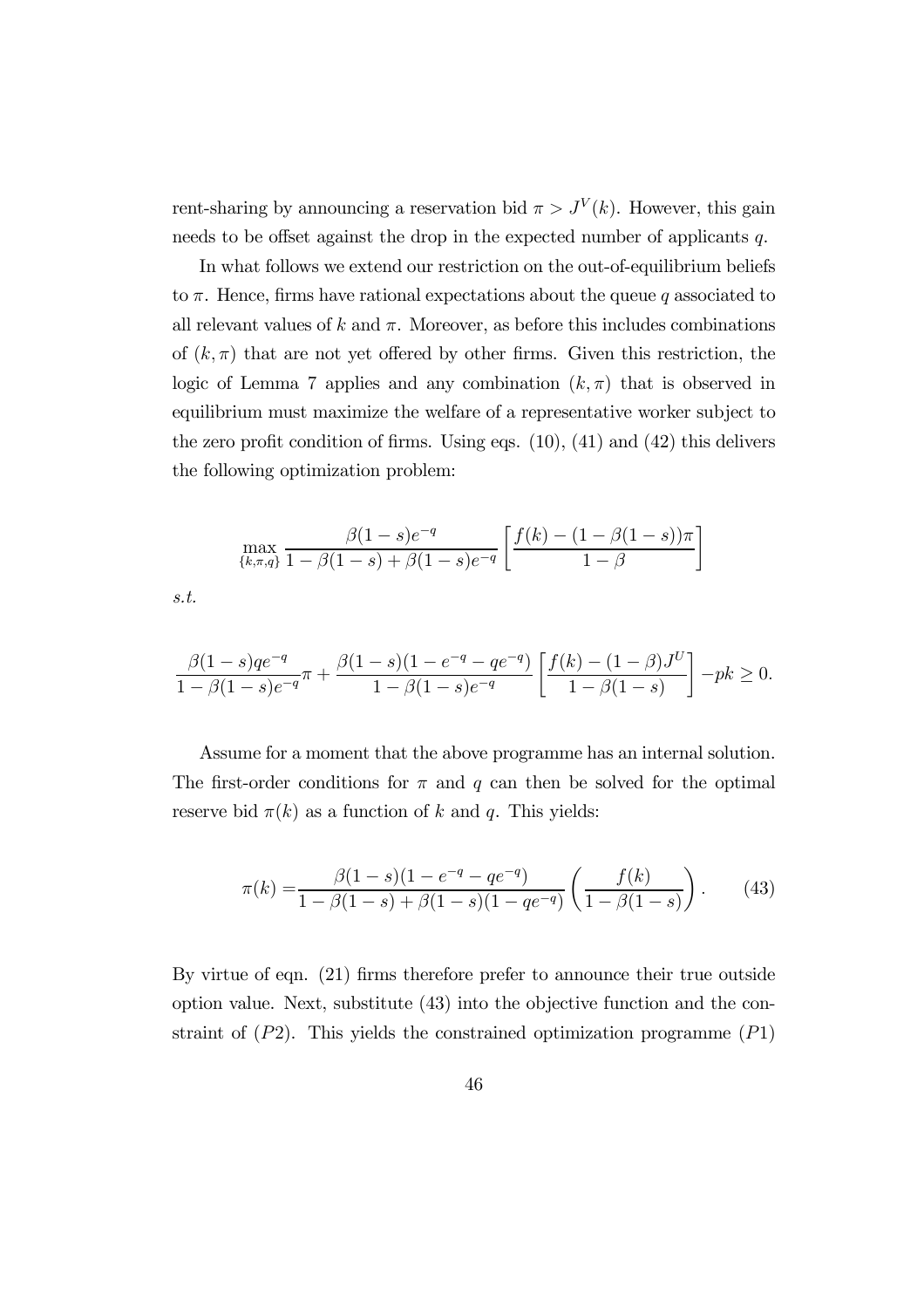that is characterized in Lemma 5 and from Proposition 6 we know that this problem has an internal solution that coincides with an efficient allocation  $(k^S, q^S) \in (0, \infty)^2$ . In equilibrium the reserve bid of firms is therefore given by  $\pi(k^S) = J^V(k^S) = pk^S$  and the resulting allocation is constrained efficient.